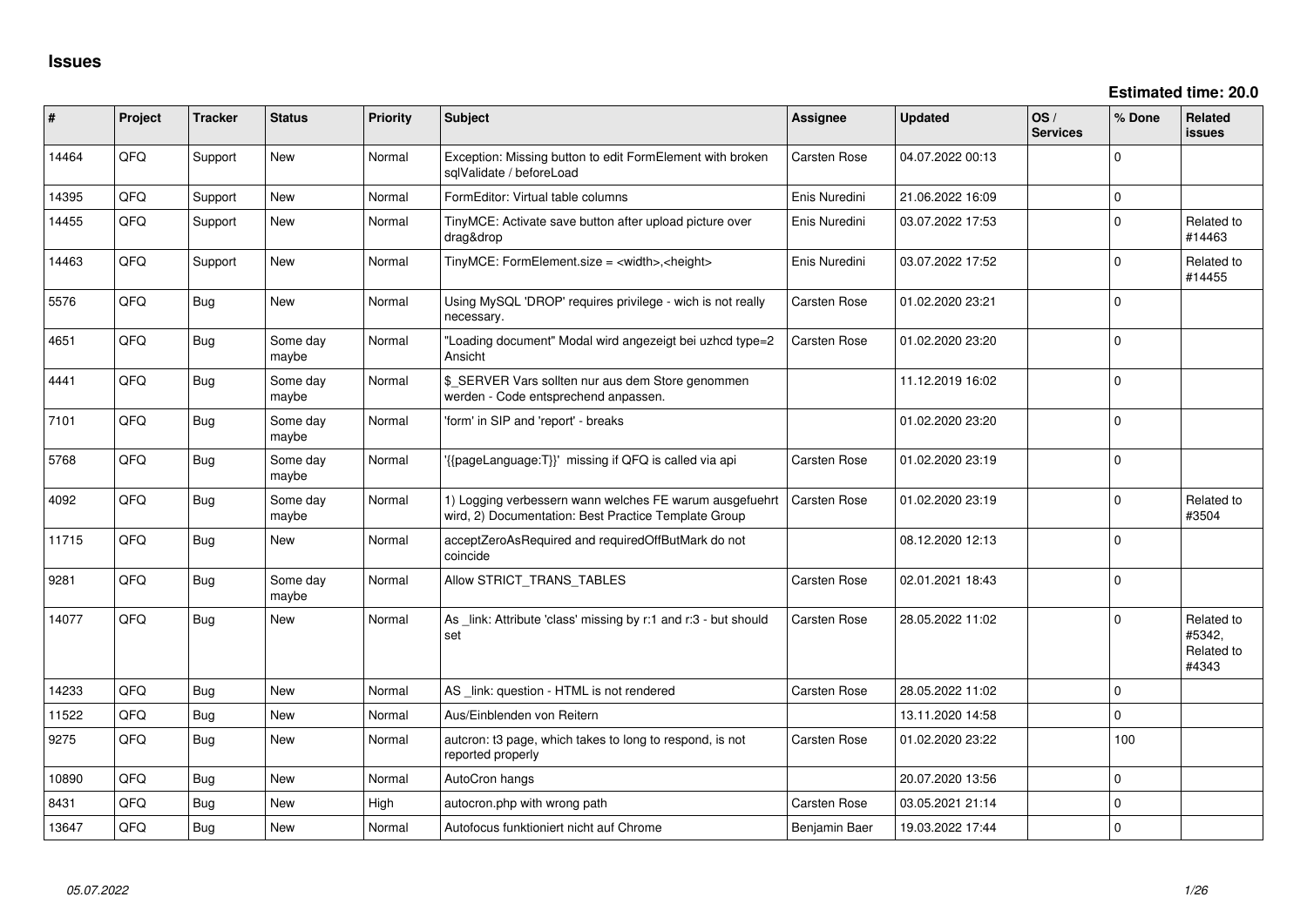| #     | Project | <b>Tracker</b> | <b>Status</b>     | <b>Priority</b> | <b>Subject</b>                                                                                                                | Assignee            | <b>Updated</b>   | OS/<br><b>Services</b> | % Done       | Related<br>issues    |
|-------|---------|----------------|-------------------|-----------------|-------------------------------------------------------------------------------------------------------------------------------|---------------------|------------------|------------------------|--------------|----------------------|
| 3782  | QFQ     | <b>Bug</b>     | Priorize          | Normal          | Bei fehlerhafter Eingabe (z.B. Datum) sollte das erwartete<br>Format angezeigt werden                                         | <b>Carsten Rose</b> | 01.02.2020 10:13 |                        | $\Omega$     |                      |
| 11630 | QFQ     | Bug            | Feedback          | High            | Bitte check ob CALL() in 20.11.0 noch so funktioniert wie in<br>20.4.1                                                        | Enis Nuredini       | 28.05.2022 13:45 |                        | $\mathbf{0}$ | Related to<br>#11325 |
| 12546 | QFQ     | <b>Bug</b>     | Feedback          | Normal          | Branch 'Development' - Unit Tests mit dirty workaround<br>angepasst                                                           | Carsten Rose        | 19.03.2022 17:48 |                        | $\Omega$     |                      |
| 9958  | QFQ     | Bug            | Priorize          | Normal          | Broken subrecord query: no error message                                                                                      | <b>Carsten Rose</b> | 05.02.2021 15:15 |                        | $\mathbf 0$  |                      |
| 9177  | QFQ     | Bug            | New               | Normal          | Bug? QFQ tries to save an action FE, which has real existing<br>column name                                                   | <b>Carsten Rose</b> | 01.02.2020 23:22 |                        | $\Omega$     |                      |
| 13451 | QFQ     | <b>Bug</b>     | <b>New</b>        | Normal          | Character Counter / Max Character: Problem in Safari                                                                          | Carsten Rose        | 15.04.2022 17:18 |                        | $\mathbf 0$  |                      |
| 9669  | QFQ     | <b>Bug</b>     | Some day<br>maybe | Normal          | Checkbox / Template Group: radio/checkbox visible broken<br>after 'add'                                                       | Carsten Rose        | 16.06.2021 13:47 |                        | $\Omega$     | Related to<br>#8091  |
| 11752 | QFQ     | Bug            | New               | Normal          | checkbox renders multiple input elements with same name                                                                       | Carsten Rose        | 17.12.2020 14:58 |                        | $\Omega$     | Related to<br>#11750 |
| 9691  | QFQ     | Bug            | In Progress       | Normal          | Checkbox: dynamic update $>$ readonly                                                                                         | Carsten Rose        | 01.02.2020 23:22 |                        | 50           | Related to<br>#9834  |
| 11057 | QFQ     | <b>Bug</b>     | <b>New</b>        | High            | Checkboxes ohne span.checkmark im Report werden<br>ausgeblendet                                                               | Benjamin Baer       | 03.05.2021 21:12 |                        | $\Omega$     | Related to<br>#11039 |
| 4279  | QFQ     | <b>Bug</b>     | Some day<br>maybe | High            | config.linkVars lost                                                                                                          | Carsten Rose        | 03.05.2021 21:14 |                        | $\Omega$     |                      |
| 3349  | QFQ     | <b>Bug</b>     | Some day<br>maybe | Normal          | config.qfq.ini: a) vertraegt keine '=' im Value (z.B. Passwort),<br>b) Values sollten in ticks einschliessbar sein (spaces, ) | Carsten Rose        | 11.12.2019 16:02 |                        | $\Omega$     |                      |
| 12714 | QFQ     | Bug            | New               | Normal          | Conversion of GIF to PDF broken when GIF contains Alpha.                                                                      | <b>Carsten Rose</b> | 19.03.2022 17:49 |                        | $\mathbf 0$  |                      |
| 12327 | QFQ     | <b>Bug</b>     | New               | Normal          | Copy to clipboard: Glyphicon can not be changed                                                                               | <b>Carsten Rose</b> | 27.12.2021 17:59 |                        | 0            |                      |
| 13767 | QFQ     | Bug            | Feedback          | Normal          | date/time-picker: required shows up/down button orange                                                                        | Enis Nuredini       | 16.05.2022 23:16 |                        | $\Omega$     |                      |
| 3130  | QFQ     | <b>Bug</b>     | Some day<br>maybe | Normal          | Debug Info's nicht korrekt nach 'New > Save'.                                                                                 | <b>Carsten Rose</b> | 11.12.2019 16:03 |                        | $\Omega$     | Related to<br>#3253  |
| 13460 | QFQ     | <b>Bug</b>     | New               | Normal          | Doc: Password set/reset  password should not processed<br>with 'html encode'                                                  | <b>Carsten Rose</b> | 19.03.2022 17:46 |                        | $\Omega$     |                      |
| 14377 | QFQ     | <b>Bug</b>     | <b>New</b>        | Normal          | Documentation > General Tips: white page after migration                                                                      | Enis Nuredini       | 19.06.2022 16:37 |                        | $\Omega$     |                      |
| 8316  | QFQ     | Bug            | Feedback          | Normal          | Documentation/Behaviour for Nested Queries and<br>Record-Store confusing                                                      | Nicola Chiapolini   | 20.11.2019 09:14 |                        | $\Omega$     |                      |
| 4293  | QFQ     | <b>Bug</b>     | Some day<br>maybe | Normal          | Download broken if token 'd:' is missing - but no error<br>message                                                            | Carsten Rose        | 11.12.2019 16:03 |                        | $\Omega$     | Related to<br>#7514  |
| 5221  | QFQ     | Bug            | New               | High            | Download Dialog: Bleibt stehen in FF wenn Datei<br>automatisch gespeichert wird.                                              | <b>Carsten Rose</b> | 03.05.2021 21:14 |                        | $\mathbf 0$  |                      |
| 9975  | QFQ     | <b>Bug</b>     | Priorize          | Normal          | Dropdown Menu: 'r:3' broken                                                                                                   | Carsten Rose        | 01.02.2020 10:13 |                        | $\Omega$     |                      |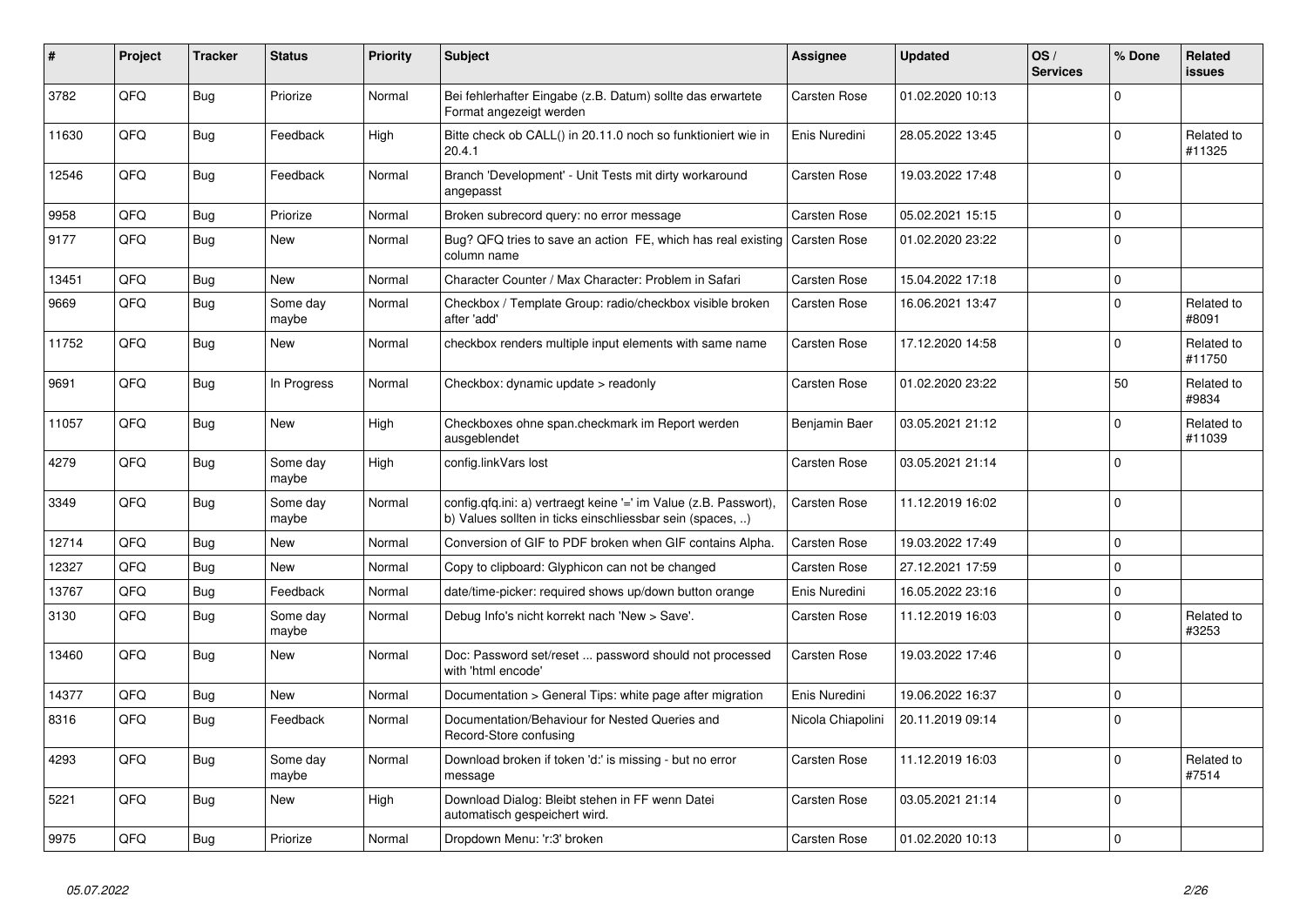| ∦     | Project | <b>Tracker</b> | <b>Status</b>     | <b>Priority</b> | <b>Subject</b>                                                                                                   | Assignee            | <b>Updated</b>   | OS/<br><b>Services</b> | % Done      | Related<br>issues    |
|-------|---------|----------------|-------------------|-----------------|------------------------------------------------------------------------------------------------------------------|---------------------|------------------|------------------------|-------------|----------------------|
| 12670 | QFQ     | Bug            | New               | High            | Dropdown-Menu classes können nicht mehr angegeben<br>werden                                                      | Carsten Rose        | 07.12.2021 17:19 |                        | $\mathbf 0$ |                      |
| 4583  | QFQ     | Bug            | Some day<br>maybe | Normal          | Dynamic Update bei TypeAhead Feldern                                                                             | Carsten Rose        | 01.02.2020 23:19 |                        | $\Omega$    |                      |
| 2665  | QFQ     | <b>Bug</b>     | Priorize          | Normal          | Dynamic Update funktioniert nicht, wenn beim<br>entsprechenden FormElement eine size angegeben ist.              | Benjamin Baer       | 03.01.2022 08:12 |                        | 30          |                      |
| 3811  | QFQ     | Bug            | Some day<br>maybe | Normal          | Dynamic Update: extraButtonInfo - Text aktualisieren                                                             | Carsten Rose        | 11.12.2019 16:03 |                        | 0           | Related to<br>#11517 |
| 8106  | QFQ     | <b>Bug</b>     | Some day<br>maybe | Normal          | Dynamic Update: Feld kann nicht auf empty zurückgesetzt<br>werden                                                | Carsten Rose        | 11.12.2019 16:01 |                        | $\Omega$    |                      |
| 11195 | QFQ     | Bug            | <b>New</b>        | Low             | Dynamic Update: Note not updated if new text is empty<br>(v20.4)                                                 |                     | 25.09.2020 11:14 |                        | $\Omega$    |                      |
| 3682  | QFQ     | <b>Bug</b>     | Some day<br>maybe | Normal          | Dynamic update: Radio buttons                                                                                    | Carsten Rose        | 11.12.2019 16:02 |                        | $\mathbf 0$ |                      |
| 7002  | QFQ     | Bug            | <b>New</b>        | Normal          | Dynamic Update: row does not disappear / appear                                                                  | Carsten Rose        | 01.02.2020 23:22 |                        | $\mathbf 0$ |                      |
| 9783  | QFQ     | <b>Bug</b>     | New               | Normal          | Email with special characters                                                                                    | Carsten Rose        | 01.02.2020 23:22 |                        | 0           |                      |
| 12989 | QFQ     | <b>Bug</b>     | <b>New</b>        | Normal          | empty string does not trigger dynamic update                                                                     | Enis Nuredini       | 28.05.2022 11:09 |                        | $\Omega$    |                      |
| 10759 | QFQ     | Bug            | New               | Normal          | emptyMeansNull - Feld falsch aktualisiert                                                                        |                     | 12.11.2020 23:45 |                        | $\mathbf 0$ |                      |
| 12066 | QFQ     | <b>Bug</b>     | New               | High            | enterAsSubmit: Forward wird nicht ausgeführt                                                                     | Enis Nuredini       | 29.05.2022 09:23 |                        | $\mathbf 0$ |                      |
| 9013  | QFQ     | Bug            | New               | Normal          | Error in Twig template not handled                                                                               | Carsten Rose        | 20.10.2021 13:43 |                        | $\mathbf 0$ |                      |
| 6677  | QFQ     | <b>Bug</b>     | <b>New</b>        | Normal          | Error message FE Action Element: no/wrong FE reference<br>who cause the problem.                                 | Carsten Rose        | 01.02.2020 23:21 |                        | $\mathbf 0$ |                      |
| 7547  | QFQ     | <b>Bug</b>     | New               | Normal          | Error Message in afterSave: wrong parameter column<br>reported                                                   | Carsten Rose        | 01.02.2020 23:22 |                        | $\Omega$    |                      |
| 6912  | QFQ     | <b>Bug</b>     | New               | Normal          | error Message Var 'deadline' already set in SIP - in Form<br>with FE.value={{deadline:R:::{{deadlinePeriod:Y}}}} | Carsten Rose        | 01.02.2020 23:21 |                        | $\mathbf 0$ |                      |
| 9127  | QFQ     | <b>Bug</b>     | <b>New</b>        | Normal          | Error Message: change 'roll over' color - text not readable                                                      | Carsten Rose        | 01.02.2020 23:22 |                        | $\mathbf 0$ |                      |
| 4328  | QFQ     | Bug            | Some day<br>maybe | Normal          | Error Message: Show FE name/number on problems in FE                                                             | <b>Carsten Rose</b> | 01.02.2020 23:20 |                        | $\mathbf 0$ |                      |
| 10324 | QFQ     | <b>Bug</b>     | New               | Normal          | Excel Export mit Template funktioniert nur, wenn Template<br>vor uid kommt                                       |                     | 30.03.2020 11:20 |                        | $\mathbf 0$ | Related to<br>#10257 |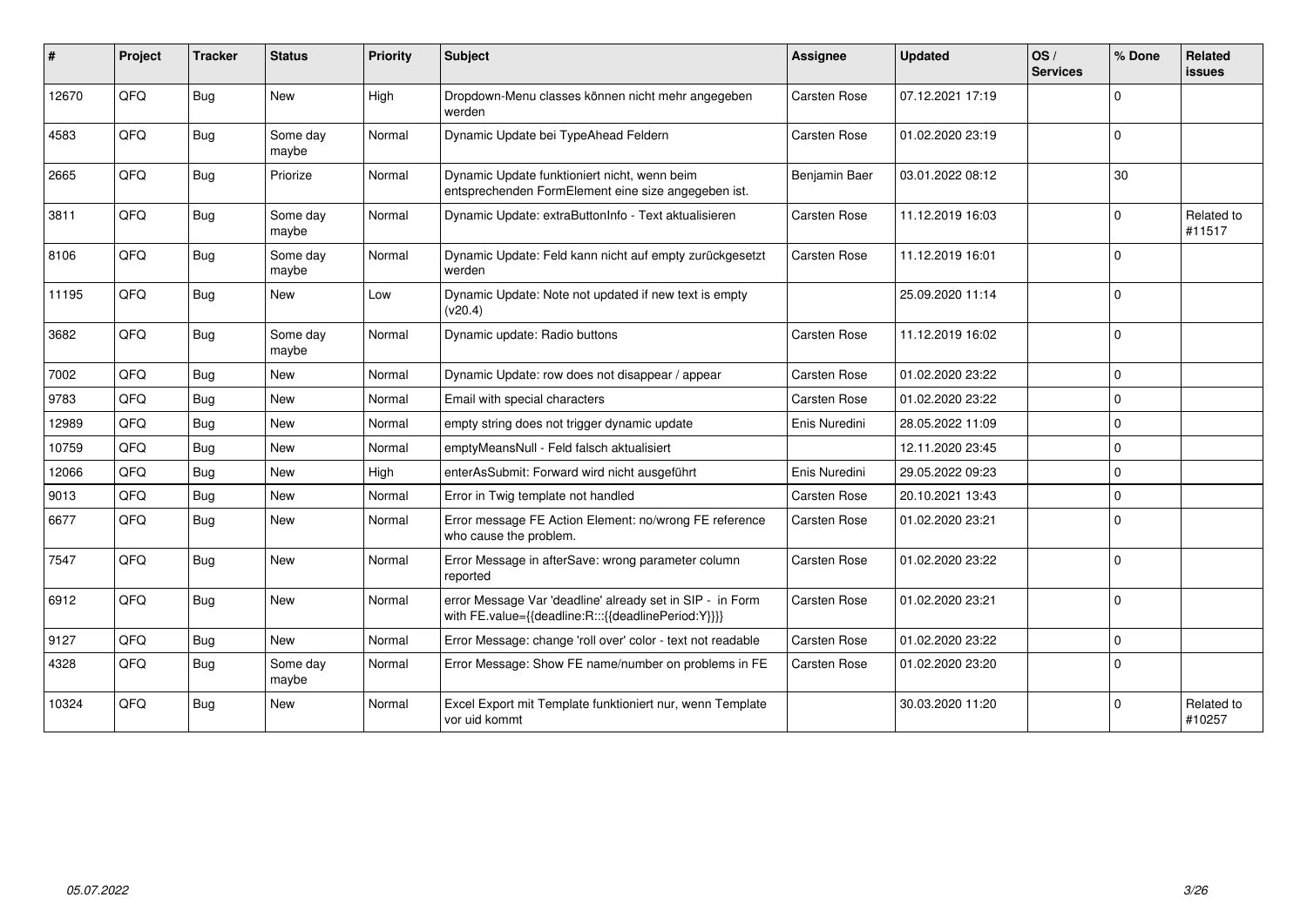| #     | Project | <b>Tracker</b> | <b>Status</b>     | <b>Priority</b> | <b>Subject</b>                                                                                                       | Assignee            | <b>Updated</b>   | OS/<br><b>Services</b> | % Done      | Related<br><b>issues</b>                                                                                                       |
|-------|---------|----------------|-------------------|-----------------|----------------------------------------------------------------------------------------------------------------------|---------------------|------------------|------------------------|-------------|--------------------------------------------------------------------------------------------------------------------------------|
| 11517 | QFQ     | <b>Bug</b>     | In Progress       | Normal          | extraButtonInfo Broken for multiple FormElements                                                                     | Carsten Rose        | 12.05.2022 13:12 |                        | $\Omega$    | Related to<br>#7890,<br>Related to<br>#3811, Has<br>duplicate<br>#10905, Has<br>duplicate<br>#10553, Has<br>duplicate<br>#6779 |
| 4528  | QFQ     | Bug            | Some day<br>maybe | Normal          | extraButtonLock mit SQLAhead Bug                                                                                     | <b>Carsten Rose</b> | 01.02.2020 23:19 |                        | $\Omega$    |                                                                                                                                |
| 9862  | QFQ     | Bug            | Priorize          | Normal          | Failed writing to sql mail qfq.log should throw an exception                                                         | Carsten Rose        | 01.02.2020 10:13 |                        | $\Omega$    |                                                                                                                                |
| 9531  | QFQ     | Bug            | New               | High            | FE File: Dynamic Update / modeSql / required detected even<br>it not set                                             | Carsten Rose        | 11.06.2021 20:32 |                        | $\Omega$    | Related to<br>#12398                                                                                                           |
| 3750  | QFQ     | <b>Bug</b>     | Some day<br>maybe | Normal          | FE in a row: if one violates check, all are red                                                                      | Carsten Rose        | 11.12.2019 16:03 |                        | $\Omega$    |                                                                                                                                |
| 12040 | QFQ     | Bug            | New               | Normal          | FE Mode 'hidden' für zwei FEs auf einer Zeile                                                                        | Carsten Rose        | 18.02.2021 10:13 |                        | $\Omega$    |                                                                                                                                |
| 3547  | QFQ     | <b>Bug</b>     | New               | Normal          | FE of type 'note' causes writing of empty fields.                                                                    | Carsten Rose        | 01.02.2020 23:21 |                        | $\mathbf 0$ |                                                                                                                                |
| 7656  | QFQ     | Bug            | Priorize          | Normal          | FE with required, 'pattern' and 'extraButtonLock': always<br>complain about missing value                            | Carsten Rose        | 01.02.2020 10:13 |                        | $\Omega$    |                                                                                                                                |
| 5021  | QFQ     | <b>Bug</b>     | Some day<br>maybe | Normal          | FE.typ=extra - during save displays error 'datum2' already<br>filled in STORE_SIP - the value is stored nevertheless | Carsten Rose        | 01.02.2020 23:19 |                        | $\mathbf 0$ | Related to<br>#3875                                                                                                            |
| 5559  | QFQ     | <b>Bug</b>     | <b>New</b>        | Normal          | FE.type = Upload: 'accept' might contain variables                                                                   | Carsten Rose        | 11.05.2020 21:23 |                        | $\Omega$    |                                                                                                                                |
| 8049  | QFQ     | Bug            | <b>New</b>        | Normal          | FE.type=note, column 'value': text moves some pixel to top<br>after save                                             | Carsten Rose        | 01.02.2020 23:22 |                        | $\Omega$    |                                                                                                                                |
| 9317  | QFQ     | Bug            | New               | Normal          | FE.type=note: with dynamic show/hidden an empty label<br>causes trouble                                              | <b>Carsten Rose</b> | 01.02.2020 23:22 |                        | $\Omega$    |                                                                                                                                |
| 5877  | QFQ     | Bug            | Some day<br>maybe | Normal          | FE.type=note:bsColumn strange behaviour                                                                              |                     | 01.02.2020 23:19 |                        | $\Omega$    |                                                                                                                                |
| 7899  | QFQ     | <b>Bug</b>     | New               | High            | Fe.type=password / retype / required: always complain about<br>missing value                                         | <b>Carsten Rose</b> | 03.05.2021 21:14 |                        | $\Omega$    |                                                                                                                                |
| 10082 | QFQ     | <b>Bug</b>     | <b>New</b>        | Normal          | FE.type=SELECT - 'sanatize' Class                                                                                    | Carsten Rose        | 07.05.2020 09:36 |                        | $\Omega$    | Related to<br>#10081                                                                                                           |
| 9347  | QFQ     | Bug            | New               | High            | FE.type=upload with dynamic show/hidden: required not<br>detected                                                    | Carsten Rose        | 12.06.2021 10:40 |                        | $\Omega$    | Related to<br>#5305,<br>Related to<br>#12398                                                                                   |
| 8037  | QFQ     | Bug            | Priorize          | Normal          | FE.type=upload (advanced mode): {{slaveld:V}} missing<br>during dynamic update                                       | Carsten Rose        | 01.02.2020 10:13 |                        | $\Omega$    |                                                                                                                                |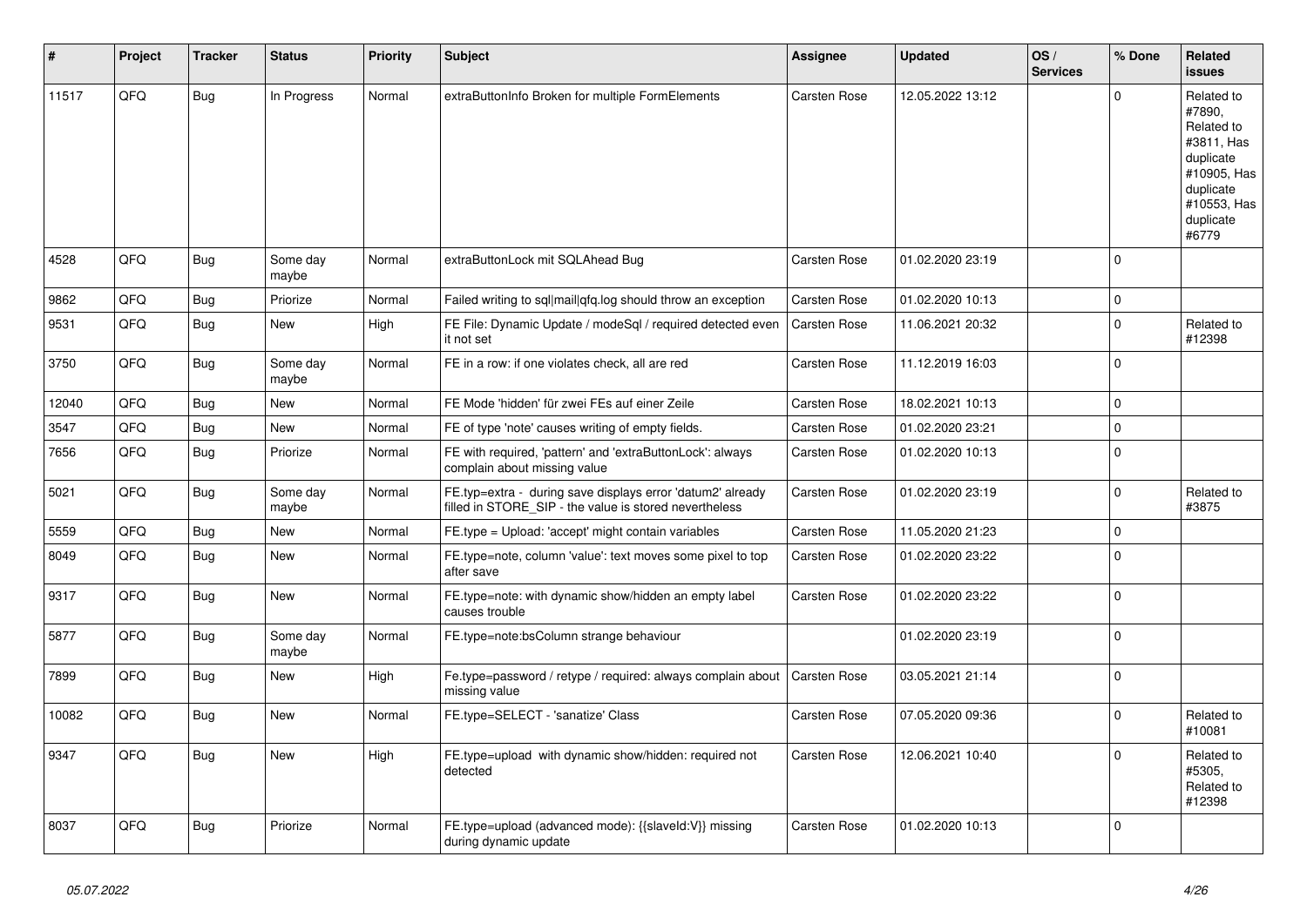| #     | Project | <b>Tracker</b> | <b>Status</b>     | <b>Priority</b> | <b>Subject</b>                                                                                                                                      | Assignee            | <b>Updated</b>   | OS/<br><b>Services</b> | % Done         | Related<br><b>issues</b>                     |
|-------|---------|----------------|-------------------|-----------------|-----------------------------------------------------------------------------------------------------------------------------------------------------|---------------------|------------------|------------------------|----------------|----------------------------------------------|
| 9534  | QFQ     | <b>Bug</b>     | Priorize          | Urgent          | FE.type=upload: 'Unknown Mode: ID"                                                                                                                  | Carsten Rose        | 03.05.2021 21:14 |                        | $\mathbf 0$    | Related to<br>#9532                          |
| 9533  | QFQ     | Bug            | New               | Normal          | FE.type=upload: Check in 'beforeSave' if upload is given                                                                                            | Carsten Rose        | 01.02.2020 23:22 |                        | $\mathbf 0$    | Related to<br>#11523                         |
| 7512  | QFQ     | <b>Bug</b>     | New               | Normal          | FE: inputType=number >> 'pattern' is not respected                                                                                                  | Carsten Rose        | 01.02.2020 23:22 |                        | $\overline{0}$ |                                              |
| 10937 | QFQ     | Bug            | New               | Normal          | Fehler mit abhängigen Select- Feldern beim Positionieren                                                                                            | Carsten Rose        | 12.11.2020 23:45 |                        | $\overline{0}$ |                                              |
| 6462  | QFQ     | Bug            | New               | Normal          | File Upload: Nutzlose Fehlermeldung wenn Datei zu gross                                                                                             | Carsten Rose        | 01.02.2020 23:21 |                        | $\overline{0}$ | Related to<br>#6139                          |
| 13716 | QFQ     | Bug            | <b>New</b>        | High            | Firefox ask to store username/password                                                                                                              | Enis Nuredini       | 30.05.2022 09:31 |                        | $\overline{0}$ | Related to<br>#13827                         |
| 4756  | QFQ     | Bug            | <b>New</b>        | Normal          | Form dirty even nothing changes                                                                                                                     | <b>Carsten Rose</b> | 11.12.2019 16:16 |                        | $\overline{0}$ |                                              |
| 14322 | QFQ     | Bug            | New               | Normal          | Form Load: by default no scroll (save & close should be<br>visible)                                                                                 | Enis Nuredini       | 15.06.2022 14:12 |                        | $\overline{0}$ | Related to<br>#14321,<br>Related to<br>#6232 |
| 5557  | QFQ     | Bug            | Some day<br>maybe | Normal          | Form load: STORE RECORD filled, but should be empty                                                                                                 | Carsten Rose        | 01.02.2020 23:19 |                        | $\overline{0}$ |                                              |
| 12581 | QFQ     | Bug            | <b>New</b>        | Normal          | Form.forward=close: Record 'new' in new browser tab > save<br>(& close) >> Form is not reloaded with new created record id<br>and stays in mode=new | Carsten Rose        | 19.03.2022 17:48 |                        | $\overline{0}$ |                                              |
| 9773  | QFQ     | Bug            | New               | Normal          | form.parameter.formModeGlobal=requiredOff                                                                                                           | <b>Carsten Rose</b> | 01.02.2020 15:56 |                        | $\overline{0}$ |                                              |
| 12468 | QFQ     | Bug            | New               | Urgent          | Form: update Form.title after save                                                                                                                  | <b>Carsten Rose</b> | 03.05.2021 21:12 |                        | $\overline{0}$ |                                              |
| 8083  | QFQ     | Bug            | <b>New</b>        | High            | FormEditor: primary table list does not respect<br>'indexDb={{indexData:Y}}'                                                                        | Carsten Rose        | 03.05.2021 21:14 |                        | $\overline{0}$ | Has<br>duplicate<br>#6678                    |
| 4008  | QFQ     | Bug            | Some day<br>maybe | Normal          | FormElemen.type=sendmail: wrong 'TO' if 'real<br>name <rea@mail.to>' is used</rea@mail.to>                                                          | Carsten Rose        | 11.12.2019 16:03 |                        | $\overline{0}$ |                                              |
| 7890  | QFQ     | <b>Bug</b>     | <b>New</b>        | Normal          | FormElement 'required': extraButtonInfo not aligned                                                                                                 | Carsten Rose        | 11.06.2021 21:17 |                        | $\overline{0}$ | Related to<br>#11517                         |
| 10322 | QFQ     | Bug            | New               | Normal          | FormElement / Radio: missing column 'enum' >> FE not<br>reported                                                                                    | Carsten Rose        | 07.05.2020 09:37 |                        | $\overline{0}$ |                                              |
| 8891  | QFQ     | Bug            | New               | High            | formSubmitLog: do not log passwords                                                                                                                 | Enis Nuredini       | 25.03.2022 09:06 |                        | $\overline{0}$ |                                              |
| 3570  | QFQ     | Bug            | Some day<br>maybe | High            | Formular mit prmitnew permitEdit=Always wird nicht<br>aufgerufen (ist leer)                                                                         | Carsten Rose        | 03.05.2021 21:14 |                        | $\overline{0}$ |                                              |
| 9898  | QFQ     | <b>Bug</b>     | Feedback          | Normal          | Formular trotz Timeout gespeichert                                                                                                                  | Benjamin Baer       | 01.02.2020 15:56 |                        | $\overline{0}$ |                                              |
| 14283 | QFQ     | <b>Bug</b>     | Priorize          | Normal          | HEIC / HEIF convert doesn't trigger                                                                                                                 | Carsten Rose        | 19.06.2022 16:37 |                        | $\overline{0}$ |                                              |
| 9126  | QFQ     | Bug            | Some day<br>maybe | Normal          | hidden Form elements are present in page source                                                                                                     |                     | 02.01.2021 18:41 |                        | $\overline{0}$ |                                              |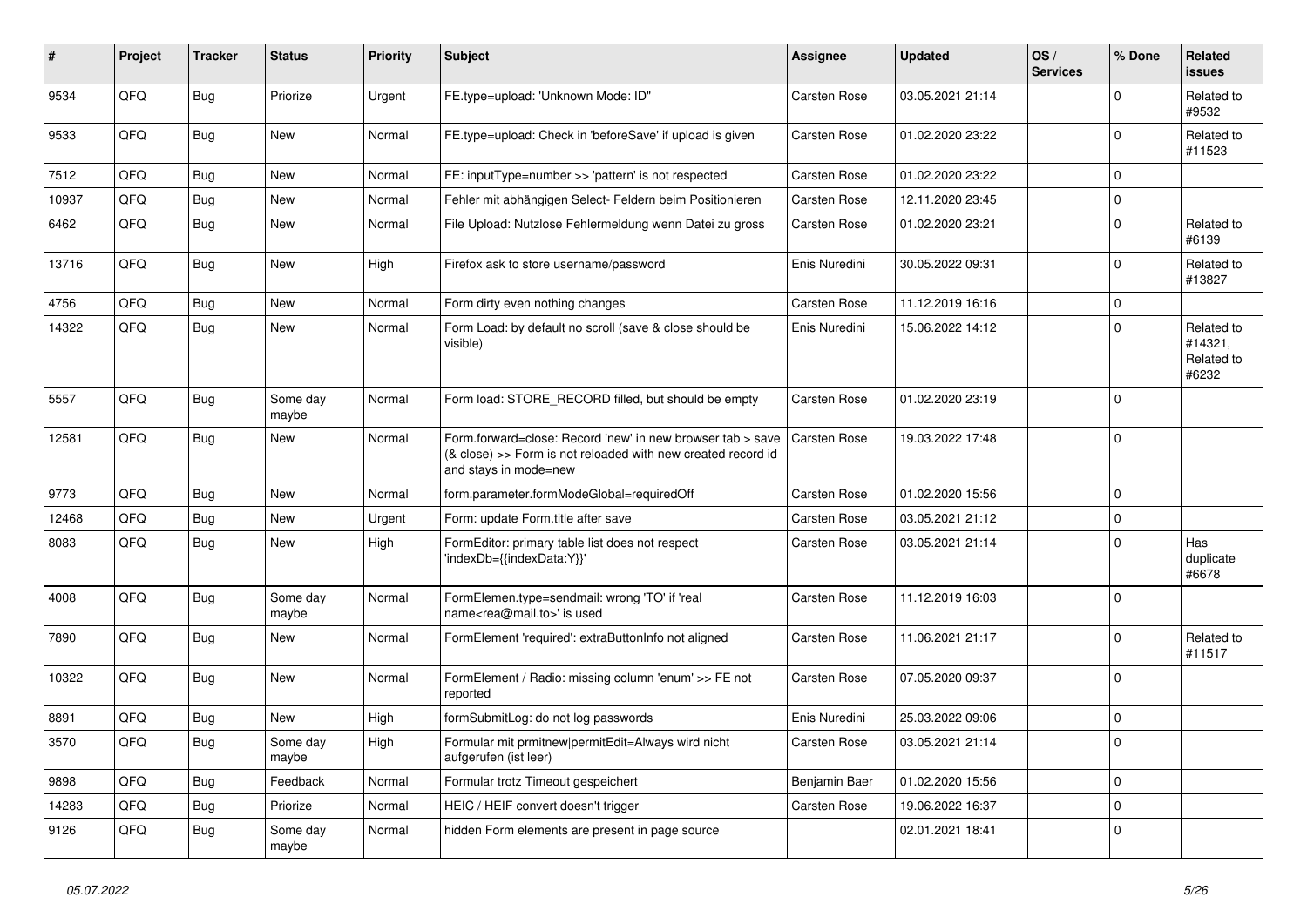| #     | Project | <b>Tracker</b> | <b>Status</b>     | <b>Priority</b> | Subject                                                                                                  | Assignee            | <b>Updated</b>   | OS/<br><b>Services</b> | % Done      | Related<br><b>issues</b>                                                |
|-------|---------|----------------|-------------------|-----------------|----------------------------------------------------------------------------------------------------------|---------------------|------------------|------------------------|-------------|-------------------------------------------------------------------------|
| 11347 | QFQ     | <b>Bug</b>     | Feedback          | Normal          | If Bedingungen funktionieren nicht korrekt                                                               | Christoph Fuchs     | 21.03.2021 20:37 |                        | $\Omega$    |                                                                         |
| 12513 | QFQ     | <b>Bug</b>     | New               | High            | Implement server side check of maxlength                                                                 | <b>Carsten Rose</b> | 07.12.2021 17:19 |                        | 0           |                                                                         |
| 14091 | QFQ     | <b>Bug</b>     | New               | Normal          | inconsistent template path for twig                                                                      | Carsten Rose        | 19.04.2022 18:36 |                        | $\mathbf 0$ |                                                                         |
| 4659  | QFQ     | <b>Bug</b>     | Some day<br>maybe | Normal          | infoButtonExtra                                                                                          | Carsten Rose        | 01.02.2020 23:20 |                        | $\Omega$    |                                                                         |
| 14305 | QFQ     | <b>Bug</b>     | New               | Normal          | Inline Report editing does not create history entries                                                    | Carsten Rose        | 10.06.2022 11:55 |                        | $\mathbf 0$ |                                                                         |
| 9834  | QFQ     | <b>Bug</b>     | Priorize          | Normal          | Input elements with tag 'disabled' are missing on<br>form-submit: server option 'processReadOnly' broken | Carsten Rose        | 07.12.2021 16:43 |                        | $\Omega$    | Related to<br>#9691,<br>Related to<br>#5305, Has<br>duplicate<br>#12331 |
| 6566  | QFQ     | <b>Bug</b>     | Priorize          | Normal          | Link Function 'delete': provided parameter missing on page<br>reload                                     | Benjamin Baer       | 03.01.2022 08:08 |                        | $\Omega$    |                                                                         |
| 5459  | QFQ     | <b>Bug</b>     | New               | High            | Multi DB: spread system tables between 'QFQ' and 'Data'-DB                                               | <b>Carsten Rose</b> | 03.05.2021 21:14 |                        | 0           | Related to<br>#4720                                                     |
| 10508 | QFQ     | <b>Bug</b>     | New               | High            | Multi Form broken on Multi DB Instance                                                                   | Carsten Rose        | 03.05.2021 21:12 |                        | $\Omega$    |                                                                         |
| 13331 | QFQ     | <b>Bug</b>     | New               | Normal          | Multi Form: Clear Icon misplaced                                                                         | Carsten Rose        | 19.03.2022 17:47 |                        | 0           |                                                                         |
| 13332 | QFQ     | <b>Bug</b>     | New               | Normal          | Multi Form: Required Felder werden visuell nicht markiert.                                               | Carsten Rose        | 19.03.2022 17:47 |                        | $\Omega$    |                                                                         |
| 12325 | QFQ     | <b>Bug</b>     | Priorize          | Normal          | MultiDB form.dblndex not working for report syntax                                                       | <b>Carsten Rose</b> | 07.09.2021 13:37 |                        | $\Omega$    | Related to<br>#12145,<br>Related to<br>#12314                           |
| 11695 | QFQ     | Bug            | New               | Normal          | MultiForm required FE Error                                                                              | Carsten Rose        | 04.12.2020 13:34 |                        | $\Omega$    |                                                                         |
| 11667 | QFQ     | Bug            | New               | Normal          | MySQL mariadb-server-10.3: Incorrect datetime value                                                      | <b>Carsten Rose</b> | 03.05.2021 20:48 |                        | $\mathbf 0$ |                                                                         |
| 4546  | QFQ     | Bug            | Some day<br>maybe | Normal          | NH: SIP storage is destroyed                                                                             |                     | 01.02.2020 23:20 |                        | $\Omega$    |                                                                         |
| 3613  | QFQ     | <b>Bug</b>     | Some day<br>maybe | Normal          | note /note unchecked -> note div (col-md) wird weiterhin<br>gerendert                                    | Elias Villiger      | 01.02.2020 23:19 |                        | 100         |                                                                         |
| 12133 | QFQ     | Bug            | New               | Normal          | NPM, phpSpreadSheet aktualisieren                                                                        | Carsten Rose        | 15.03.2021 09:04 |                        | $\Omega$    |                                                                         |
| 7685  | QFQ     | <b>Bug</b>     | New               | Normal          | Open FormElement from QFQ error message and save<br>modified record: error about missing {{formId:F}}    | <b>Carsten Rose</b> | 01.02.2020 23:22 |                        | $\mathbf 0$ |                                                                         |
| 14175 | QFQ     | <b>Bug</b>     | In Progress       | Normal          | Opening a form with no QFQ Session cookie fails                                                          | Carsten Rose        | 03.06.2022 10:40 |                        | $\mathbf 0$ |                                                                         |
| 7650  | QFQ     | <b>Bug</b>     | New               | High            | Optional do not show 'required' sign on FormElement                                                      | Carsten Rose        | 03.05.2021 21:14 |                        | $\mathbf 0$ |                                                                         |
| 8668  | QFQ     | <b>Bug</b>     | New               | High            | Pill disabled: dyamic mode 'hidden' not respected - FE is still<br>required                              | Carsten Rose        | 03.05.2021 21:14 |                        | $\Omega$    |                                                                         |
| 2063  | QFQ     | <b>Bug</b>     | Some day<br>maybe | Normal          | Pills auf 'inaktiv' setzen falls keine Element auf dem Pill<br>sichtbar sind.                            | Benjamin Baer       | 11.12.2019 16:03 |                        | $\mathbf 0$ | Related to<br>#3752                                                     |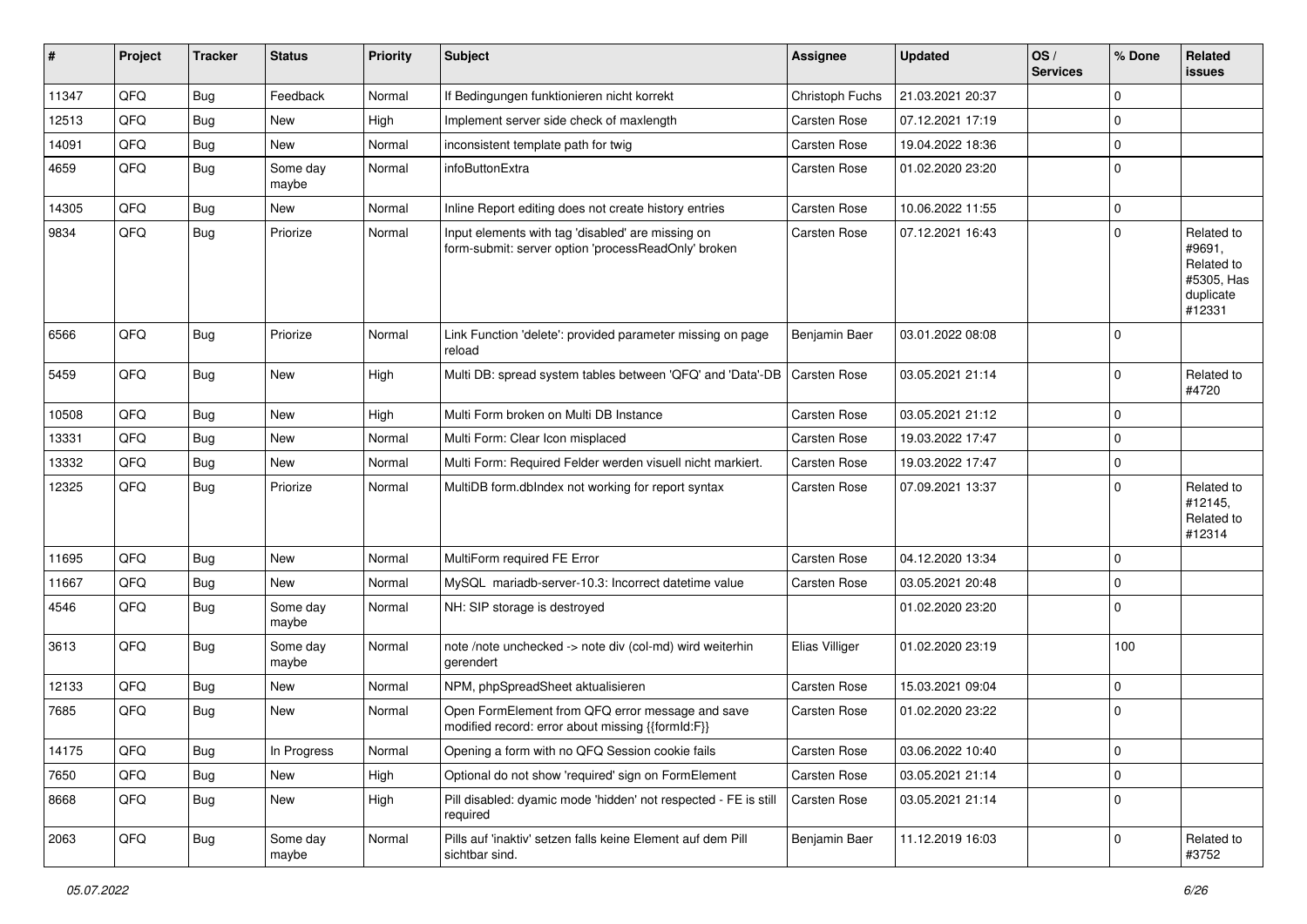| #     | Project | <b>Tracker</b> | <b>Status</b>     | <b>Priority</b> | <b>Subject</b>                                                                           | Assignee       | <b>Updated</b>   | OS/<br><b>Services</b> | % Done         | Related<br><b>issues</b>                                             |
|-------|---------|----------------|-------------------|-----------------|------------------------------------------------------------------------------------------|----------------|------------------|------------------------|----------------|----------------------------------------------------------------------|
| 11668 | QFQ     | Bug            | New               | Normal          | Play function.sql - problem with mysql                                                   | Carsten Rose   | 03.05.2021 20:48 |                        | $\Omega$       |                                                                      |
| 10658 | QFQ     | Bug            | New               | Normal          | processReadOnly broken                                                                   | Carsten Rose   | 27.05.2020 17:55 |                        | $\Omega$       |                                                                      |
| 13592 | QFQ     | Bug            | New               | Normal          | QFQ Build Queue: das vergeben von Tags klappt nicht. Es<br>werden keine Releases gebaut. | Carsten Rose   | 19.03.2022 17:45 |                        | $\Omega$       |                                                                      |
| 6140  | QFQ     | <b>Bug</b>     | Priorize          | Normal          | QFQ DnD Sort: Locked fields                                                              | Benjamin Baer  | 21.03.2022 09:56 |                        | $\Omega$       |                                                                      |
| 9024  | QFQ     | Bug            | Some day<br>maybe | Normal          | QFQ Einarbeitung                                                                         |                | 01.02.2020 15:56 |                        | $\Omega$       |                                                                      |
| 12508 | QFQ     | <b>Bug</b>     | In Progress       | High            | qfq Form: sendMail                                                                       | Karin Niffeler | 19.03.2022 17:48 |                        | $\Omega$       |                                                                      |
| 12463 | QFQ     | <b>Bug</b>     | ToDo              | High            | QFQ Function: 'function' and 'sql' on same level - output of<br>sal is shown two times.  | Carsten Rose   | 15.12.2021 16:31 |                        | $\Omega$       |                                                                      |
| 12395 | QFQ     | <b>Bug</b>     | ToDo              | High            | QFQ Function: Result two times shown                                                     | Carsten Rose   | 18.02.2022 08:59 |                        | $\mathbf 0$    |                                                                      |
| 7524  | QFQ     | Bug            | New               | Normal          | QFQ throws a 'General Error' if 'fileadmin/protected/log/' is<br>not writeable           | Carsten Rose   | 01.02.2020 23:22 |                        | 0              |                                                                      |
| 13528 | QFQ     | <b>Bug</b>     | New               | Normal          | qfq.io > releases: es wird kein neues Release angelegt                                   | Benjamin Baer  | 19.03.2022 17:46 |                        | 0              |                                                                      |
| 6574  | QFQ     | <b>Bug</b>     | Priorize          | Normal          | qfq.log: Fehlermeldung wurde angezeigt, aber nicht geloggt                               | Carsten Rose   | 01.02.2020 10:13 |                        | 0              |                                                                      |
| 4771  | QFQ     | Bug            | Some day<br>maybe | Normal          | qfq: select-down-values empty after save (edit-form for<br>program administrators)       | Carsten Rose   | 01.02.2020 23:20 |                        | $\Omega$       | Related to<br>#4549, Has<br>duplicate<br>#4282                       |
| 6483  | QFQ     | <b>Bug</b>     | <b>New</b>        | Normal          | R Store funktioniert nicht bei 'Report Notation' im FE                                   | Carsten Rose   | 01.02.2020 23:21 |                        | $\Omega$       |                                                                      |
| 9020  | QFQ     | Bug            | Some day<br>maybe | Normal          | radio mit buttonClass und dynamicUpdate lassen sich nicht<br>kombinieren                 |                | 11.12.2019 16:01 |                        | 0              |                                                                      |
| 11239 | QFQ     | Bug            | New               | Normal          | Radiobutton (plain): horizontales Rendern abhängig vom<br>Datentyp in der Datenbank      | Carsten Rose   | 30.09.2020 18:37 |                        | 0              |                                                                      |
| 11237 | QFQ     | Bug            | New               | High            | Radiobutton / parameter.buttonClass= btn-default - kein dirty<br>Trigger                 | Benjamin Baer  | 03.05.2021 21:12 |                        | $\Omega$       | Related to<br>#10766                                                 |
| 10766 | QFQ     | Bug            | New               | High            | Radiobutton / parameter.buttonClass=btn-default: dynamic<br>update                       |                | 03.05.2021 21:12 |                        | <sup>0</sup>   | Related to<br>#11237                                                 |
| 7513  | QFQ     | <b>Bug</b>     | New               | Normal          | Radios not correct aligned                                                               | Carsten Rose   | 01.02.2020 23:22 |                        | 0              |                                                                      |
| 7795  | QFQ     | Bug            | New               | Normal          | Readonly Form: Typeahead-Felder                                                          | Carsten Rose   | 01.02.2020 23:22 |                        | $\Omega$       | Related to<br>#10640                                                 |
| 3109  | QFQ     | <b>Bug</b>     | Some day<br>maybe | High            | RealUrl: Links werden nicht korrekt gerendert                                            | Carsten Rose   | 03.05.2021 21:14 |                        | $\overline{0}$ |                                                                      |
| 9789  | QFQ     | Bug            | In Progress       | High            | Record Lock: release to early on 'leave page'                                            | Carsten Rose   | 10.01.2022 09:25 |                        | 100            | Related to<br>#10081,<br>Related to<br>#9173,<br>Related to<br>#8702 |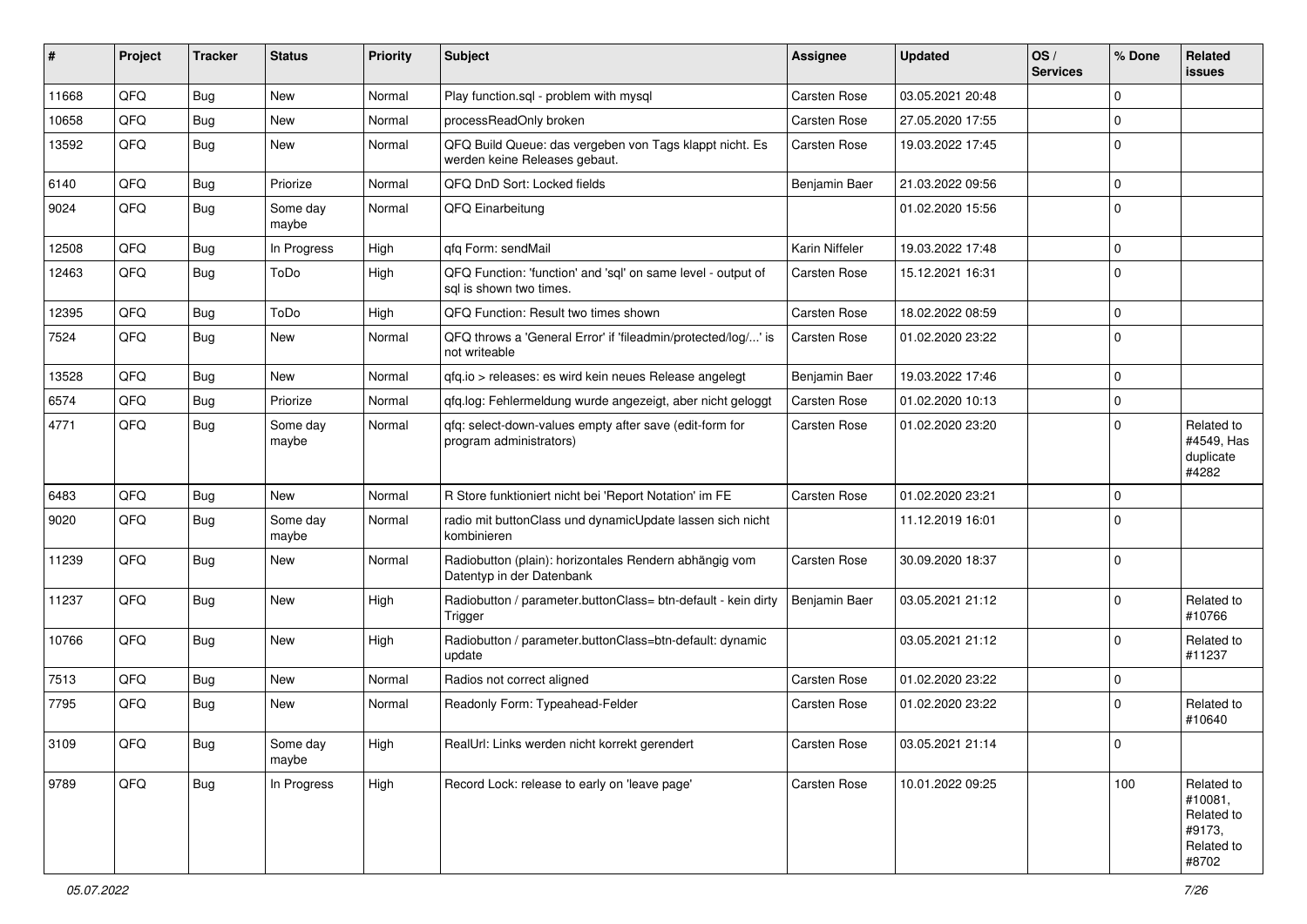| $\pmb{\#}$ | Project | <b>Tracker</b> | <b>Status</b>     | <b>Priority</b> | <b>Subject</b>                                                                                            | Assignee            | <b>Updated</b>   | OS/<br><b>Services</b> | % Done              | Related<br>issues                            |
|------------|---------|----------------|-------------------|-----------------|-----------------------------------------------------------------------------------------------------------|---------------------|------------------|------------------------|---------------------|----------------------------------------------|
| 7261       | QFQ     | Bug            | New               | Normal          | Report pathFilename for user without path, only the filename                                              | <b>Carsten Rose</b> | 01.02.2020 23:21 |                        | 0                   |                                              |
| 9535       | QFQ     | Bug            | Feedback          | Normal          | Report:  AS ' vertical' - column to wide - vertical >> rot45,<br>rot <sub>90</sub>                        | Benjamin Baer       | 01.02.2020 15:56 |                        | $\Omega$            |                                              |
| 14323      | QFQ     | Bug            | In Progress       | Normal          | Report: render=both single - no impact                                                                    | Carsten Rose        | 19.06.2022 18:31 |                        | $\mathbf 0$         |                                              |
| 9855       | QFQ     | Bug            | New               | Normal          | <b>Required Check</b>                                                                                     |                     | 01.02.2020 15:56 |                        | $\mathbf 0$         |                                              |
| 4454       | QFQ     | Bug            | Some day<br>maybe | Normal          | Required Elements: multiple elements in a row - whole row<br>marked if only one input is empty.           | Benjamin Baer       | 01.02.2020 23:20 |                        | $\mathbf 0$         |                                              |
| 12974      | QFQ     | Bug            | New               | High            | Sanitize Queries in Action-Elements                                                                       | Carsten Rose        | 07.12.2021 17:19 |                        | $\mathbf 0$         |                                              |
| 7616       | QFQ     | Bug            | Priorize          | Normal          | Selectlist with Enum & Dynamic Update                                                                     | Carsten Rose        | 01.02.2020 10:13 |                        | $\mathbf 0$         |                                              |
| 13899      | QFQ     | Bug            | ToDo              | Normal          | Selenium: zum laufen bringen                                                                              | Enis Nuredini       | 25.03.2022 10:24 |                        | $\mathbf 0$         |                                              |
| 7014       | QFQ     | Bug            | New               | Normal          | Sending invalid emails succeeds when<br>debug.redirectAllMailTo is set                                    | Carsten Rose        | 01.02.2020 23:21 |                        | $\mathbf 0$         |                                              |
| 9121       | QFQ     | Bug            | Priorize          | High            | sip links have r and __dbIndexData set                                                                    | Carsten Rose        | 12.06.2021 10:41 |                        | $\mathbf 0$         |                                              |
| 12512      | QFQ     | <b>Bug</b>     | <b>New</b>        | Normal          | Some MySQL Installation can't use 'stored procedures'                                                     | Carsten Rose        | 19.03.2022 17:48 |                        | $\mathbf 0$         |                                              |
| 12545      | QFQ     | Bug            | New               | Urgent          | sql.log not created / updated                                                                             | Carsten Rose        | 14.12.2021 16:02 |                        | $\mathbf 0$         |                                              |
| 10081      | QFQ     | Bug            | New               | High            | Stale record lock after 'forbidden' character                                                             | Carsten Rose        | 03.05.2021 21:12 |                        | $\Omega$            | Related to<br>#10082,<br>Related to<br>#9789 |
| 9173       | QFQ     | <b>Bug</b>     | Priorize          | Urgent          | Stale Record Lock: Firefox                                                                                | Carsten Rose        | 03.05.2021 21:14 |                        | $\Omega$            | Related to<br>#9789                          |
| 7281       | QFQ     | Bug            | Some day<br>maybe | Normal          | Subrecords: on large screen separator line too short                                                      |                     | 01.02.2020 23:19 |                        | $\mathbf 0$         |                                              |
| 7574       | QFQ     | Bug            | New               | Normal          | Substitute error: form element not reported / dont parse<br>Form.note                                     | Carsten Rose        | 01.02.2020 23:21 |                        | $\Omega$            |                                              |
| 12520      | QFQ     | Bug            | New               | Normal          | Switch FE User: still active even FE User session expired                                                 | Carsten Rose        | 19.03.2022 17:48 |                        | $\mathbf 0$         |                                              |
| 14304      | QFQ     | <b>Bug</b>     | New               | Normal          | table sorter view safer does not work                                                                     | Carsten Rose        | 10.06.2022 11:49 |                        | $\mathbf 0$         |                                              |
| 10506      | QFQ     | Bug            | New               | High            | Template Group broken on MultiDB instance                                                                 | Carsten Rose        | 03.05.2021 21:12 |                        | $\mathbf 0$         | Related to<br>#10505                         |
| 12716      | QFQ     | Bug            | New               | Normal          | template group: Pattern only applied to first instance                                                    | Carsten Rose        | 19.03.2022 17:47 |                        | $\mathbf 0$         |                                              |
| 12045      | QFQ     | i Bug          | New               | Normal          | templateGroup afterSave FE: Aufruf ohne<br>sqlHonorFormElements funktioniert nicht                        | <b>Carsten Rose</b> | 18.02.2021 16:33 |                        | $\overline{0}$      |                                              |
| 12702      | QFQ     | Bug            | New               | High            | templateGroup: broken in multiDb Setup                                                                    | Carsten Rose        | 14.12.2021 16:02 |                        | $\mathsf{O}\xspace$ |                                              |
| 3882       | QFQ     | <b>Bug</b>     | Some day<br>maybe | Normal          | templateGroup: disable 'add' if limit is reached - funktioniert<br>nicht wenn bereits records existierten | Carsten Rose        | 11.12.2019 16:03 |                        | $\mathbf 0$         |                                              |
| 3588       | QFQ     | Bug            | Some day<br>maybe | Normal          | templateGroup: versteckte Elemente werden weiterhin<br>gespeichert.                                       | Carsten Rose        | 11.12.2019 16:02 |                        | $\mathbf 0$         |                                              |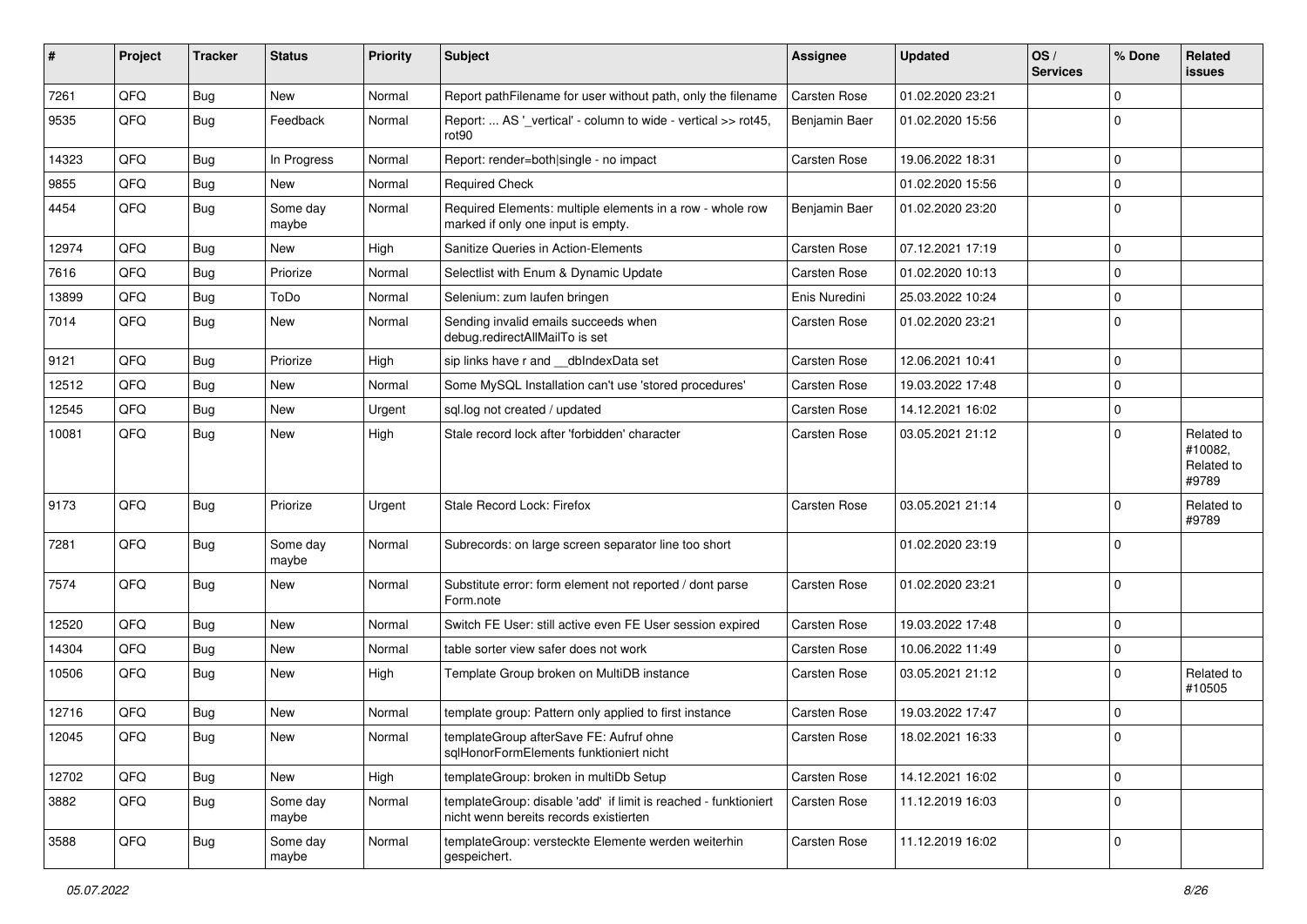| #     | Project | <b>Tracker</b> | <b>Status</b>     | <b>Priority</b> | <b>Subject</b>                                                                                                                                           | Assignee            | <b>Updated</b>   | OS/<br><b>Services</b> | % Done   | Related<br><b>issues</b>                    |
|-------|---------|----------------|-------------------|-----------------|----------------------------------------------------------------------------------------------------------------------------------------------------------|---------------------|------------------|------------------------|----------|---------------------------------------------|
| 4549  | QFQ     | <b>Bug</b>     | Some day<br>maybe | Normal          | TemplateGroups: FE.type SELECT loose selected value after<br>save                                                                                        | <b>Carsten Rose</b> | 01.02.2020 23:20 |                        | $\Omega$ | Related to<br>#4548,<br>Related to<br>#4771 |
| 7402  | QFQ     | <b>Bug</b>     | Some day<br>maybe | Normal          | thumbnail cache: outdated picture when permission denied<br>and permission resolved.                                                                     |                     | 01.02.2020 23:20 |                        | $\Omega$ |                                             |
| 7456  | QFQ     | <b>Bug</b>     | Some day<br>maybe | Low             | Todos in Code: solve or make ticket                                                                                                                      | Carsten Rose        | 16.09.2021 15:10 |                        | $\Omega$ |                                             |
| 12187 | QFQ     | Bug            | New               | Normal          | Trigger FormAsFile() via Report: probably problem with multi<br>DB setup                                                                                 | Carsten Rose        | 20.03.2021 21:20 |                        | $\Omega$ |                                             |
| 3895  | QFQ     | <b>Bug</b>     | Some day<br>maybe | Normal          | typeahead pedantic: on lehrkredit Idap webpass - if only one<br>person is in dropdown, such person can't be selected                                     | <b>Carsten Rose</b> | 11.12.2019 16:03 |                        | $\Omega$ |                                             |
| 10640 | QFQ     | Bug            | <b>New</b>        | High            | TypeAhead Tag: FE editierbar trotz readOnly                                                                                                              | Carsten Rose        | 03.05.2021 21:12 |                        | $\Omega$ | Related to<br>#7795                         |
| 4398  | QFQ     | Bug            | Some day<br>maybe | Normal          | Typeahead: mouse click in a prefilled input opens a single<br>item dropdown with the current value - click on it seems to<br>set the value, not the key. | Benjamin Baer       | 01.02.2020 23:20 |                        | $\Omega$ | Related to<br>#4457                         |
| 4457  | QFQ     | <b>Bug</b>     | Priorize          | Normal          | typeahead: pressing return to select an item, saves the form<br>and closes the form.                                                                     | Benjamin Baer       | 03.01.2022 08:01 |                        | $\Omega$ | Related to<br>#4398                         |
| 9077  | QFQ     | Bug            | New               | Normal          | typeAheadSql: report broken SQL                                                                                                                          | <b>Carsten Rose</b> | 29.06.2022 22:35 |                        | $\Omega$ | Related to<br>#4018                         |
| 10588 | QFQ     | <b>Bug</b>     | New               | Normal          | typeahed Tag: Doku anpassen                                                                                                                              | <b>Carsten Rose</b> | 12.11.2020 23:45 |                        | 0        |                                             |
| 7219  | QFQ     | Bug            | New               | Normal          | typeSheadSql / typeAheadSqlPrefetch: change to curly<br>braces                                                                                           | <b>Carsten Rose</b> | 01.02.2020 23:21 |                        | $\Omega$ |                                             |
| 10661 | QFQ     | Bug            | In Progress       | Normal          | Typo3 Warnungen                                                                                                                                          | Carsten Rose        | 07.09.2021 13:23 |                        | $\Omega$ | Related to<br>#12440                        |
| 13943 | QFQ     | Bug            | Priorize          | Normal          | unable to find formgroup                                                                                                                                 | Enis Nuredini       | 28.05.2022 11:03 |                        | $\Omega$ |                                             |
| 9947  | QFQ     | Bug            | Priorize          | Normal          | Unwanted error message if missing 'typeAheadSqlPrefetch'                                                                                                 | <b>Carsten Rose</b> | 01.02.2020 10:13 |                        | $\Omega$ |                                             |
| 5305  | QFQ     | Bug            | New               | Normal          | Upload FormElement: nicht disabled by readonly Form                                                                                                      | <b>Carsten Rose</b> | 16.06.2021 13:43 |                        | $\Omega$ | Related to<br>#9347,<br>Related to<br>#9834 |
| 5706  | QFQ     | Bug            | Some day<br>maybe | Normal          | upload: fileDestination needs to be sanatized                                                                                                            | Carsten Rose        | 01.02.2020 23:19 |                        | $\Omega$ |                                             |
| 5991  | QFQ     | Bug            | Some day<br>maybe | Normal          | URLs with 'I' or long parameter are problematic                                                                                                          | <b>Carsten Rose</b> | 01.02.2020 23:19 |                        | 0        |                                             |
| 6116  | QFQ     | Bug            | Priorize          | High            | value of checkbox not saved                                                                                                                              | Carsten Rose        | 07.12.2021 17:19 |                        | $\Omega$ |                                             |
| 3061  | QFQ     | <b>Bug</b>     | Some day<br>maybe | High            | winstitute: mysql connection durcheinander - nmhp17<br>(ag7)/QFQ arbeitet mit DB/Tabellen von biostat.                                                   | <b>Carsten Rose</b> | 03.05.2021 21:14 |                        | $\Omega$ |                                             |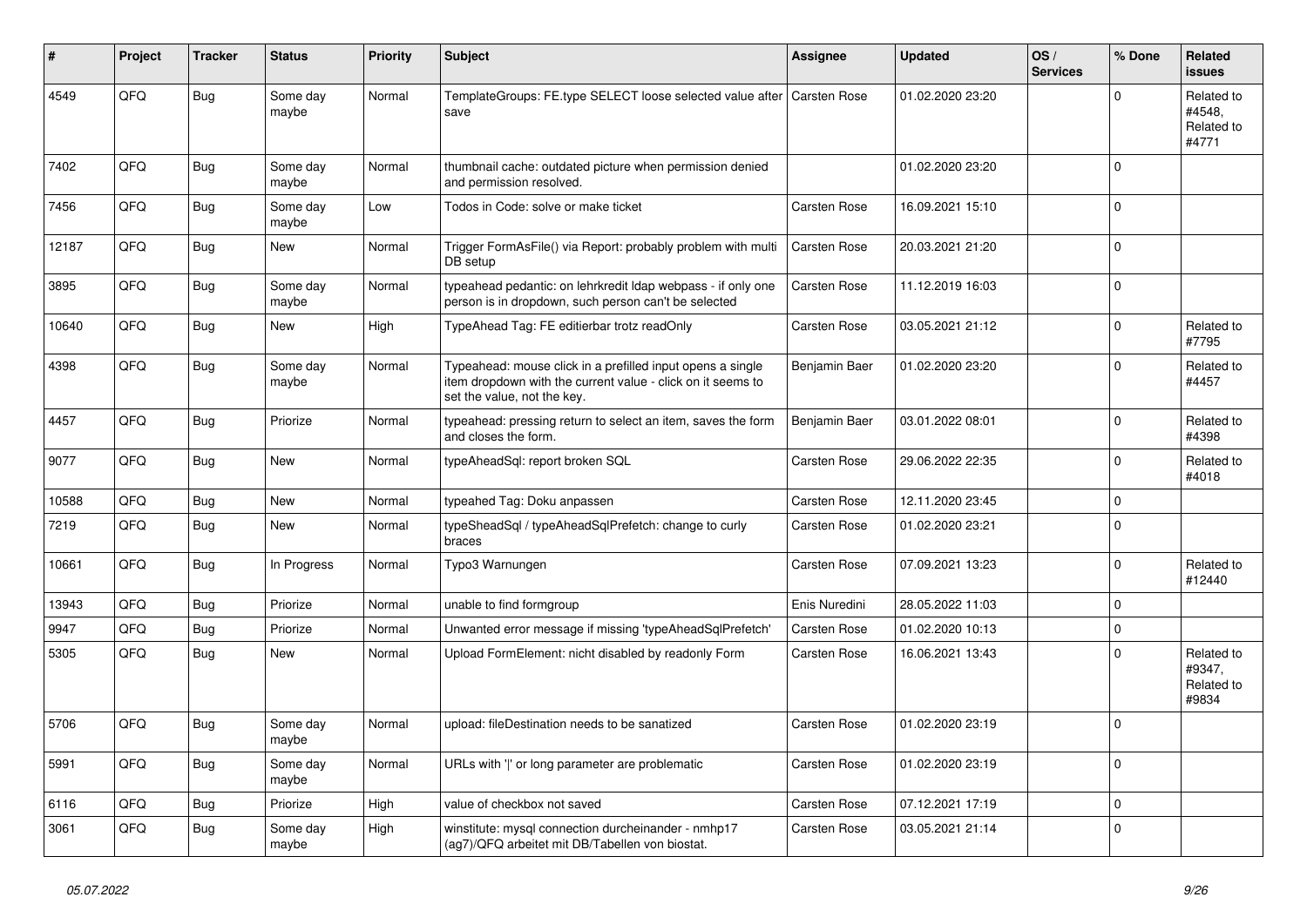| #     | Project | <b>Tracker</b> | <b>Status</b>     | <b>Priority</b> | <b>Subject</b>                                                                                                                               | <b>Assignee</b>     | <b>Updated</b>   | OS/<br><b>Services</b> | % Done         | Related<br>issues                                                    |
|-------|---------|----------------|-------------------|-----------------|----------------------------------------------------------------------------------------------------------------------------------------------|---------------------|------------------|------------------------|----------------|----------------------------------------------------------------------|
| 10704 | QFQ     | Bug            | New               | Normal          | wkhtml problem rendering fullCalendar.js / fabric.js >><br>successor: puppeteer                                                              | Carsten Rose        | 12.11.2020 23:45 |                        | O              | Related to<br>#5024,<br>Related to<br>#4650,<br>Related to<br>#10715 |
| 13706 | QFQ     | Bug            | New               | Normal          | Wrong CheckType in FieldElement LastStatus of Form Cron                                                                                      | <b>Carsten Rose</b> | 21.01.2022 18:20 |                        | $\mathbf 0$    |                                                                      |
| 13659 | QFQ     | <b>Bug</b>     | New               | Normal          | wrong sanitize class applied to R-store                                                                                                      | Carsten Rose        | 15.01.2022 14:23 |                        | 0              |                                                                      |
| 2643  | QFQ     | Bug            | Some day<br>maybe | Normal          | Zend / PHP Webinars anschauen                                                                                                                | Carsten Rose        | 01.02.2020 15:56 |                        | $\Omega$       |                                                                      |
| 4122  | QFQ     | Bug            | Some day<br>maybe | Normal          | file: Render Mode hat keinen Effekt                                                                                                          |                     | 11.12.2019 16:03 |                        | $\Omega$       |                                                                      |
| 4138  | QFQ     | Bug            | Some day<br>maybe | Normal          | _style fehlt                                                                                                                                 |                     | 11.12.2019 16:03 |                        | $\mathbf 0$    |                                                                      |
| 5942  | QFQ     | Feature        | Priorize          | Normal          | 'L' and 'type': append to links, generate via '_link' by using 'u:'                                                                          | Carsten Rose        | 01.02.2020 10:13 |                        | $\mathbf 0$    |                                                                      |
| 3567  | QFQ     | Feature        | Some day<br>maybe | Low             | 'Save', 'Close', 'New' als FormElement                                                                                                       |                     | 11.12.2019 16:02 |                        | $\Omega$       |                                                                      |
| 3267  | QFQ     | Feature        | Some day<br>maybe | Normal          | 2 Forms auf einer Seite: real + Read only                                                                                                    | Carsten Rose        | 11.12.2019 16:03 |                        | $\Omega$       |                                                                      |
| 12269 | QFQ     | Feature        | New               | Normal          | 2FA - Login                                                                                                                                  | Carsten Rose        | 03.05.2021 20:45 |                        | 0              |                                                                      |
| 5548  | QFQ     | Feature        | Some day<br>maybe | Normal          | 801 Textfiles/Scriptfiles als Thumbnail                                                                                                      | Carsten Rose        | 07.03.2022 16:26 |                        | $\Omega$       |                                                                      |
| 12544 | QFQ     | Feature        | New               | High            | a) ' AS _link' new also as ' AS _format', b) sortierung via<br>'display: none;', c) '_format' benoeitgt nicht zwingend<br>u/U/p/m/z/d        | Carsten Rose        | 14.12.2021 16:03 |                        | $\Omega$       |                                                                      |
| 3666  | QFQ     | Feature        | Some day<br>maybe | Normal          | a) Performance Messung: mysql_real_escape_string() im<br>Vergleich zu str_replace(), b) doppeltes Aufrufen von<br>mysql_real_escape_string() | Carsten Rose        | 11.12.2019 16:02 |                        | $\overline{0}$ |                                                                      |
| 12038 | QFQ     | Feature        | New               | Normal          | a) STORE_VAR: filenameOnlyStripUniq, b) SP:<br>QSTRIPUNIQ()                                                                                  |                     | 17.02.2021 23:55 |                        | $\Omega$       |                                                                      |
| 11535 | QFQ     | Feature        | New               | Normal          | Ability to create SQL columns in frontend QFQ forms                                                                                          |                     | 17.11.2020 12:11 |                        | $\mathbf 0$    |                                                                      |
| 3942  | QFQ     | Feature        | Some day<br>maybe | Normal          | Action Elemente: neu generierte IDs via FE weitergeben                                                                                       | <b>Carsten Rose</b> | 11.12.2019 16:03 |                        | $\Omega$       | Related to<br>#3941                                                  |
| 12412 | QFQ     | Feature        | New               | Normal          | Action/Escape qualifier 'e' (empty), '0': if given, an empty<br>string (or '0') will be treated as 'not found'                               | Carsten Rose        | 08.05.2021 09:40 |                        | $\Omega$       | Related to<br>#12413,<br>Related to<br>#10012                        |
| 5131  | QFQ     | Feature        | New               | Normal          | Activate Spin Gear ('wait/busy' indicator) via LINK attribute                                                                                | Carsten Rose        | 01.02.2020 23:21 |                        | $\mathbf 0$    |                                                                      |
| 7342  | QFQ     | Feature        | New               | Normal          | add content = hide_this                                                                                                                      | Carsten Rose        | 01.02.2020 23:21 |                        | 0              |                                                                      |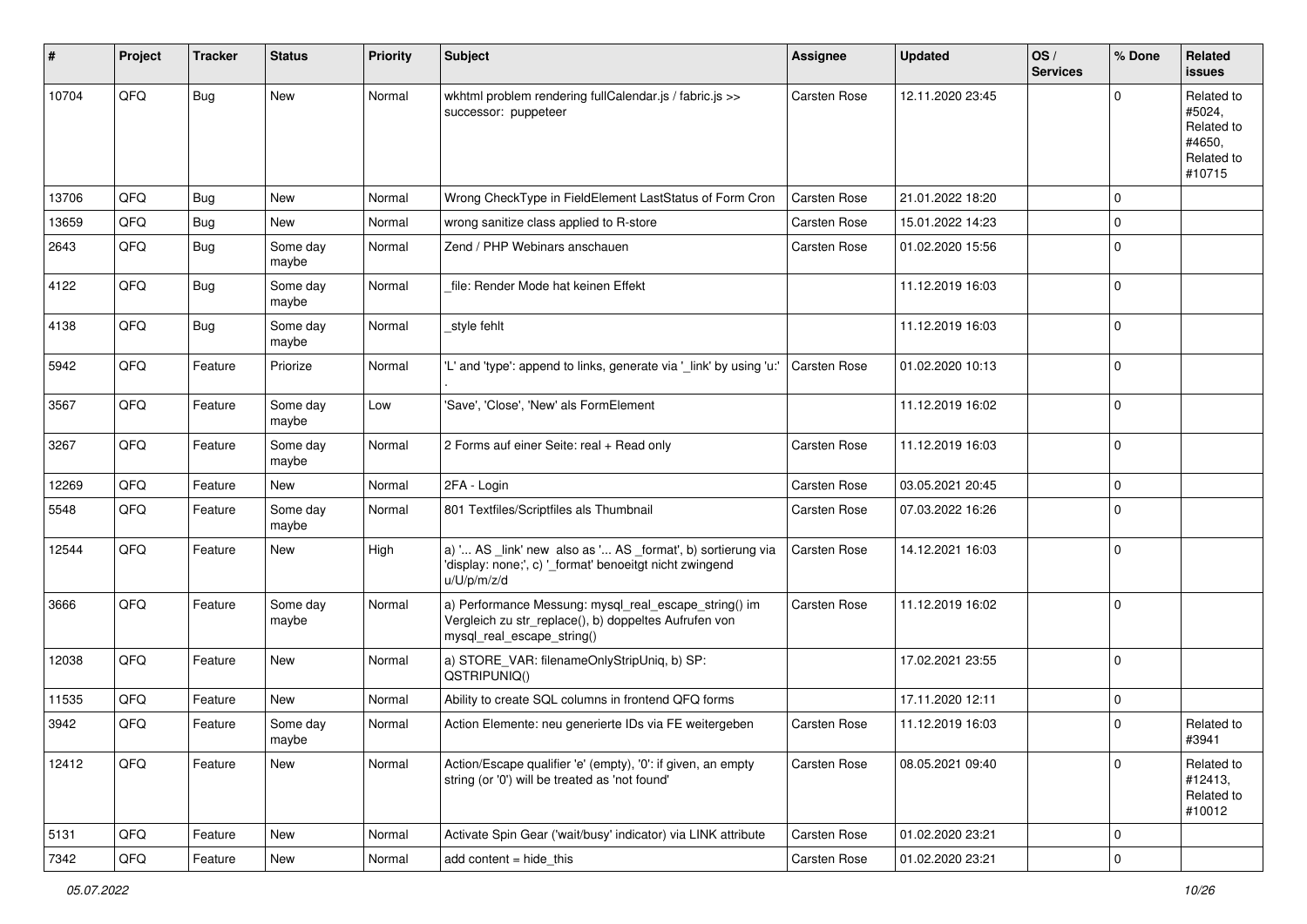| #     | Project        | <b>Tracker</b> | <b>Status</b>     | <b>Priority</b> | <b>Subject</b>                                                                                       | <b>Assignee</b> | <b>Updated</b>   | OS/<br><b>Services</b> | % Done         | Related<br>issues                                                                                                                                                     |
|-------|----------------|----------------|-------------------|-----------------|------------------------------------------------------------------------------------------------------|-----------------|------------------|------------------------|----------------|-----------------------------------------------------------------------------------------------------------------------------------------------------------------------|
| 10979 | QFQ            | Feature        | New               | Normal          | Ajax Calls an API - dataReport                                                                       | Carsten Rose    | 11.05.2022 12:15 |                        | $\mathbf 0$    |                                                                                                                                                                       |
| 8962  | QFQ            | Feature        | New               | High            | allow for form fields with identical names                                                           | Carsten Rose    | 03.05.2021 21:14 |                        | $\mathbf 0$    |                                                                                                                                                                       |
| 14320 | QFQ            | Feature        | In Progress       | Normal          | Allow specific HTML Tags and Attributes: general, TinyMCE                                            | Enis Nuredini   | 04.07.2022 14:09 |                        | $\Omega$       | Related to<br>#12664,<br>Related to<br>#12039,<br>Related to<br>#11702,<br>Related to<br>#7239,<br>Related to<br>#3708,<br>Related to<br>#3646,<br>Related to<br>#880 |
| 3848  | QFQ            | Feature        | Some day<br>maybe | High            | Antivirus check fuer Upload files in qfq?                                                            | Carsten Rose    | 03.05.2021 21:14 |                        | $\Omega$       | Related to<br>#4131                                                                                                                                                   |
| 12119 | QFQ            | Feature        | New               | Normal          | AS paged: error message missing if there ist no 'r' argument.                                        | Carsten Rose    | 03.05.2021 20:51 |                        | $\mathbf 0$    |                                                                                                                                                                       |
| 13945 | QFQ            | Feature        | New               | Normal          | As _link: content before/after link                                                                  | Enis Nuredini   | 28.05.2022 11:01 |                        | $\Omega$       | Related to<br>#12262                                                                                                                                                  |
| 3947  | QFQ            | Feature        | Some day<br>maybe | Normal          | Attack detectect: logout current user                                                                | Carsten Rose    | 11.12.2019 16:03 |                        | $\Omega$       | Related to<br>#5458,<br>Related to<br>#6299                                                                                                                           |
| 6299  | QFQ            | Feature        | Some day<br>maybe | Normal          | Attack detection: log table with invalid SIP access                                                  |                 | 11.12.2019 16:02 |                        | $\mathbf 0$    | Related to<br>#3947                                                                                                                                                   |
| 4250  | QFQ            | Feature        | New               | Normal          | AutoCron in QFQ via PHP                                                                              | Carsten Rose    | 01.02.2020 23:21 |                        | $\Omega$       | Related to<br>#3292,<br>Related to<br>#3291                                                                                                                           |
| 12146 | QFQ            | Feature        | <b>New</b>        | Normal          | Autocron Job: Anzeigen wann der naechste Job ausgefuehrt<br>wird, resp das er nicht ausgefuehrt wird | Carsten Rose    | 15.03.2021 15:23 |                        | $\mathbf 0$    |                                                                                                                                                                       |
| 3291  | QFQ            | Feature        | Some day<br>maybe | Normal          | AutoCron websiteToken                                                                                | Carsten Rose    | 11.12.2019 16:02 |                        | $\Omega$       | Related to<br>#4250                                                                                                                                                   |
| 7452  | QFQ            | Feature        | Some day<br>maybe | Normal          | automate deployment new QFQ version                                                                  | Carsten Rose    | 16.09.2021 15:10 |                        | $\overline{0}$ |                                                                                                                                                                       |
| 13608 | QFQ            | Feature        | Some day<br>maybe | Normal          | Automatic Browser Language Redirect                                                                  | Enis Nuredini   | 17.06.2022 08:35 |                        | $\mathbf 0$    |                                                                                                                                                                       |
| 12452 | QFQ            | Feature        | Priorize          | Normal          | BaseURL: alsways with '/' at the end                                                                 | Carsten Rose    | 19.06.2022 13:45 |                        | $\mathbf 0$    | Related to<br>#10782                                                                                                                                                  |
| 9346  | $\mathsf{QFQ}$ | Feature        | Priorize          | Normal          | beforeSave: check if an upload is given                                                              | Carsten Rose    | 11.06.2021 21:18 |                        | $\pmb{0}$      |                                                                                                                                                                       |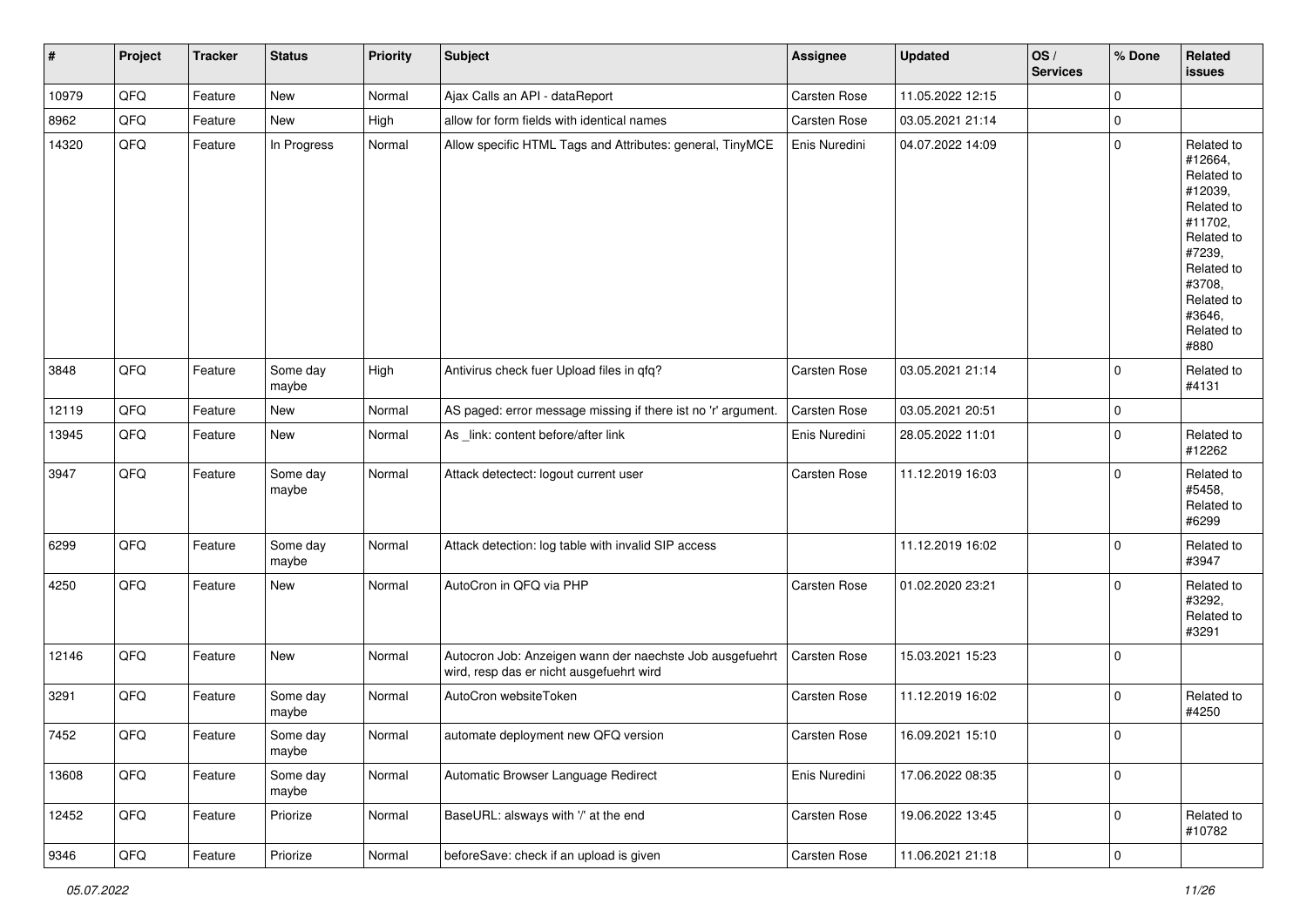| #     | Project | <b>Tracker</b> | <b>Status</b>     | <b>Priority</b> | <b>Subject</b>                                                                  | <b>Assignee</b> | <b>Updated</b>   | OS/<br><b>Services</b> | % Done         | Related<br><b>issues</b>                      |
|-------|---------|----------------|-------------------|-----------------|---------------------------------------------------------------------------------|-----------------|------------------|------------------------|----------------|-----------------------------------------------|
| 7106  | QFQ     | Feature        | Some day<br>maybe | Normal          | Beispiel Nummerierung von Rows in Report                                        |                 | 11.12.2019 16:01 |                        | $\Omega$       |                                               |
| 7105  | QFQ     | Feature        | Some day<br>maybe | Normal          | Beispiel wie man in einer zweiten Tabelle speichert.                            |                 | 11.12.2019 16:01 |                        | $\Omega$       |                                               |
| 6288  | QFQ     | Feature        | Some day<br>maybe | Normal          | Best Practice: Erklaeren wie man ein Formular ganz in<br>'weiss' erstellen kann |                 | 11.12.2019 16:02 |                        | $\overline{0}$ |                                               |
| 4194  | QFQ     | Feature        | In Progress       | Normal          | Bootstrap 4 ist jetzt offiziel                                                  |                 | 03.05.2021 20:47 |                        | $\mathbf{0}$   | Related to<br>#10114                          |
| 5783  | QFQ     | Feature        | Some day<br>maybe | Normal          | <b>BPMN View/Edit</b>                                                           |                 | 11.12.2019 16:02 |                        | $\Omega$       |                                               |
| 8520  | QFQ     | Feature        | Some day<br>maybe | Normal          | Bring QFQ to Composer                                                           | Carsten Rose    | 16.09.2021 15:10 |                        | $\Omega$       |                                               |
| 11893 | QFQ     | Feature        | <b>New</b>        | High            | Broken SIP: a) only report one time, b) only report in main<br>column           | Carsten Rose    | 12.05.2021 12:13 |                        | $\Omega$       | Related to<br>#12532,<br>Related to<br>#14187 |
| 8522  | QFQ     | Feature        | Some day<br>maybe | Normal          | build QFQ - npm warnings                                                        | Benjamin Baer   | 01.02.2020 23:19 |                        | 50             |                                               |
| 10716 | QFQ     | Feature        | Some day<br>maybe | Normal          | Business Logic mit Externen Skripten                                            | Carsten Rose    | 16.09.2021 15:10 |                        | $\Omega$       | Related to<br>#10713,<br>Related to<br>#8217  |
| 9781  | QFQ     | Feature        | <b>New</b>        | Normal          | Button: CSS class to make buttons smaller                                       | Carsten Rose    | 01.02.2020 23:22 |                        | $\mathbf 0$    |                                               |
| 13467 | QFQ     | Feature        | <b>New</b>        | Normal          | ChangeLog Generator                                                             | Carsten Rose    | 19.03.2022 17:46 |                        | $\mathbf 0$    | Related to<br>#11460                          |
| 12474 | QFQ     | Feature        | <b>New</b>        | Normal          | Check BaseConfigURL if it is given and the the last char is '/'                 | Carsten Rose    | 03.05.2021 20:45 |                        | $\Omega$       |                                               |
| 9853  | QFQ     | Feature        | <b>New</b>        | Normal          | Check das SQL / QFQ / Mail Logfile geschrieben wird                             |                 | 09.01.2020 11:15 |                        | $\Omega$       |                                               |
| 12163 | QFQ     | Feature        | <b>New</b>        | Normal          | Checkbox: table wrap                                                            | Carsten Rose    | 03.05.2021 20:51 |                        | $\mathbf 0$    |                                               |
| 12476 | QFQ     | Feature        | New               | Normal          | clearMe: a) should trigger 'dirty', b) sticky on textarea resize                | Benjamin Baer   | 04.01.2022 08:40 |                        | $\mathbf 0$    | Related to<br>#9528                           |
| 6870  | QFQ     | Feature        | Priorize          | Normal          | Click on '_link' triggers an API call                                           | Benjamin Baer   | 03.01.2022 08:25 |                        | $\mathbf 0$    |                                               |
| 4420  | QFQ     | Feature        | Some day<br>maybe | Normal          | Client: Local Storage - store the changes of a form, local in<br>the browser.   | Benjamin Baer   | 11.12.2019 16:02 |                        | $\Omega$       |                                               |
| 6715  | QFQ     | Feature        | Some day<br>maybe | Normal          | Code-Refactoring: dbArray vereinheitlichen                                      | Carsten Rose    | 11.12.2019 16:02 |                        | $\mathbf{0}$   |                                               |
| 7102  | QFQ     | Feature        | <b>New</b>        | Normal          | Comment sign in report: '#' and '--'                                            | Carsten Rose    | 01.02.2020 23:21 |                        | $\mathbf 0$    |                                               |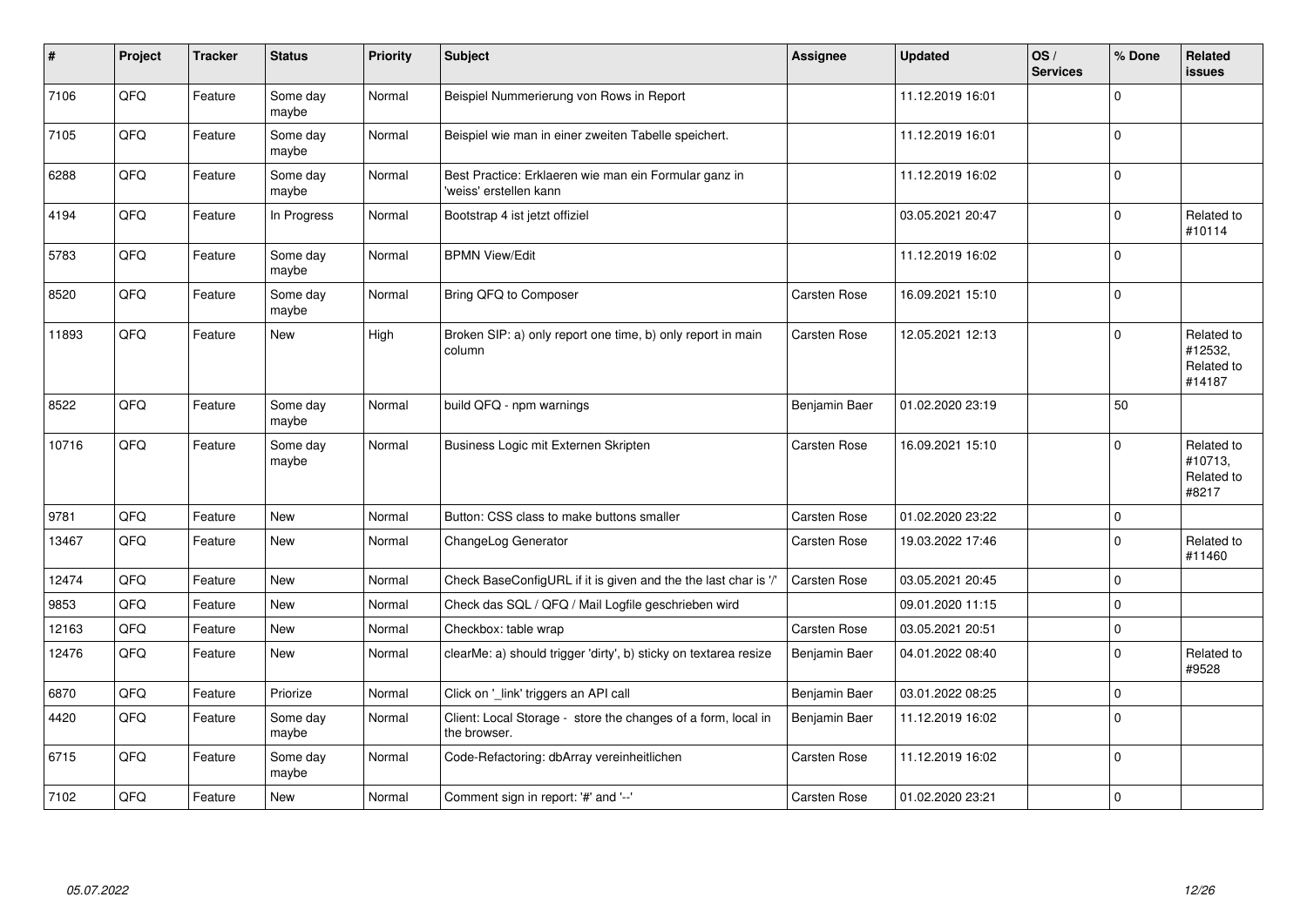| ∦     | Project | <b>Tracker</b> | <b>Status</b>              | <b>Priority</b> | Subject                                                                                                                                                       | <b>Assignee</b>     | <b>Updated</b>   | OS/<br><b>Services</b> | % Done      | Related<br><b>issues</b>                        |
|-------|---------|----------------|----------------------------|-----------------|---------------------------------------------------------------------------------------------------------------------------------------------------------------|---------------------|------------------|------------------------|-------------|-------------------------------------------------|
| 8082  | QFQ     | Feature        | Priorize                   | High            | Contact form without saving record                                                                                                                            | <b>Carsten Rose</b> | 07.12.2021 15:20 |                        | $\Omega$    | Related to<br>#8587,<br><b>Blocks</b><br>#11850 |
| 4650  | QFQ     | Feature        | Some day<br>maybe          | Normal          | Convert html to doc/rtf                                                                                                                                       | <b>Carsten Rose</b> | 01.02.2020 23:20 |                        | $\Omega$    | Related to<br>#10704                            |
| 12330 | QFQ     | Feature        | <b>New</b>                 | Normal          | Copy to input field / text area / TinyMCE                                                                                                                     | <b>Carsten Rose</b> | 07.04.2021 09:01 |                        | $\mathbf 0$ |                                                 |
| 8089  | QFQ     | Feature        | New                        | Normal          | Copy/Paste for FormElements                                                                                                                                   | <b>Carsten Rose</b> | 01.02.2020 23:22 |                        | 0           |                                                 |
| 10738 | QFQ     | Feature        | Some day<br>maybe          | Normal          | CORS headers for external API requests                                                                                                                        |                     | 10.06.2020 14:00 |                        | $\Omega$    |                                                 |
| 13843 | QFQ     | Feature        | <b>New</b>                 | Normal          | Create JWT via QFQ                                                                                                                                            | <b>Carsten Rose</b> | 19.03.2022 17:42 |                        | $\Omega$    |                                                 |
| 13841 | QFQ     | Feature        | <b>New</b>                 | Normal          | Create PDF via iText - evaluate                                                                                                                               | <b>Carsten Rose</b> | 19.03.2022 17:42 |                        | $\mathbf 0$ |                                                 |
| 9136  | QFQ     | Feature        | New                        | Normal          | Create ZIP files with dynamic PDFs                                                                                                                            | <b>Carsten Rose</b> | 01.02.2020 23:22 |                        | $\mathbf 0$ |                                                 |
| 3990  | QFQ     | Feature        | Some day<br>maybe          | High            | custom class definition: add space automatically                                                                                                              | Carsten Rose        | 03.05.2021 21:14 |                        | $\Omega$    |                                                 |
| 4719  | QFQ     | Feature        | Some day<br>maybe          | Normal          | Custom Message in Client in case of 'Browser tab close,<br>modification will be lost'                                                                         |                     | 01.02.2020 23:20 |                        | $\Omega$    |                                                 |
| 12337 | QFQ     | Feature        | Some day<br>maybe          | Normal          | Database.php: better caching                                                                                                                                  | <b>Carsten Rose</b> | 16.09.2021 15:10 |                        | $\mathbf 0$ |                                                 |
| 6992  | QFQ     | Feature        | Some dav<br>maybe          | Normal          | DB exception: Syntax Highlight                                                                                                                                |                     | 11.12.2019 16:01 |                        | $\mathbf 0$ | Related to<br>#5450                             |
| 4627  | QFQ     | Feature        | Some day<br>maybe          | Normal          | dbupdate: all tables - check 'create', 'modified' if it is possible<br>to change to default 'CURRENT_TIMESTAMP' and modified<br>'ON UPDATE CURRENT_TIMESTAMP' |                     | 01.02.2020 23:20 |                        | $\Omega$    |                                                 |
| 3331  | QFQ     | Feature        | Some day<br>maybe          | Normal          | Default Tooltip fuer _page? Links: mit Form und Record ID                                                                                                     | <b>Carsten Rose</b> | 11.12.2019 16:02 |                        | $\mathbf 0$ |                                                 |
| 9348  | QFQ     | Feature        | New                        | Normal          | defaultThumbnailSize: pre render thumbnails                                                                                                                   | <b>Carsten Rose</b> | 12.06.2021 09:05 |                        | $\mathbf 0$ |                                                 |
| 13566 | QFQ     | Feature        | Ready to sync<br>(develop) | Normal          | Delete config-example.qfq.php file                                                                                                                            | <b>Carsten Rose</b> | 23.12.2021 09:25 |                        | $\mathbf 0$ |                                                 |
| 5850  | QFQ     | Feature        | Some day<br>maybe          | Normal          | Deployment: In QFQ Doc best practice fuer zeitgemaesses<br>Deployment beschreiben                                                                             |                     | 01.02.2020 23:20 |                        | $\Omega$    |                                                 |
| 7630  | QFQ     | Feature        | Priorize                   | Normal          | detailed error message for simple upload                                                                                                                      | <b>Carsten Rose</b> | 01.02.2020 10:13 |                        | $\mathbf 0$ |                                                 |
| 7481  | QFQ     | Feature        | New                        | Normal          | Detect 'BaseUrl' automatically                                                                                                                                | Carsten Rose        | 01.02.2020 23:21 |                        | $\mathbf 0$ |                                                 |
| 12503 | QFQ     | Feature        | Priorize                   | Normal          | Detect dangerous UPDATE statement with missing WHERE                                                                                                          | Carsten Rose        | 05.05.2021 22:09 |                        | $\mathbf 0$ |                                                 |
| 3273  | QFQ     | Feature        | Some day<br>maybe          | Low             | Dirty Flag in Form                                                                                                                                            | Carsten Rose        | 11.12.2019 16:02 |                        | $\mathbf 0$ |                                                 |
| 3458  | QFG     | Feature        | Some day<br>maybe          | Normal          | Display 'Edit Form Element'-Checkbox on form: should<br>depend on FE Group                                                                                    | Carsten Rose        | 11.12.2019 16:02 |                        | $\mathbf 0$ | Related to<br>#3447                             |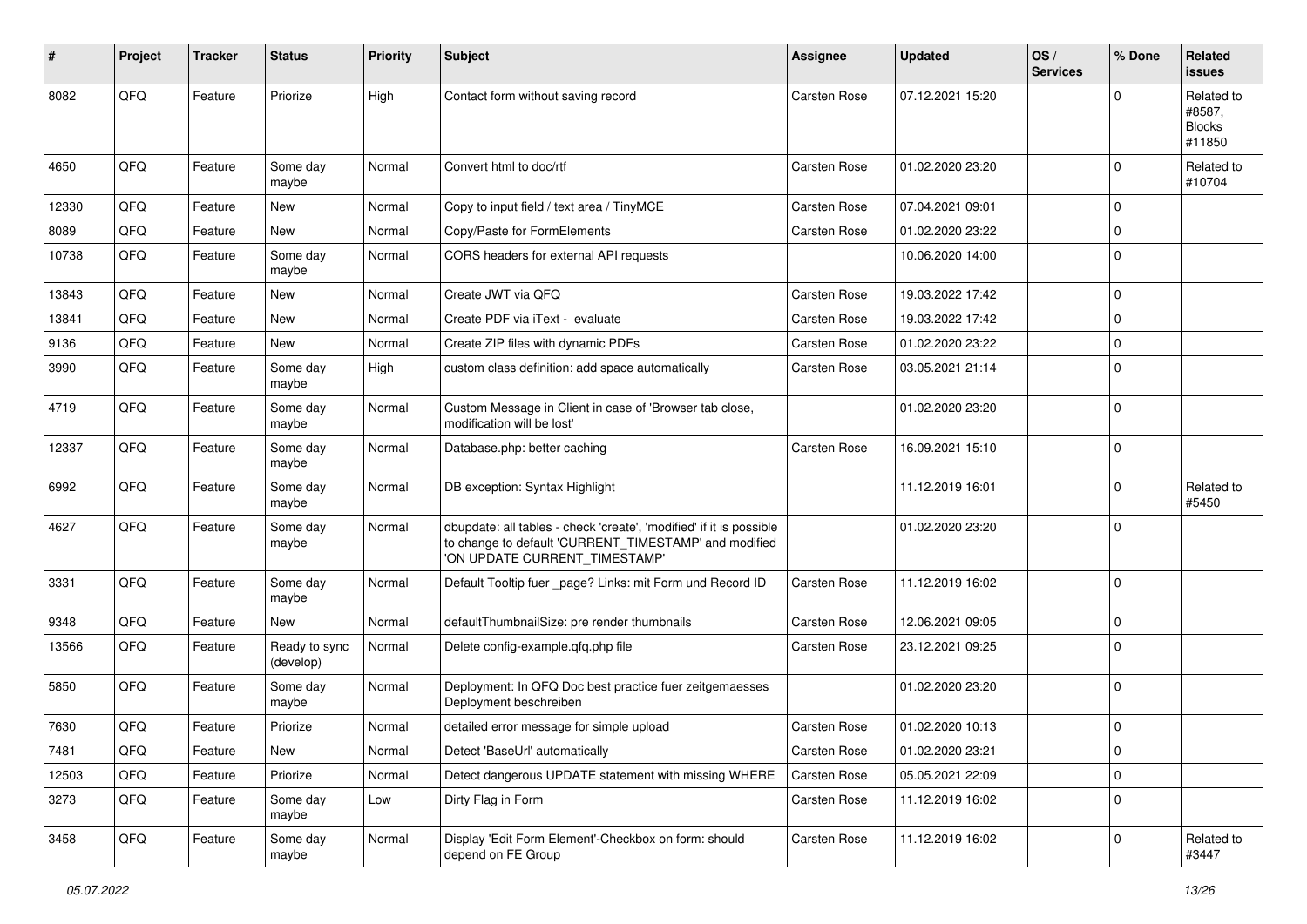| ∦     | Project | <b>Tracker</b> | <b>Status</b>     | Priority | <b>Subject</b>                                                                                                     | Assignee            | <b>Updated</b>   | OS/<br><b>Services</b> | % Done      | Related<br>issues         |
|-------|---------|----------------|-------------------|----------|--------------------------------------------------------------------------------------------------------------------|---------------------|------------------|------------------------|-------------|---------------------------|
| 8892  | QFQ     | Feature        | Some day<br>maybe | Normal   | Display and Edit SQL Comments in Form Editor                                                                       | <b>Carsten Rose</b> | 11.12.2019 16:01 |                        | $\Omega$    |                           |
| 8894  | QFQ     | Feature        | Some day<br>maybe | Normal   | Documentation Tags Usable in QFQ Application                                                                       | <b>Carsten Rose</b> | 11.12.2019 16:01 |                        | $\mathbf 0$ |                           |
| 3905  | QFQ     | Feature        | Some day<br>maybe | Normal   | Documentation: Best Practice anhand eines Online<br>Bewerbungstools                                                | <b>Carsten Rose</b> | 11.12.2019 16:03 |                        | $\Omega$    |                           |
| 12109 | QFQ     | Feature        | <b>New</b>        | Normal   | Donwload Link: Plain, SIP, Persistent Link, Peristent SIP -<br>new notation                                        | Carsten Rose        | 03.05.2021 20:45 |                        | $\Omega$    | Related to<br>#12085      |
| 10996 | QFQ     | Feature        | <b>New</b>        | Normal   | Download video via sip: no seek                                                                                    | <b>Carsten Rose</b> | 12.08.2020 14:18 |                        | $\Omega$    |                           |
| 6292  | QFQ     | Feature        | New               | Normal   | Download: File speichern mit Hash aber original Filename in<br>der Datenbank vermerken fuer Downloads              | Carsten Rose        | 01.02.2020 23:21 |                        | $\Omega$    |                           |
| 7100  | QFQ     | Feature        | Some day<br>maybe | Normal   | Download: log access, max downloads, time limit                                                                    |                     | 01.02.2020 23:19 |                        | $\Omega$    |                           |
| 7217  | QFQ     | Feature        | Priorize          | Normal   | Download: notice User if `_sip=?` is missing                                                                       | Carsten Rose        | 01.02.2020 10:13 |                        | $\mathbf 0$ |                           |
| 5562  | QFQ     | Feature        | Priorize          | Normal   | Drag'n'Drop fuer Uploads                                                                                           | Benjamin Baer       | 21.03.2022 09:52 |                        | $\mathbf 0$ | Related to<br>#9706       |
| 12603 | QFQ     | Feature        | <b>New</b>        | Normal   | Dropdown (Select), Radio, checkbox:<br>itemListAlways={{!SELECT key, value}}                                       | Carsten Rose        | 19.03.2022 17:47 |                        | $\Omega$    |                           |
| 10119 | QFQ     | Feature        | <b>New</b>        | Normal   | Dropdown (selectlist) & Type Ahead: format and catagorize list                                                     | <b>Carsten Rose</b> | 07.05.2020 09:36 |                        | $\Omega$    |                           |
| 2995  | QFQ     | Feature        | Some day<br>maybe | Normal   | Dropdown JQuery Plugin: 'chosen' - Moeglichkeit um Select<br>Listen mehr Funktion zu geben. Kein Bootstrap noetig. | <b>Carsten Rose</b> | 11.12.2019 16:03 |                        | $\Omega$    |                           |
| 4869  | QFQ     | Feature        | Some day<br>maybe | Normal   | Dynamic Update (show, hide, readonly?, required?) for<br><b>Template Group Elements</b>                            | Carsten Rose        | 01.02.2020 23:19 |                        | $\Omega$    | Related to<br>#4865       |
| 3216  | QFQ     | Feature        | Some day<br>maybe | Normal   | dynamic update für checkbox label2                                                                                 | Carsten Rose        | 11.12.2019 16:03 |                        | $\Omega$    | Related to<br>#2081       |
| 11504 | QFQ     | Feature        | New               | Normal   | Dynamic Update: Button text update for 'Save',' Close' &<br>'Delete'                                               | <b>Carsten Rose</b> | 12.11.2020 23:44 |                        | $\Omega$    |                           |
| 6224  | QFQ     | Feature        | Priorize          | Normal   | Dynamic update: fade in/out fields                                                                                 | Benjamin Baer       | 21.03.2022 09:50 |                        | $\Omega$    |                           |
| 4082  | QFQ     | Feature        | <b>New</b>        | Normal   | Dynamic Update: modeSgl - useful default                                                                           | Carsten Rose        | 01.02.2020 23:22 |                        | $\Omega$    |                           |
| 6083  | QFQ     | Feature        | Some day<br>maybe | Normal   | Dynamic Update: Value Check via SQL                                                                                |                     | 11.12.2019 16:02 |                        | $\Omega$    |                           |
| 7109  | QFQ     | Feature        | New               | Normal   | Dynamic Updates: row/element hide                                                                                  | <b>Carsten Rose</b> | 01.02.2020 23:22 |                        | $\Omega$    | Has<br>duplicate<br>#4081 |
| 11460 | QFQ     | Feature        | <b>New</b>        | Normal   | Easier creation of changelog: gitchangelog                                                                         | Carsten Rose        | 12.06.2021 10:20 |                        | $\Omega$    | Related to<br>#13467      |
| 5893  | QFQ     | Feature        | Some day<br>maybe | Normal   | Edit on double-click                                                                                               |                     | 01.02.2020 23:19 |                        | $\Omega$    | Related to<br>#5894       |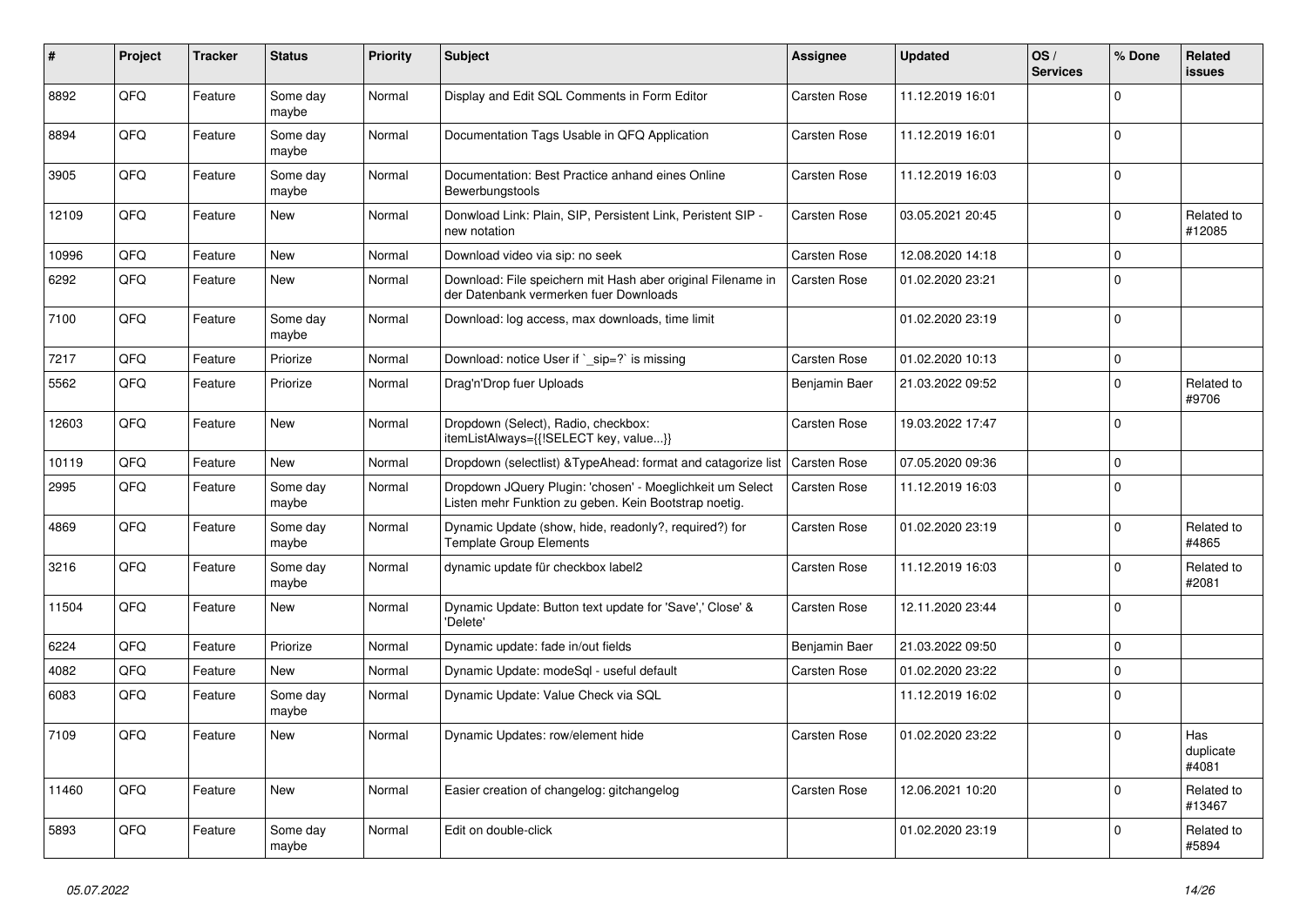| #     | Project | <b>Tracker</b> | <b>Status</b>     | <b>Priority</b> | <b>Subject</b>                                                                                                          | Assignee            | <b>Updated</b>   | OS/<br><b>Services</b> | % Done      | Related<br>issues    |
|-------|---------|----------------|-------------------|-----------------|-------------------------------------------------------------------------------------------------------------------------|---------------------|------------------|------------------------|-------------|----------------------|
| 3864  | QFQ     | Feature        | New               | Normal          | Encrypt / decrypt field                                                                                                 | Enis Nuredini       | 30.06.2022 16:29 |                        | $\Omega$    |                      |
| 5579  | QFQ     | Feature        | Some day<br>maybe | Normal          | Enhance Doc / Presentation: variable type 'link column type'                                                            | Carsten Rose        | 01.02.2020 23:19 |                        | 0           |                      |
| 8585  | QFQ     | Feature        | Priorize          | Normal          | Enhance Error message for 'unknown form'                                                                                | Carsten Rose        | 01.02.2020 10:13 |                        | 0           |                      |
| 6250  | QFQ     | Feature        | In Progress       | Normal          | Enhance layout: a) Subrecord, b) Subrecord-Title                                                                        | Carsten Rose        | 01.02.2020 23:22 |                        | 0           | Related to<br>#5391  |
| 5132  | QFQ     | Feature        | Some day<br>maybe | Normal          | Error Message sendmail missing attachment: more details                                                                 | Carsten Rose        | 01.02.2020 23:19 |                        | $\mathbf 0$ |                      |
| 9128  | QFQ     | Feature        | <b>New</b>        | Normal          | Error Message: not replaced variables- a) replace back to '{{',<br>b) underline                                         | Carsten Rose        | 01.02.2020 23:22 |                        | $\Omega$    | Related to<br>#9129  |
| 4330  | QFQ     | Feature        | Some day<br>maybe | Normal          | Error Message: report missing {{ / }} in sqlUpdate, sqlInsert,<br>sqlDelete, sqlAfter, sqlBefore in FE action elements. | <b>Carsten Rose</b> | 01.02.2020 23:20 |                        | $\Omega$    |                      |
| 10874 | QFQ     | Feature        | New               | Normal          | Erstellen eines Foreign Keys in der Tabelle "FormElement"                                                               |                     | 13.07.2020 10:11 |                        | 0           |                      |
| 10976 | QFQ     | Feature        | New               | Normal          | Excel Export Verbesserungen                                                                                             | Carsten Rose        | 06.08.2020 10:56 |                        | $\mathbf 0$ |                      |
| 12024 | QFQ     | Feature        | New               | Normal          | Excel Export: text columns by default decode<br>htmlspeciachar()                                                        | Carsten Rose        | 17.02.2021 23:55 |                        | 0           | Related to<br>#12022 |
| 6594  | QFQ     | Feature        | <b>New</b>        | Normal          | Excel: on download, check if there is a valid sip                                                                       | Carsten Rose        | 01.02.2020 23:21 |                        | 0           |                      |
| 3900  | QFQ     | Feature        | Some day<br>maybe | Normal          | Extend documentation of 'Copy / Paste'                                                                                  | Carsten Rose        | 11.12.2019 16:03 |                        | $\Omega$    | Related to<br>#3899  |
| 11217 | QFQ     | Feature        | Some day<br>maybe | Normal          | <b>Extend Script Functionality</b>                                                                                      | Carsten Rose        | 16.09.2021 15:10 |                        | $\mathbf 0$ |                      |
| 14185 | QFQ     | Feature        | New               | Normal          | External/Autocron.php - better suitable directory                                                                       | Support: System     | 28.05.2022 11:03 |                        | $\mathbf 0$ |                      |
| 8719  | QFQ     | Feature        | New               | Normal          | extraButtonLock: add support for 0/1                                                                                    | Carsten Rose        | 01.02.2020 23:22 |                        | 0           |                      |
| 6972  | QFQ     | Feature        | Some day<br>maybe | Normal          | Fabric Clipboard / cross browser tab                                                                                    | Benjamin Baer       | 01.02.2020 23:21 |                        | 0           |                      |
| 5024  | QFQ     | Feature        | Some day<br>maybe | Normal          | Fabric: Generate PDF with edits                                                                                         | Benjamin Baer       | 01.02.2020 23:20 |                        | $\Omega$    | Related to<br>#10704 |
| 6801  | QFQ     | Feature        | Priorize          | Normal          | Fabric: Maximize / FullIscreen                                                                                          | Benjamin Baer       | 21.03.2022 09:56 |                        | $\Omega$    |                      |
| 8584  | QFQ     | Feature        | Priorize          | Normal          | FE 'Action' - never assign to Container (except Template<br>Group)                                                      | Carsten Rose        | 01.02.2020 10:13 |                        | $\Omega$    |                      |
| 9352  | QFQ     | Feature        | <b>New</b>        | Normal          | FE 'Native' fire slaveld, sqlAfter, sqlIns                                                                              | Carsten Rose        | 01.02.2020 23:22 |                        | $\Omega$    |                      |
| 7812  | QFQ     | Feature        | New               | Normal          | FE 'Subrecord' - new option 'subrecordShowFilter',<br>'subrecordPaging'                                                 | Carsten Rose        | 01.02.2020 23:22 |                        | $\mathbf 0$ |                      |
| 3415  | QFQ     | Feature        | Some day<br>maybe | Normal          | FE Login Box Templatefile                                                                                               | Benjamin Baer       | 11.12.2019 16:02 |                        | $\mathbf 0$ |                      |
| 4536  | QFQ     | Feature        | Some day<br>maybe | Normal          | FE upload: problem with delete if mutliple uploads an<br>FE.name="                                                      |                     | 01.02.2020 23:20 |                        | 0           |                      |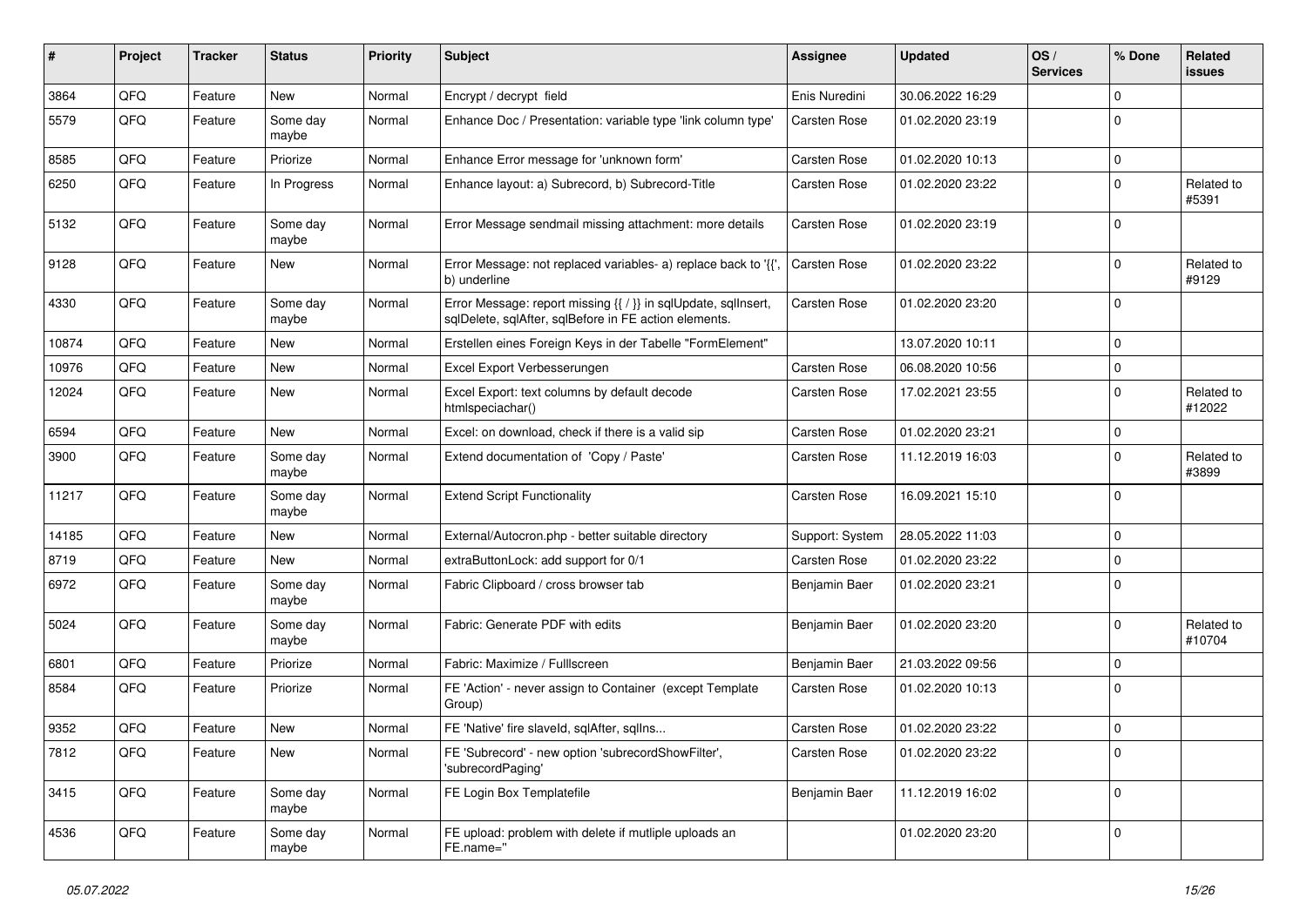| #     | Project | <b>Tracker</b> | <b>Status</b>     | <b>Priority</b> | Subject                                                                                                                                                  | <b>Assignee</b> | <b>Updated</b>   | OS/<br><b>Services</b> | % Done         | Related<br><b>issues</b>                                                    |
|-------|---------|----------------|-------------------|-----------------|----------------------------------------------------------------------------------------------------------------------------------------------------------|-----------------|------------------|------------------------|----------------|-----------------------------------------------------------------------------|
| 8277  | QFQ     | Feature        | Priorize          | Normal          | fe.parameter.default=                                                                                                                                    | Carsten Rose    | 01.02.2020 23:17 |                        | $\Omega$       | Related to<br>#8113                                                         |
| 10013 | QFQ     | Feature        | Some day<br>maybe | Normal          | FE.typ=editor: CodeMirror                                                                                                                                | Carsten Rose    | 08.06.2022 10:37 |                        | $\Omega$       | Related to<br>#12611,<br>Related to<br>#12490,<br>Related to<br>#7732       |
| 12162 | QFQ     | Feature        | New               | Normal          | FE.type=sendmail: personalized mailing (several mails) via<br>template                                                                                   | Carsten Rose    | 03.05.2021 20:45 |                        | $\Omega$       |                                                                             |
| 4444  | QFQ     | Feature        | Some day<br>maybe | Normal          | FE.type=upload: detect mime type                                                                                                                         |                 | 11.12.2019 16:02 |                        | $\Omega$       | Related to<br>#4303                                                         |
| 7920  | QFQ     | Feature        | New               | Normal          | FE: Syntax Highlight, Zeinlenumbruch                                                                                                                     | Carsten Rose    | 01.02.2020 10:03 |                        | $\Omega$       |                                                                             |
| 4872  | QFQ     | Feature        | Some day<br>maybe | Normal          | Fields of Typo3 page available in STORE_TYPO3                                                                                                            | Carsten Rose    | 01.02.2020 23:19 |                        | $\mathbf 0$    |                                                                             |
| 4413  | QFQ     | Feature        | New               | Normal          | fieldset: show/hidden, modeSql, dynamicUpdate                                                                                                            | Carsten Rose    | 09.02.2022 15:19 |                        | $\Omega$       |                                                                             |
| 10003 | QFQ     | Feature        | Priorize          | Normal          | fieldset: stronger visualize group                                                                                                                       | Benjamin Baer   | 12.02.2020 08:13 |                        | $\Omega$       |                                                                             |
| 5923  | QFQ     | Feature        | Some day<br>maybe | Normal          | fillStoreSystemBySqlLate                                                                                                                                 |                 | 01.02.2020 23:19 |                        | $\mathbf 0$    |                                                                             |
| 3880  | QFQ     | Feature        | Some day<br>maybe | Normal          | Form 'Form': anlegen einer Tabelle                                                                                                                       |                 | 14.01.2021 10:12 |                        | $\mathbf 0$    |                                                                             |
| 3879  | QFQ     | Feature        | Some day<br>maybe | Normal          | Form 'FormElement': Beim Feld 'name' rechts in der Notiz<br>einen Link einblenden - a) aktuelle Definition anzeigen, b)<br>Spalte in der Tabelle anlegen |                 | 11.12.2019 16:03 |                        | $\Omega$       |                                                                             |
| 3878  | QFQ     | Feature        | Some day<br>maybe | Normal          | Form 'FormElement': Spalte 'name' typeAhead mit<br>Spaltennamen der Primarytable.                                                                        |                 | 11.12.2019 16:03 |                        | $\mathbf 0$    |                                                                             |
| 8336  | QFQ     | Feature        | New               | Normal          | Form > modified > Close New: a) Optional disable popup, b)<br>custom text, c) mode on save: close stay                                                   | Carsten Rose    | 01.02.2020 23:22 |                        | $\Omega$       | Related to<br>#8335                                                         |
| 10763 | QFQ     | Feature        | New               | Normal          | form accessed and submitted despite logout?                                                                                                              |                 | 16.06.2020 11:43 |                        | 0              |                                                                             |
| 11716 | QFQ     | Feature        | New               | Normal          | Form an beliebiger Stelle im Report anzeigen                                                                                                             |                 | 09.12.2020 09:47 |                        | $\mathbf 0$    |                                                                             |
| 12262 | QFQ     | Feature        | ToDo              | Normal          | Form buttons on top: more customable                                                                                                                     | Enis Nuredini   | 17.06.2022 10:44 |                        | $\Omega$       | Related to<br>#13945, Has<br>duplicate<br>#4046, Has<br>duplicate<br>#10080 |
| 9602  | QFQ     | Feature        | New               | Normal          | Form definition as JSON                                                                                                                                  | Carsten Rose    | 01.02.2020 23:21 |                        | 0              | Related to<br>#9600                                                         |
| 11322 | QFQ     | Feature        | Some day<br>maybe | Normal          | Form Element JSON - (multiline parameter field)                                                                                                          | Carsten Rose    | 16.09.2021 15:10 |                        | $\overline{0}$ |                                                                             |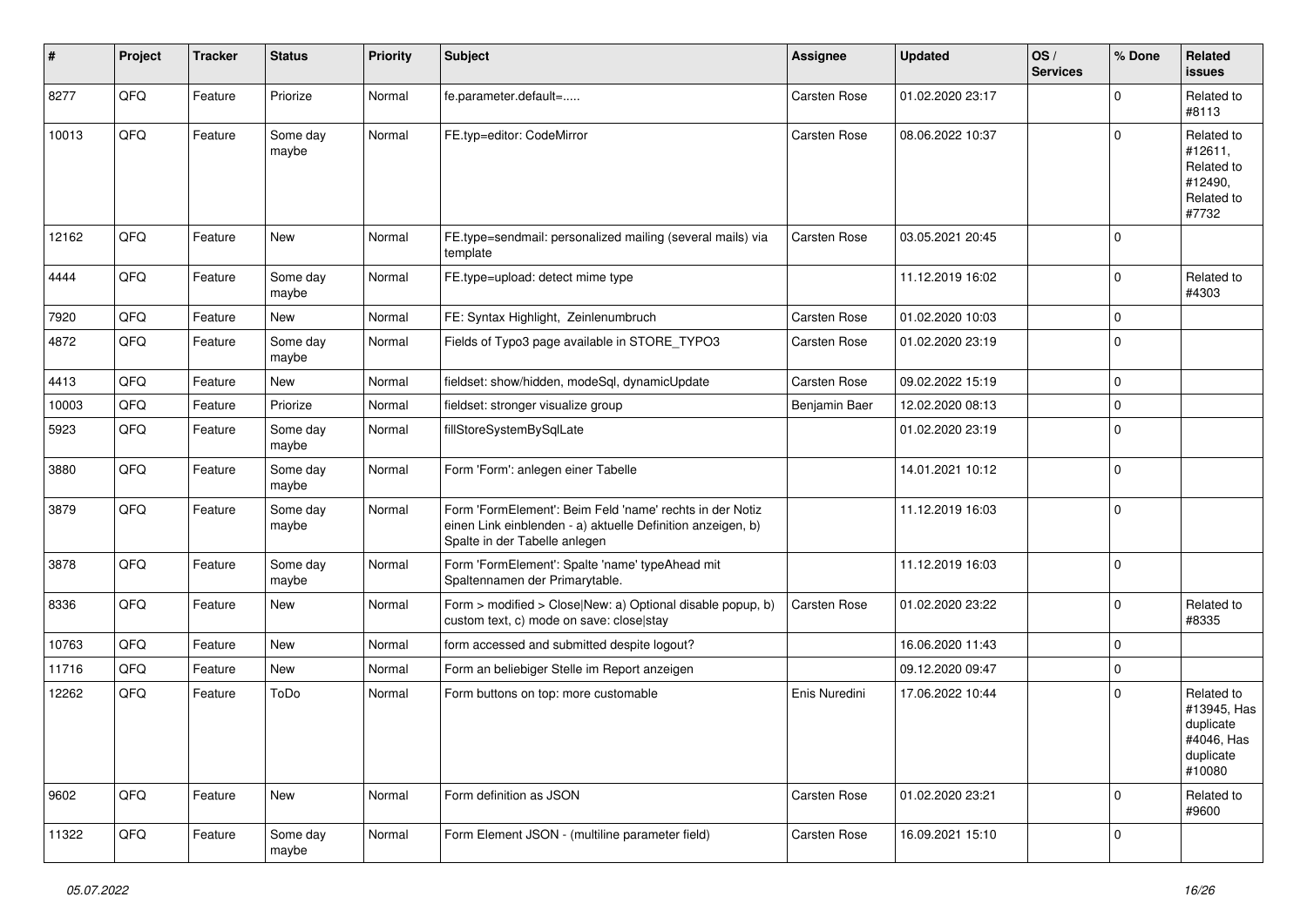| #     | Project | <b>Tracker</b> | <b>Status</b>     | <b>Priority</b> | Subject                                                                                                                          | Assignee            | <b>Updated</b>   | OS/<br><b>Services</b> | % Done       | Related<br><b>issues</b> |
|-------|---------|----------------|-------------------|-----------------|----------------------------------------------------------------------------------------------------------------------------------|---------------------|------------------|------------------------|--------------|--------------------------|
| 12315 | QFQ     | Feature        | Some day<br>maybe | Normal          | Form History (Diffs) / Backups                                                                                                   | Carsten Rose        | 16.09.2021 15:10 |                        | $\Omega$     |                          |
| 13572 | QFQ     | Feature        | Feedback          | Normal          | Form Load: misleading error message on trying to load non<br>existent primary record                                             | Enis Nuredini       | 16.05.2022 23:16 |                        | 100          |                          |
| 5983  | QFQ     | Feature        | Some day<br>maybe | Normal          | Form Submit (save & update): normalize date/-time FE                                                                             | Carsten Rose        | 01.02.2020 23:19 |                        | $\Omega$     |                          |
| 9668  | QFQ     | Feature        | Priorize          | Normal          | Form.mode: rename 'hidden' to 'hide'                                                                                             | Carsten Rose        | 05.05.2021 22:14 |                        | $\Omega$     | Related to<br>#6437      |
| 3708  | QFQ     | Feature        | Some day<br>maybe | Normal          | Form: input - 'specialchars', 'none'  gewisse tags erlauben,<br>andere verbieten                                                 | Carsten Rose        | 11.12.2019 16:02 |                        | $\Omega$     | Related to<br>#14320     |
| 6289  | QFQ     | Feature        | <b>New</b>        | Normal          | Form: Log                                                                                                                        | Carsten Rose        | 01.02.2020 23:21 |                        | $\Omega$     |                          |
| 4443  | QFQ     | Feature        | Some day<br>maybe | Normal          | Form: multiple secondary tables                                                                                                  |                     | 01.02.2020 23:20 |                        | $\mathbf{0}$ |                          |
| 12156 | QFQ     | Feature        | <b>New</b>        | Normal          | Form: Optional disable 'leave page'                                                                                              |                     | 03.05.2021 20:45 |                        | $\Omega$     |                          |
| 7278  | QFQ     | Feature        | Some day<br>maybe | Normal          | Form: Wert vordefinieren der immer gesetzt wird                                                                                  |                     | 02.05.2021 09:27 |                        | $\Omega$     |                          |
| 6998  | QFQ     | Feature        | Priorize          | Normal          | Form: with debug=on show column information as tooltip of<br>column label                                                        | Carsten Rose        | 01.02.2020 10:13 |                        | $\mathbf 0$  |                          |
| 3877  | QFQ     | Feature        | Some day<br>maybe | Normal          | FormEditor: die Felder die aktuell nicht gebraucht werden nur<br>auf readonly/disabled setzen (nicht ausblenden > das irritiert. | <b>Carsten Rose</b> | 11.12.2019 16:03 |                        | $\Omega$     |                          |
| 9537  | QFQ     | Feature        | New               | Normal          | FormEditor: Edit fieldset in FrontEnd                                                                                            | Carsten Rose        | 01.02.2020 23:22 |                        | $\mathbf 0$  |                          |
| 3350  | QFQ     | Feature        | Some day<br>maybe | Normal          | FormEditor: Hilfetext hinter 'checktype'                                                                                         | Carsten Rose        | 11.12.2019 16:02 |                        | $\Omega$     |                          |
| 14290 | QFQ     | Feature        | Priorize          | Normal          | FormEditor: Show Table Definition                                                                                                | Carsten Rose        | 19.06.2022 16:37 |                        | $\mathbf 0$  |                          |
| 7290  | QFQ     | Feature        | Priorize          | Normal          | FormEditor: title as textarea if LEN(title)>60                                                                                   | Carsten Rose        | 01.02.2020 10:13 |                        | $\Omega$     | Blocked by<br>#7682      |
| 8034  | QFQ     | Feature        | Priorize          | Normal          | FormElement 'data': 22.22.2222 should not be accepted                                                                            | Carsten Rose        | 01.02.2020 10:13 |                        | $\Omega$     |                          |
| 9548  | QFQ     | Feature        | Feedback          | High            | FormElement: Pattern mismatch - optional report only on<br>focus lost                                                            | Benjamin Baer       | 03.05.2021 21:14 |                        | $\Omega$     |                          |
| 6602  | QFQ     | Feature        | <b>New</b>        | Normal          | Formlet: in Report auf Mausklick ein mini-form oeffnen                                                                           | Carsten Rose        | 11.12.2019 16:16 |                        | $\Omega$     |                          |
| 6609  | QFQ     | Feature        | <b>New</b>        | Normal          | Formlet: JSON API erweitern                                                                                                      | Carsten Rose        | 01.02.2020 23:21 |                        | 50           |                          |
| 6515  | QFQ     | Feature        | Some day<br>maybe | Normal          | Formular: Felder dynamisch ein/ausblenden                                                                                        |                     | 11.12.2019 16:02 |                        | $\Omega$     |                          |
| 9900  | QFQ     | Feature        | Priorize          | Normal          | Generic API Call: tt-content record >> JSON                                                                                      | Carsten Rose        | 01.02.2020 10:13 |                        | $\mathbf 0$  |                          |
| 10095 | QFQ     | Feature        | Some day<br>maybe | Normal          | Generic Gitlab Integration into QFQ                                                                                              | Carsten Rose        | 16.09.2021 15:10 |                        | $\mathbf{0}$ |                          |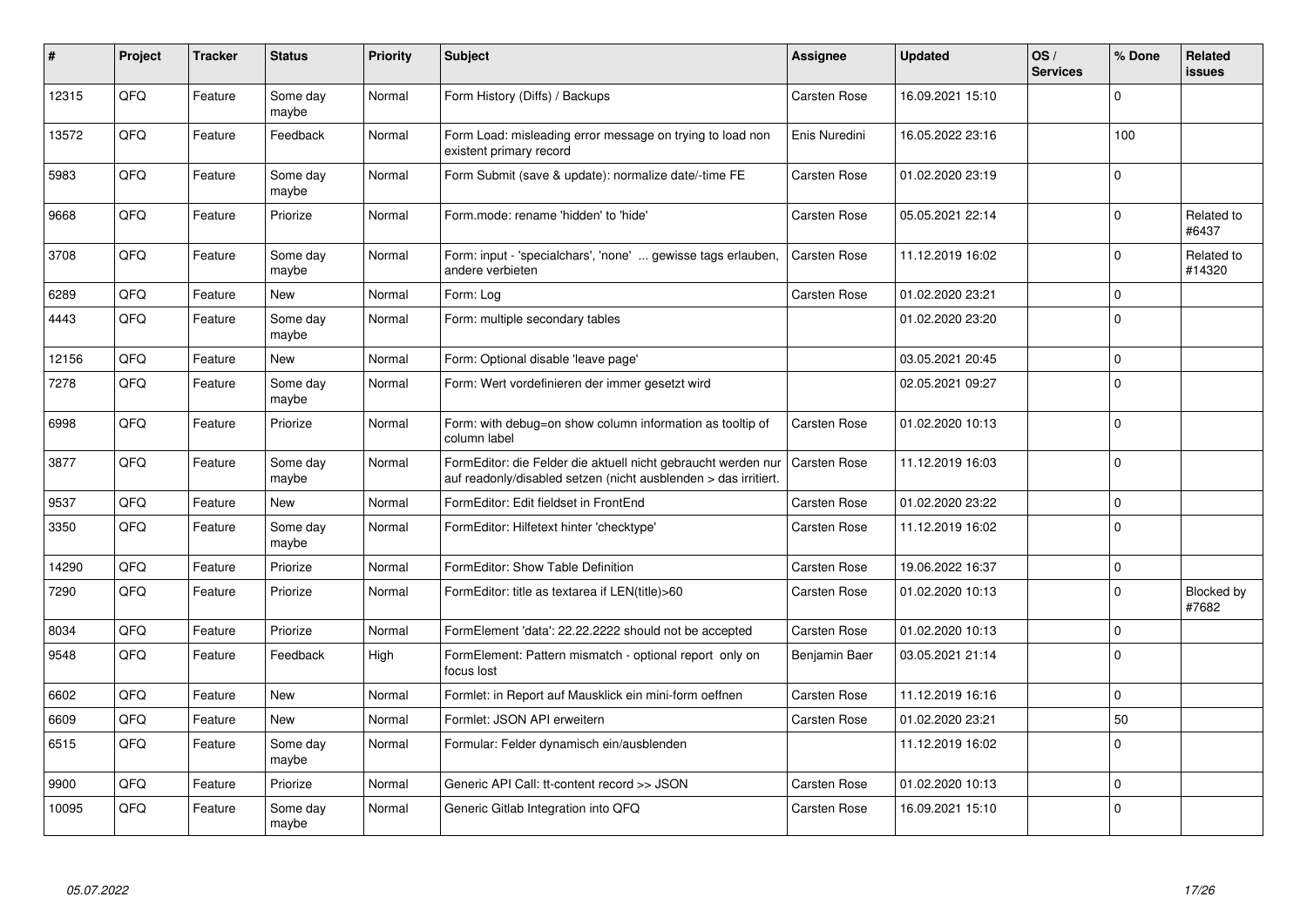| #     | <b>Project</b> | <b>Tracker</b> | <b>Status</b>     | Priority | <b>Subject</b>                                                                         | Assignee            | <b>Updated</b>   | OS/<br><b>Services</b> | % Done      | Related<br><b>issues</b>                                               |
|-------|----------------|----------------|-------------------|----------|----------------------------------------------------------------------------------------|---------------------|------------------|------------------------|-------------|------------------------------------------------------------------------|
| 11702 | QFQ            | Feature        | <b>New</b>        | Normal   | HTML Special Char makes no sense for 'allbut' if '&' is<br>forbidden                   | <b>Carsten Rose</b> | 07.12.2021 16:35 |                        | $\Omega$    | Related to<br>#5112,<br>Related to<br>#14320                           |
| 12480 | QFQ            | Feature        | New               | Normal   | If QFQ upgrade is running, block further request                                       | Carsten Rose        | 03.05.2021 20:45 |                        | $\mathbf 0$ |                                                                        |
| 8217  | QFQ            | Feature        | New               | Normal   | if-elseif-else construct                                                               | Carsten Rose        | 16.03.2021 18:41 |                        | $\mathbf 0$ | Related to<br>#10716                                                   |
| 7660  | QFQ            | Feature        | <b>New</b>        | Normal   | IMAP: import mails to DB, move / delete mails                                          | <b>Carsten Rose</b> | 01.02.2020 09:52 |                        | $\mathbf 0$ |                                                                        |
| 7453  | QFQ            | Feature        | Some day<br>maybe | Normal   | import / export forms QFQ                                                              | Carsten Rose        | 16.09.2021 15:10 |                        | $\Omega$    |                                                                        |
| 2950  | QFQ            | Feature        | Some day<br>maybe | Normal   | Inhalt QFQ Records als File                                                            |                     | 11.12.2019 16:03 |                        | $\Omega$    |                                                                        |
| 11036 | QFQ            | Feature        | Some day<br>maybe | Normal   | inline report editor permissions                                                       | Carsten Rose        | 16.09.2021 15:09 |                        | $\Omega$    | Related to<br>#11323                                                   |
| 9517  | QFQ            | Feature        | In Progress       | High     | Input multiple tags with typeahead                                                     | Carsten Rose        | 03.05.2021 21:14 |                        | 40          | Related to<br>#10150                                                   |
| 7965  | QFQ            | Feature        | Priorize          | Normal   | Input type 'text' with visual format - currency                                        | Benjamin Baer       | 03.01.2022 07:45 |                        | $\Omega$    |                                                                        |
| 7522  | QFQ            | Feature        | Priorize          | Normal   | Inserting default index.html to folder (Avoid Apache Indexing)                         | Carsten Rose        | 01.02.2020 10:13 |                        | $\Omega$    |                                                                        |
| 4259  | QFQ            | Feature        | Some day<br>maybe | Normal   | Instant trigger a cron job                                                             | Carsten Rose        | 11.12.2019 16:03 |                        | $\mathbf 0$ |                                                                        |
| 7732  | QFQ            | Feature        | Some day<br>maybe | Normal   | Javascript: Lazy Loading der add on libs                                               | Benjamin Baer       | 08.06.2022 10:38 |                        | $\Omega$    | Related to<br>#12611,<br>Related to<br>#12490,<br>Related to<br>#10013 |
| 1510  | QFQ            | Feature        | Some day<br>maybe | Normal   | jquery von google laden, falls das nicht geht lokal                                    |                     | 11.12.2019 16:03 |                        | $\Omega$    |                                                                        |
| 1946  | QFQ            | Feature        | Some day<br>maybe | Normal   | Kontrolle ob der ReadOnly Modus bei den<br>Formularelementen korrekt implementiert ist | <b>Carsten Rose</b> | 11.12.2019 16:03 |                        | $\Omega$    |                                                                        |
| 10443 | QFQ            | Feature        | In Progress       | Normal   | Konzept_api / _live                                                                    | <b>Carsten Rose</b> | 07.05.2020 09:39 |                        | $\mathbf 0$ |                                                                        |
| 10593 | QFQ            | Feature        | New               | Normal   | label2: text behind input element                                                      | Carsten Rose        | 16.05.2020 10:57 |                        | $\Omega$    |                                                                        |
| 14371 | QFQ            | Feature        | Priorize          | Normal   | <b>LDAP via REPORT</b>                                                                 | <b>Carsten Rose</b> | 19.06.2022 16:37 |                        | $\mathbf 0$ |                                                                        |
| 3457  | QFQ            | Feature        | Some day<br>maybe | Normal   | LDAP: concat multi values to one single entry                                          | Carsten Rose        | 11.12.2019 16:02 |                        | 0           |                                                                        |
| 10569 | QFQ            | Feature        | Priorize          | Normal   | link blank more safe                                                                   | Enis Nuredini       | 25.03.2022 12:44 |                        | $\Omega$    |                                                                        |
| 3617  | QFQ            | Feature        | Some day<br>maybe | Normal   | Load javascripts at bottom                                                             |                     | 11.12.2019 16:02 |                        | $\Omega$    |                                                                        |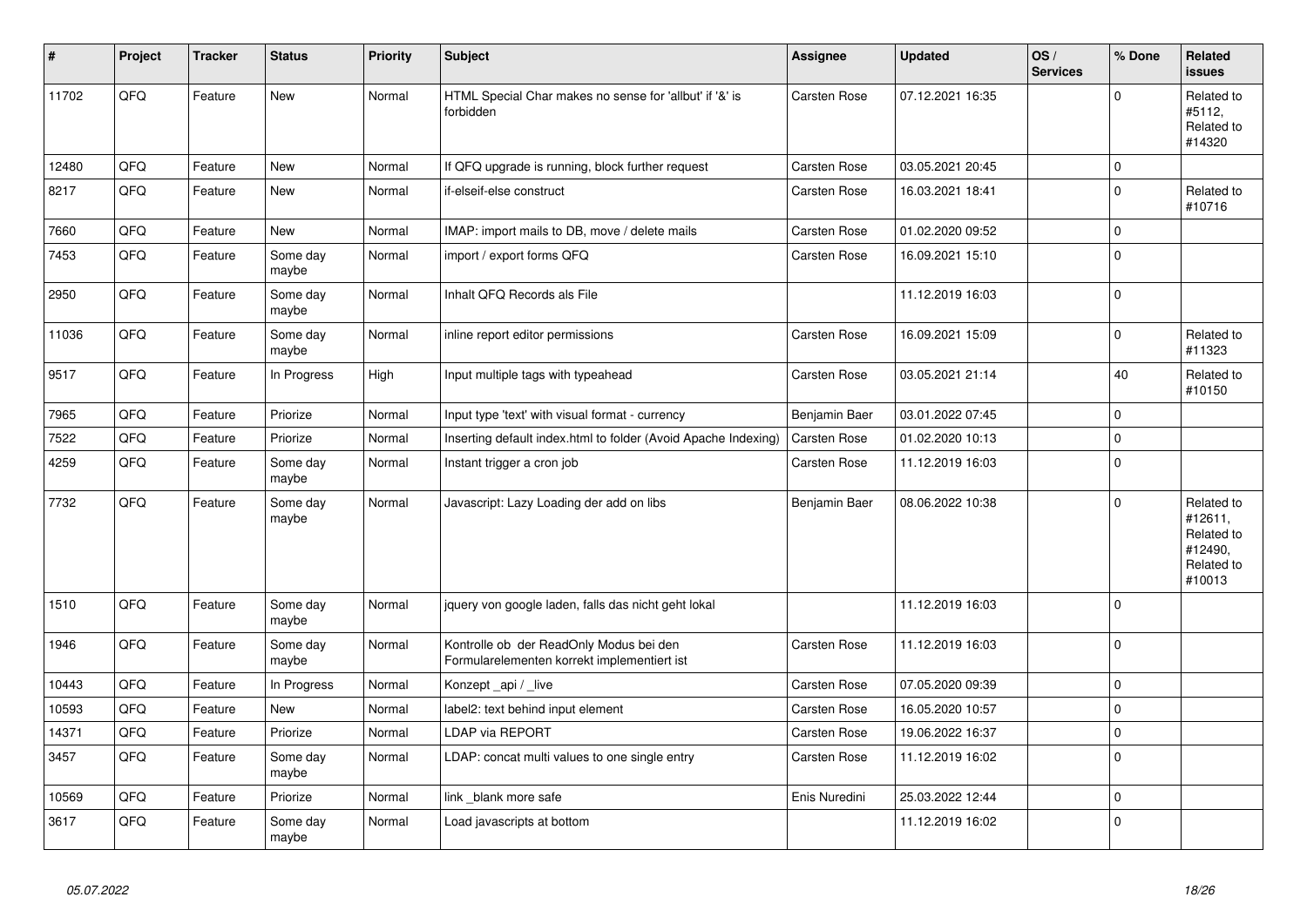| #     | Project | <b>Tracker</b> | <b>Status</b>     | <b>Priority</b> | <b>Subject</b>                                                                                         | <b>Assignee</b> | <b>Updated</b>   | OS/<br><b>Services</b> | % Done         | <b>Related</b><br><b>issues</b>                                       |
|-------|---------|----------------|-------------------|-----------------|--------------------------------------------------------------------------------------------------------|-----------------|------------------|------------------------|----------------|-----------------------------------------------------------------------|
| 8702  | QFQ     | Feature        | New               | Normal          | Load Record which is locked: missing user info                                                         | Carsten Rose    | 11.12.2019 16:16 |                        | $\mathbf 0$    | Related to<br>#9789                                                   |
| 12490 | QFQ     | Feature        | <b>New</b>        | Normal          | Loading Plugins in QFQ - see what tinymce does. (lazy<br>loading)                                      | Benjamin Baer   | 08.06.2022 10:37 |                        | $\overline{0}$ | Related to<br>#12611,<br>Related to<br>#10013,<br>Related to<br>#7732 |
| 4433  | QFQ     | Feature        | Some day<br>maybe | Normal          | Log when SIP will be destroyed by QFQ for any (security)<br>reason                                     |                 | 01.02.2020 23:20 |                        | $\mathbf 0$    | Related to<br>#4432,<br>Related to<br>#5458                           |
| 4439  | QFQ     | Feature        | Some day<br>maybe | Normal          | Log: report all actions fired by an FE Element, incl. the<br>original directive (slaveld, sqlInsert, ) |                 | 01.02.2020 23:20 |                        | $\overline{0}$ | Related to<br>#4432,<br>Related to<br>#5458                           |
| 9777  | QFQ     | Feature        | <b>New</b>        | Normal          | Logging QFQ Variables                                                                                  | Carsten Rose    | 16.12.2019 17:17 |                        | $\overline{0}$ |                                                                       |
| 2361  | QFQ     | Feature        | New               | Normal          | Logging wer/wann/wo welches Formular aufgerufen hat                                                    | Carsten Rose    | 11.12.2019 16:15 |                        | $\mathbf 0$    | Related to<br>#4432,<br>Related to<br>#7480                           |
| 5852  | QFQ     | Feature        | Some day<br>maybe | Normal          | Logging: mail.log / sql.log - im FE anzeigen und via AJAX<br>aktualisieren                             | Carsten Rose    | 01.02.2020 23:19 |                        | $\overline{0}$ | Related to<br>#5885                                                   |
| 3504  | QFQ     | Feature        | New               | Normal          | Logging: welche Action FEs werden wann wie ausgefuehrt                                                 | Carsten Rose    | 01.02.2020 23:21 |                        | $\mathbf 0$    | Related to<br>#5458,<br>Related to<br>#4092                           |
| 4974  | QFQ     | Feature        | Some day<br>maybe | Normal          | Long polling - inform all listening clients of changes                                                 |                 | 11.12.2019 16:02 |                        | $\overline{0}$ |                                                                       |
| 5455  | QFQ     | Feature        | Some day<br>maybe | Normal          | Mail Redirects grld abhaengig                                                                          |                 | 01.02.2020 23:20 |                        | $\overline{0}$ |                                                                       |
| 2084  | QFQ     | Feature        | Some day<br>maybe | Normal          | Mailto mit encryption: Subrecord                                                                       | Carsten Rose    | 11.12.2019 16:03 |                        | $\mathbf 0$    | Related to<br>#2082                                                   |
| 11747 | QFQ     | Feature        | New               | Normal          | Maintenance Page with Redirect                                                                         | Carsten Rose    | 03.05.2021 20:47 |                        | $\overline{0}$ | Related to<br>#11741                                                  |
| 9208  | QFQ     | Feature        | New               | Normal          | Manage 'recent' records                                                                                | Carsten Rose    | 01.02.2020 23:22 |                        | 0              |                                                                       |
| 10014 | QFQ     | Feature        | New               | Normal          | Manual.rst: describe behaviour and process order of<br>fillStoreVar, slaveId, sqlBefore,               | Carsten Rose    | 01.02.2020 22:31 |                        | $\overline{0}$ |                                                                       |
| 4440  | QFQ     | Feature        | Some day<br>maybe | Normal          | Manual.rst: explain how to. expand PHP Session to 4h                                                   |                 | 11.12.2019 16:02 |                        | $\overline{0}$ |                                                                       |
| 7104  | QFQ     | Feature        | Some day<br>maybe | Normal          | Manual: hint about escaping if '\r' appears in mail body                                               |                 | 11.12.2019 16:01 |                        | $\overline{0}$ |                                                                       |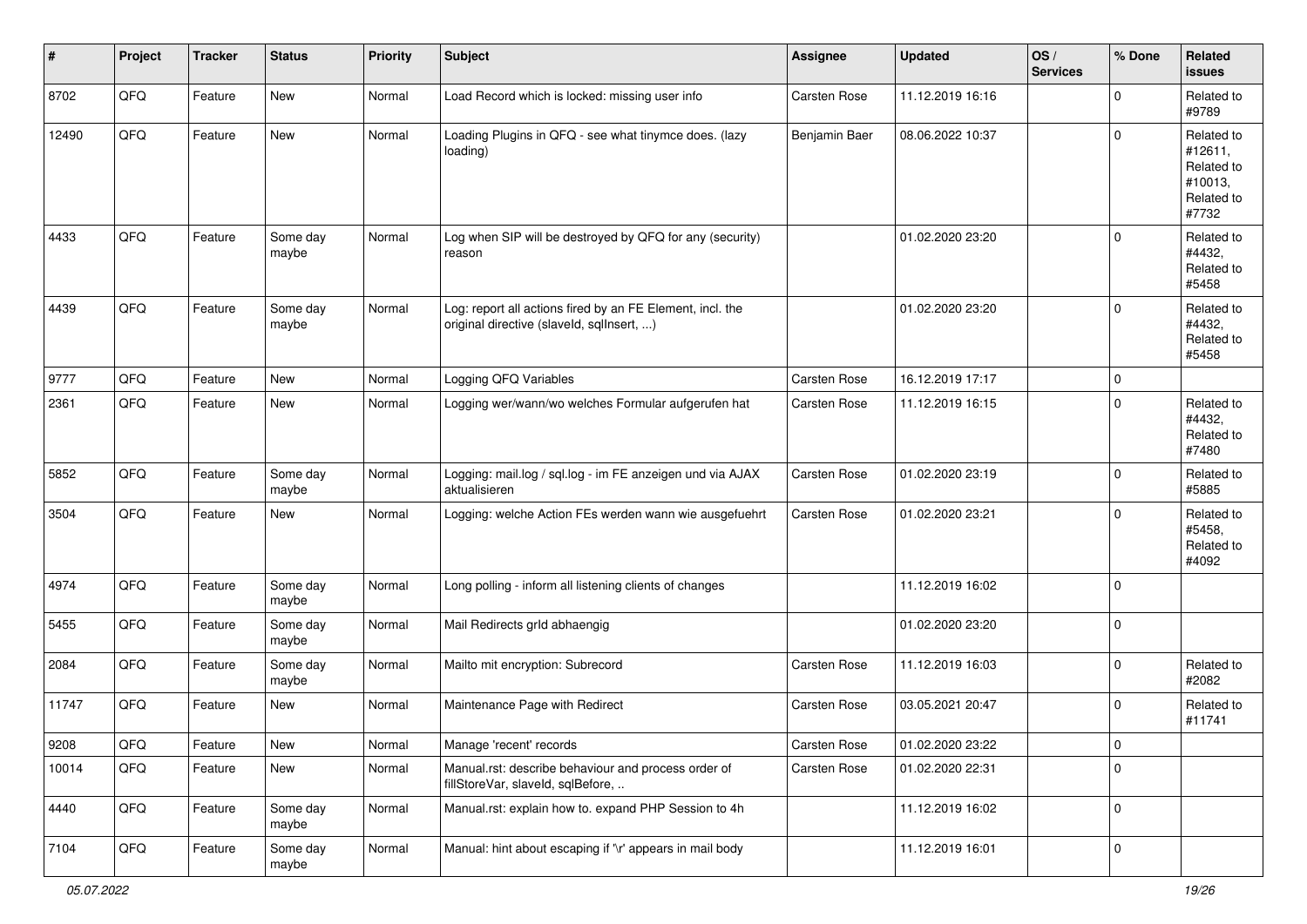| #     | Project | <b>Tracker</b> | <b>Status</b>     | Priority | <b>Subject</b>                                                                    | <b>Assignee</b>     | <b>Updated</b>   | OS/<br><b>Services</b> | % Done      | Related<br><b>issues</b>                                             |
|-------|---------|----------------|-------------------|----------|-----------------------------------------------------------------------------------|---------------------|------------------|------------------------|-------------|----------------------------------------------------------------------|
| 12039 | QFQ     | Feature        | <b>New</b>        | Normal   | Missing htmlSpecialChar() in pre processing on form submit                        |                     | 18.02.2021 00:09 |                        | $\Omega$    | Related to<br>#14320                                                 |
| 4027  | QFQ     | Feature        | Some day<br>maybe | Normal   | Missing: orange 'check' / 'bullet'                                                |                     | 11.12.2019 16:03 |                        | $\mathbf 0$ |                                                                      |
| 11523 | QFQ     | Feature        | New               | Normal   | Mit dynamic Update erkennen, ob Upload gemacht wurde                              | Carsten Rose        | 13.11.2020 15:07 |                        | $\mathbf 0$ | Related to<br>#9533                                                  |
| 4626  | QFQ     | Feature        | Some day<br>maybe | Normal   | Mobile View: 'classBody=qfq-form-right' makes no sense                            |                     | 01.02.2020 23:20 |                        | $\Omega$    |                                                                      |
| 3646  | QFQ     | Feature        | Some day<br>maybe | Normal   | Moeglichkeit HTML Tags in Reports auszugeben (zu<br>enkodieren: htmlspecialchars) |                     | 11.12.2019 16:02 |                        | $\Omega$    | Related to<br>#14320                                                 |
| 6765  | QFQ     | Feature        | <b>New</b>        | Normal   | Moeglichkeit via QFQ eigene Logs zu schreiben                                     | <b>Carsten Rose</b> | 01.02.2020 23:21 |                        | $\Omega$    |                                                                      |
| 10015 | QFQ     | Feature        | Priorize          | Normal   | Monospace in Textarea                                                             | Carsten Rose        | 03.02.2020 13:40 |                        | $\Omega$    |                                                                      |
| 9706  | QFQ     | Feature        | New               | Normal   | Multi File Upload (hidden template group)                                         | <b>Carsten Rose</b> | 01.02.2020 23:22 |                        | $\Omega$    | Related to<br>#7521,<br>Related to<br>#5562,<br>Related to<br>#13330 |
| 13330 | QFQ     | Feature        | In Progress       | Normal   | Multi Form: Upload                                                                | Carsten Rose        | 07.11.2021 12:40 |                        | 50          | Related to<br>#9706                                                  |
| 4365  | QFQ     | Feature        | Some day<br>maybe | Normal   | Multi Language: new way of config                                                 | Carsten Rose        | 01.02.2020 23:20 |                        | $\Omega$    |                                                                      |
| 11516 | QFQ     | Feature        | <b>New</b>        | Normal   | Multi Page Form (Previous/Next Buttons)                                           | Carsten Rose        | 16.03.2021 17:52 |                        | $\mathbf 0$ |                                                                      |
| 7602  | QFQ     | Feature        | ToDo              | High     | Multi Select: with checkboxes                                                     | Benjamin Baer       | 22.03.2022 09:07 |                        | $\mathbf 0$ |                                                                      |
| 10714 | QFQ     | Feature        | New               | Normal   | multi Table Form                                                                  | Carsten Rose        | 16.03.2021 18:44 |                        | $\Omega$    |                                                                      |
| 5695  | QFQ     | Feature        | In Progress       | Normal   | Multiform                                                                         | Carsten Rose        | 02.01.2021 18:38 |                        | $\mathbf 0$ |                                                                      |
| 9579  | QFQ     | Feature        | Some day<br>maybe | Normal   | Multiform with Process Row                                                        | Carsten Rose        | 11.12.2019 16:01 |                        | $\Omega$    |                                                                      |
| 12023 | QFQ     | Feature        | New               | Normal   | MySQL Stored Precdure: QDECODESPECIALCHAR()                                       | Carsten Rose        | 16.02.2021 11:16 |                        | $\mathbf 0$ | Related to<br>#12022                                                 |
| 6437  | QFQ     | Feature        | <b>New</b>        | Normal   | Neuer Mode Button bei FormElementen                                               | <b>Carsten Rose</b> | 01.02.2020 23:21 |                        | $\Omega$    | Related to<br>#9668,<br>Blocked by<br>#9678                          |
| 6084  | QFQ     | Feature        | Some day<br>maybe | Normal   | New escape type: 'D' - convert date                                               |                     | 01.02.2020 23:19 |                        | $\mathbf 0$ |                                                                      |
| 4446  | QFQ     | Feature        | Some day<br>maybe | Normal   | New FE get same feldContainerId as last modifed FE                                |                     | 01.02.2020 23:20 |                        | $\Omega$    |                                                                      |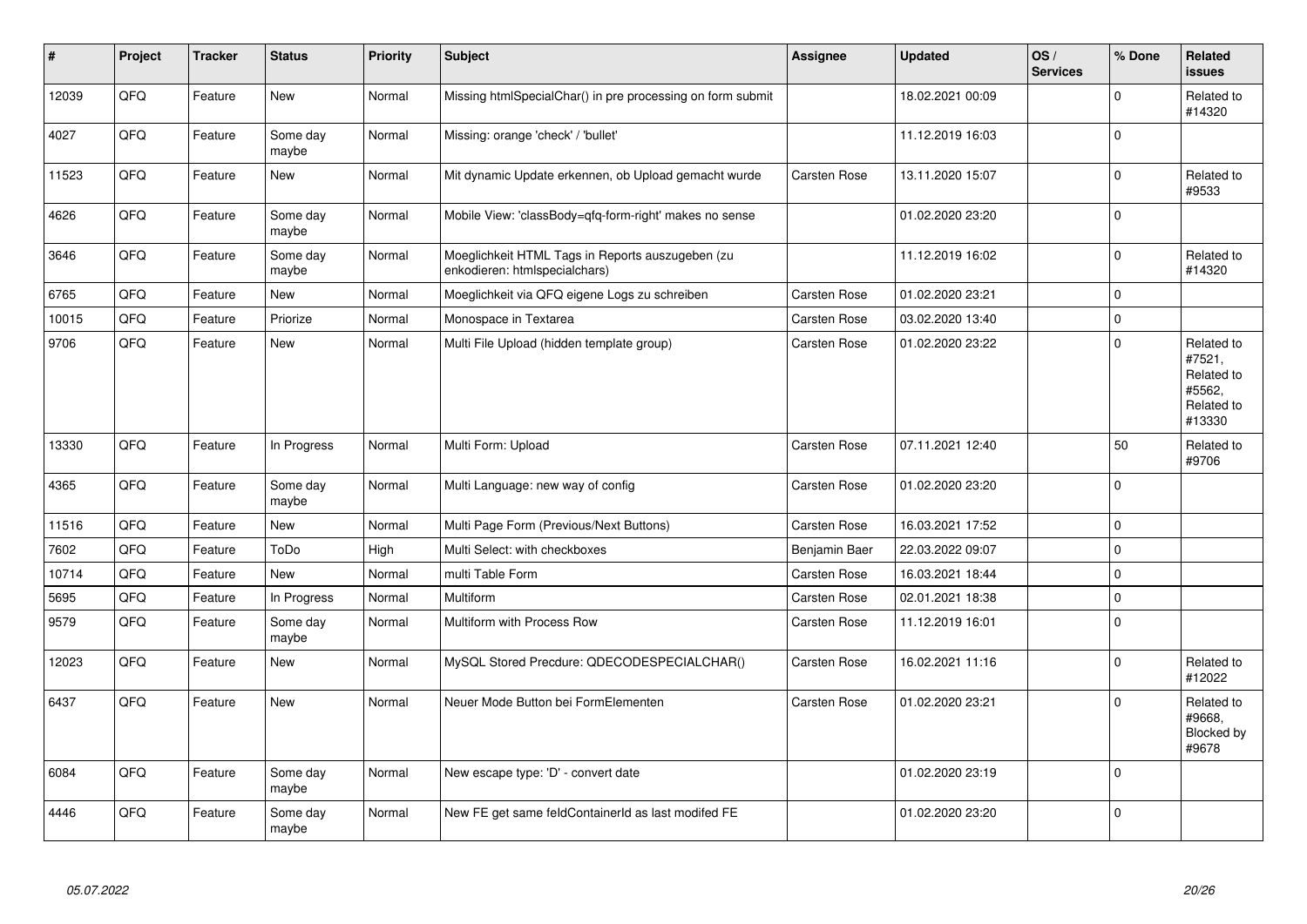| #     | Project | <b>Tracker</b> | <b>Status</b>     | <b>Priority</b> | <b>Subject</b>                                                                                    | <b>Assignee</b> | <b>Updated</b>   | OS/<br><b>Services</b> | % Done         | Related<br><b>issues</b>                      |
|-------|---------|----------------|-------------------|-----------------|---------------------------------------------------------------------------------------------------|-----------------|------------------|------------------------|----------------|-----------------------------------------------|
| 7229  | QFQ     | Feature        | Some day<br>maybe | Normal          | New FormElement.type: Button                                                                      |                 | 01.02.2021 12:32 |                        | $\Omega$       |                                               |
| 5782  | QFQ     | Feature        | New               | Normal          | NextCloud API                                                                                     | Carsten Rose    | 01.02.2020 10:02 |                        | $\mathbf 0$    |                                               |
| 14090 | QFQ     | Feature        | New               | Normal          | Nützliche _script funktionen                                                                      | Carsten Rose    | 28.05.2022 11:03 |                        | $\mathbf 0$    |                                               |
| 10011 | QFQ     | Feature        | Priorize          | Normal          | Offer new STORE_TYPO3 Variable 'beUser', 'beEmail'                                                | Carsten Rose    | 08.05.2021 09:51 |                        | $\mathbf{0}$   | Related to<br>#10012,<br>Related to<br>#12511 |
| 7681  | QFQ     | Feature        | <b>New</b>        | Normal          | Optional switch off 'check for modified record'                                                   | Carsten Rose    | 01.02.2020 23:21 |                        | $\mathbf 0$    |                                               |
| 10384 | QFQ     | Feature        | New               | Normal          | Parameter Exchange QFQ Instances                                                                  |                 | 07.05.2020 09:38 |                        | $\mathbf{0}$   |                                               |
| 8101  | QFQ     | Feature        | Some day<br>maybe | Normal          | Password hash: support further hashing methods                                                    | Carsten Rose    | 16.09.2021 15:10 |                        | $\mathbf 0$    |                                               |
| 5715  | QFQ     | Feature        | New               | High            | PDF Caching                                                                                       | Carsten Rose    | 03.05.2021 21:14 |                        | $\Omega$       | Related to<br>#5851,<br>Related to<br>#6357   |
| 7336  | QFQ     | Feature        | Some day<br>maybe | Normal          | PDF Upload: disallow PDFs with specific Meta information                                          | Carsten Rose    | 11.12.2019 16:01 |                        | l 0            |                                               |
| 6261  | QFQ     | Feature        | New               | Normal          | Persistent SIP                                                                                    | Carsten Rose    | 12.06.2021 09:07 |                        | $\Omega$       | Related to<br>#10819                          |
| 10819 | QFQ     | Feature        | New               | Normal          | Persistent SIP - second try                                                                       | Carsten Rose    | 29.06.2020 23:02 |                        | $\mathbf 0$    | Related to<br>#6261                           |
| 12556 | QFQ     | Feature        | New               | Normal          | Pills Title: colored = static or dynamic on allrequiredgiven                                      | Benjamin Baer   | 19.03.2022 17:49 |                        | $\mathbf 0$    |                                               |
| 10080 | QFQ     | Feature        | New               | Normal          | Popup on 'save' / 'close': configure dialog (answer<br>yes/no/cancle/)                            | Carsten Rose    | 28.03.2021 20:52 |                        | $\Omega$       | Is duplicate<br>of #12262                     |
| 8204  | QFQ     | Feature        | Priorize          | High            | Position 'required mark'                                                                          | Carsten Rose    | 16.06.2021 13:44 |                        | $\Omega$       |                                               |
| 3495  | QFQ     | Feature        | Some day<br>maybe | Normal          | Predifined Parameter werden nicht in '+' (add new record)<br>SIP gerendert.                       |                 | 11.12.2019 16:02 |                        | $\Omega$       |                                               |
| 4023  | QFQ     | Feature        | New               | Normal          | prepared statements - FE action: salveld, sqlInsert,<br>sqlUpdate, sqlDelete, sqlBefore, sqlAfter | Carsten Rose    | 11.12.2019 16:15 |                        | $\mathbf{0}$   |                                               |
| 9135  | QFQ     | Feature        | Priorize          | Normal          | Progress Bar generic / replace old hourglass download<br>popup                                    | Benjamin Baer   | 03.01.2022 07:43 |                        | $\overline{0}$ |                                               |
| 11980 | QFQ     | Feature        | In Progress       | Normal          | protected verzeichnis MUSS geschützt werden                                                       | Carsten Rose    | 07.09.2021 13:30 |                        | 0              |                                               |
| 1253  | QFQ     | Feature        | Some day<br>maybe | Normal          | QF: Colorpicker                                                                                   |                 | 11.12.2019 16:03 |                        | $\Omega$       |                                               |
| 1251  | QFQ     | Feature        | Some day<br>maybe | Normal          | QF: Combo                                                                                         |                 | 11.12.2019 16:03 |                        | l 0            |                                               |
| 955   | QFQ     | Feature        | Some day<br>maybe | Normal          | QF: Notizen vor/nach dem Form                                                                     |                 | 01.02.2020 23:20 |                        | 0              |                                               |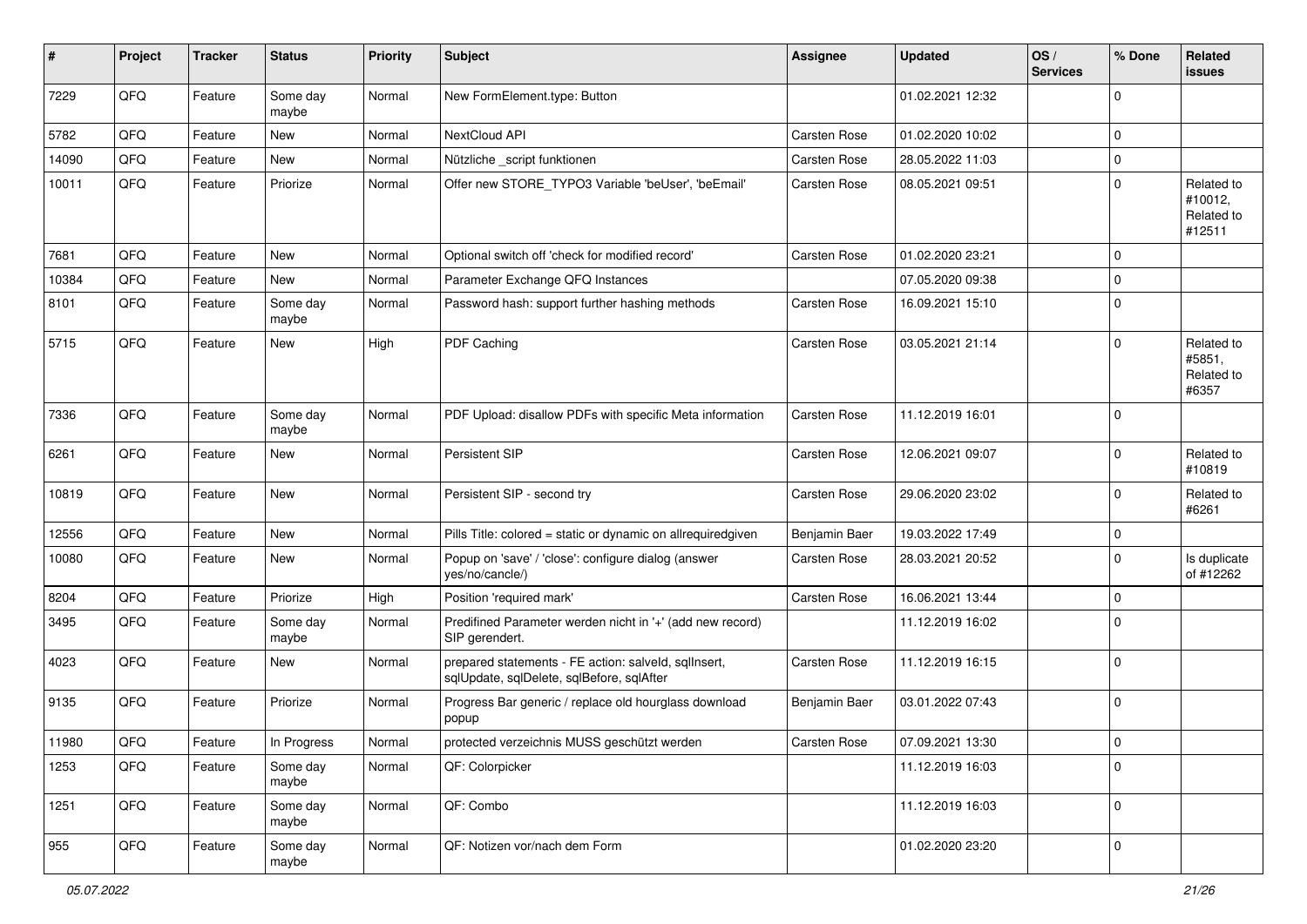| $\#$  | Project | <b>Tracker</b> | <b>Status</b>     | <b>Priority</b> | <b>Subject</b>                                                                                                                        | Assignee               | <b>Updated</b>   | OS/<br><b>Services</b> | % Done         | Related<br><b>issues</b>                                               |
|-------|---------|----------------|-------------------|-----------------|---------------------------------------------------------------------------------------------------------------------------------------|------------------------|------------------|------------------------|----------------|------------------------------------------------------------------------|
| 1234  | QFQ     | Feature        | Some day<br>maybe | Normal          | QF: Record numbering: Im Grid soll in Spalte 1 optional die<br>laufende Nummer der Records angezeigt werden.                          |                        | 01.02.2020 23:20 |                        | $\Omega$       |                                                                        |
| 10124 | QFQ     | Feature        | Feedback          | Normal          | qfq AAI-Login                                                                                                                         | Karin Niffeler         | 07.05.2020 09:36 |                        | $\mathbf 0$    |                                                                        |
| 14376 | QFQ     | Feature        | New               | Normal          | QFQ Bootstrap: if missing, create stored procedures                                                                                   | Enis Nuredini          | 19.06.2022 16:37 |                        | $\mathbf 0$    |                                                                        |
| 5160  | QFQ     | Feature        | Some day<br>maybe | Normal          | QFQ collaborative / together.js, ShareJS, y-js, collaborative,                                                                        |                        | 11.12.2019 16:02 |                        | $\Omega$       |                                                                        |
| 5389  | QFQ     | Feature        | Some day<br>maybe | Normal          | QFQ Design: Multline label / note                                                                                                     | Benjamin Baer          | 01.02.2020 23:19 |                        | $\Omega$       |                                                                        |
| 1635  | QFQ     | Feature        | Some day<br>maybe | Normal          | QFQ Extension content record: weitere Optionen einblenden.                                                                            | Carsten Rose           | 11.12.2019 16:03 |                        | $\overline{0}$ |                                                                        |
| 12465 | QFQ     | Feature        | New               | Normal          | QFQ Function: use in FE to fill StoreRecord                                                                                           | Carsten Rose           | 05.05.2021 21:58 |                        | $\Omega$       |                                                                        |
| 13609 | QFQ     | Feature        | New               | Normal          | QFQ Introduction: Seite aufloesen                                                                                                     | Philipp<br>Gröbelbauer | 28.05.2022 11:02 |                        | $\Omega$       |                                                                        |
| 5892  | QFQ     | Feature        | Some day<br>maybe | Normal          | QFQ should use T3 API to manipulate FE GROUP<br>membership                                                                            |                        | 01.02.2020 23:20 |                        | $\Omega$       |                                                                        |
| 9927  | QFQ     | Feature        | New               | Normal          | QFQ Update: a) Update nur machen wenn BE User<br>eingeloggt ist., b) Bei Fehler genaue Meldung welcher<br>Updateschritt Probleme hat. | Carsten Rose           | 22.01.2020 12:59 |                        | $\Omega$       |                                                                        |
| 3692  | QFQ     | Feature        | Some day<br>maybe | Normal          | QFQ Webseite                                                                                                                          | Benjamin Baer          | 11.12.2019 16:02 |                        | $\Omega$       | Related to<br>#5033                                                    |
| 7108  | QFQ     | Feature        | Some day<br>maybe | Normal          | QFQ Wrap Elements                                                                                                                     |                        | 11.12.2019 16:01 |                        | $\overline{0}$ |                                                                        |
| 4839  | QFQ     | Feature        | Some day<br>maybe | Normal          | qfq-handle in <head> Abschnitt</head>                                                                                                 | Carsten Rose           | 11.12.2019 16:02 |                        | $\overline{0}$ |                                                                        |
| 14187 | QFQ     | Feature        | <b>New</b>        | High            | qfq.log: show current URL                                                                                                             | Carsten Rose           | 28.05.2022 11:02 |                        | $\Omega$       | Related to<br>#13933,<br>Related to<br>#12532,<br>Related to<br>#11893 |
| 5480  | QFQ     | Feature        | Some day<br>maybe | Normal          | QFQ: Dokumentation mit Screenshots versehen                                                                                           | Carsten Rose           | 01.02.2020 23:20 |                        | $\Omega$       | Related to<br>#9879                                                    |
| 8586  | QFQ     | Feature        | Some day<br>maybe | Normal          | QFQ: Enhance Error message for 'record not found'                                                                                     | Carsten Rose           | 16.09.2021 15:10 |                        | $\Omega$       |                                                                        |
| 13757 | QFQ     | Feature        | New               | High            | QR / Bar-Code Plugin                                                                                                                  | Enis Nuredini          | 19.03.2022 17:43 |                        | $\mathbf 0$    |                                                                        |
| 7520  | QFQ     | Feature        | New               | Normal          | QR Code:  AS _qr ( AS _link)                                                                                                          | Carsten Rose           | 01.02.2020 23:22 |                        | $\mathbf 0$    |                                                                        |
| 5851  | QFQ     | Feature        | Some day<br>maybe | Normal          | Queue System implementieren: MQTT, RabbitMQ                                                                                           |                        | 01.02.2020 23:20 |                        | $\Omega$       | Related to<br>#5715                                                    |
| 7924  | QFG     | Feature        | New               | Normal          | Radio/Checkbox with Tooltip                                                                                                           | Carsten Rose           | 01.02.2020 23:22 |                        | $\overline{0}$ |                                                                        |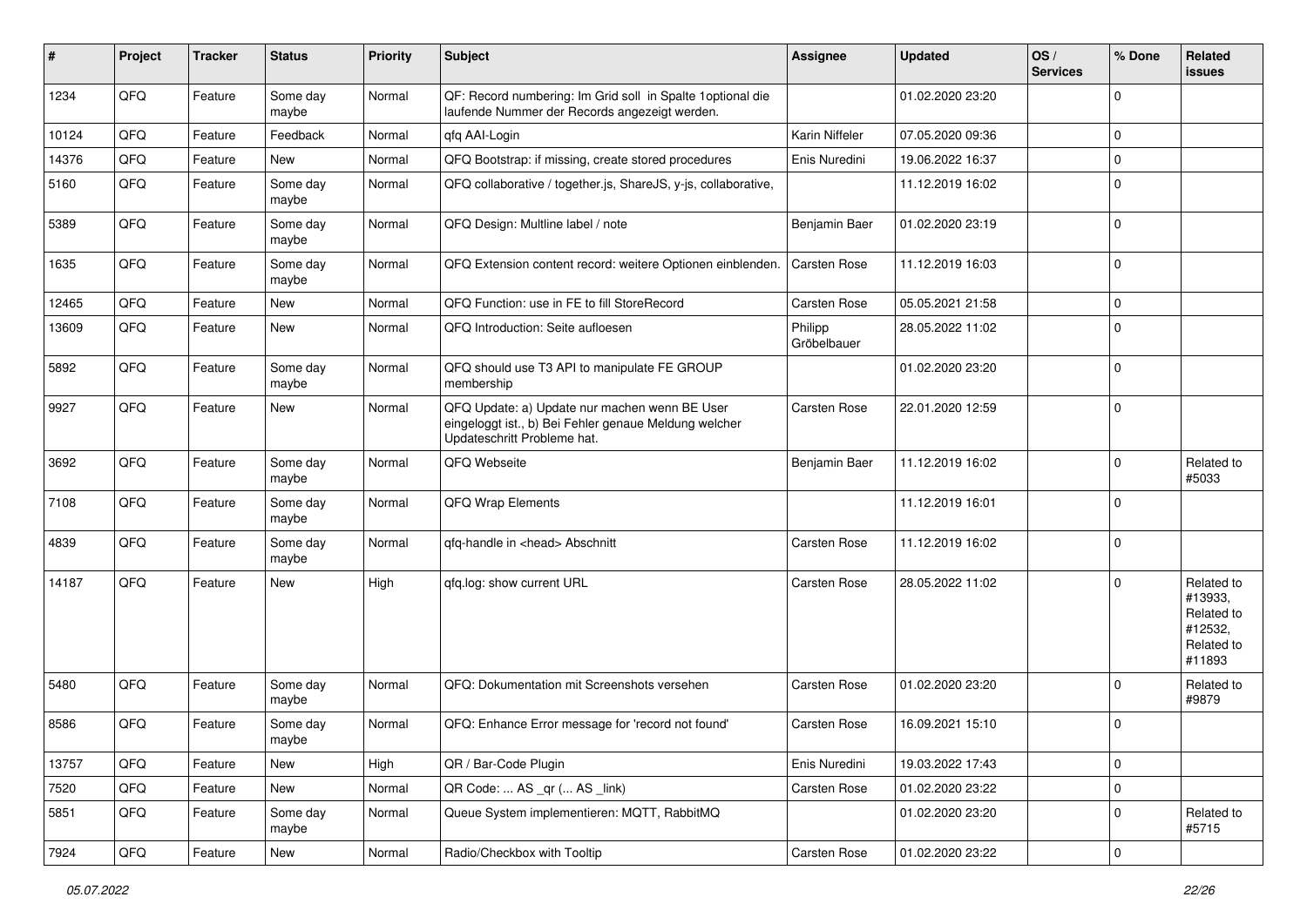| $\sharp$ | Project | <b>Tracker</b> | <b>Status</b>     | <b>Priority</b> | Subject                                                                                      | Assignee      | <b>Updated</b>   | OS/<br><b>Services</b> | % Done       | Related<br><b>issues</b>                                               |
|----------|---------|----------------|-------------------|-----------------|----------------------------------------------------------------------------------------------|---------------|------------------|------------------------|--------------|------------------------------------------------------------------------|
| 3867     | QFQ     | Feature        | Priorize          | Normal          | Readonly Formular: Template Groups add/delete ausbeldnen                                     | Carsten Rose  | 05.05.2021 22:12 |                        | $\Omega$     |                                                                        |
| 1623     | QFQ     | Feature        | Some day<br>maybe | Normal          | RealURL                                                                                      |               | 11.12.2019 16:03 |                        | 30           |                                                                        |
| 7280     | QFQ     | Feature        | <b>New</b>        | Normal          | recently used table                                                                          | Carsten Rose  | 01.02.2020 23:21 |                        | $\Omega$     |                                                                        |
| 7480     | QFQ     | Feature        | New               | Normal          | Record History (Undo / Redo)                                                                 | Carsten Rose  | 11.12.2019 16:16 |                        | $\mathbf 0$  | Related to<br>#2361                                                    |
| 7099     | QFQ     | Feature        | <b>New</b>        | Normal          | Redesign FormEditor                                                                          | Carsten Rose  | 01.02.2020 23:21 |                        | $\mathbf 0$  |                                                                        |
| 13700    | QFQ     | Feature        | New               | Normal          | Redesign gfg.io Seite                                                                        | Carsten Rose  | 19.03.2022 17:43 |                        | $\mathbf 0$  |                                                                        |
| 10012    | QFQ     | Feature        | Priorize          | Normal          | redirectAllMailTo: {{beEmail:T}}                                                             | Carsten Rose  | 08.05.2021 09:54 |                        | $\Omega$     | Related to<br>#12412,<br>Related to<br>#12413,<br>Related to<br>#10011 |
| 12611    | QFQ     | Feature        | Some day<br>maybe | Normal          | Refactoring: Bootstrap with Lazy Loading                                                     | Carsten Rose  | 08.06.2022 10:37 |                        | $\Omega$     | Related to<br>#12490,<br>Related to<br>#10013,<br>Related to<br>#7732  |
| 4640     | QFQ     | Feature        | Some day<br>maybe | Normal          | Rename System Forms                                                                          |               | 01.02.2020 23:20 |                        | $\Omega$     |                                                                        |
| 10005    | QFQ     | Feature        | Priorize          | Normal          | Report / special column name:  AS calendar                                                   | Carsten Rose  | 03.06.2020 17:28 |                        | 0            |                                                                        |
| 11323    | QFQ     | Feature        | Some day<br>maybe | Normal          | Report Frontend Editor Modal + Codemirror                                                    | Carsten Rose  | 16.09.2021 15:10 |                        | $\Omega$     | Related to<br>#11036                                                   |
| 8975     | QFQ     | Feature        | New               | Normal          | Report Notation: 2.0                                                                         | Carsten Rose  | 01.02.2020 23:22 |                        | $\mathbf{0}$ | Related to<br>#8963                                                    |
| 9983     | QFQ     | Feature        | <b>New</b>        | Normal          | Report Notation: new keyword 'range'                                                         | Carsten Rose  | 01.02.2020 15:55 |                        | $\mathbf 0$  |                                                                        |
| 6723     | QFQ     | Feature        | <b>New</b>        | Normal          | Report QFQ Installation and Version                                                          | Carsten Rose  | 12.06.2021 09:07 |                        | $\mathbf 0$  |                                                                        |
| 10463    | QFQ     | Feature        | <b>New</b>        | Normal          | Report_link: expliztes setzen von HTML Tags (Bedarf fuer<br>'data-selenium' & 'id')          | Enis Nuredini | 23.03.2022 09:23 |                        | $\Omega$     | Related to<br>#7648                                                    |
| 11534    | QFQ     | Feature        | <b>New</b>        | Normal          | Report: Action on selected rows - Table batchprocessing<br>feature                           |               | 18.11.2020 08:15 |                        | $\Omega$     |                                                                        |
| 3967     | QFQ     | Feature        | Some day<br>maybe | High            | Report: Checkbox, Radio, Dropdown, Input welches ohne<br>Submit funktioniert - 'Inline-Form' | Carsten Rose  | 03.05.2021 21:14 |                        | $\Omega$     |                                                                        |
| 9052     | QFQ     | Feature        | Feedback          | High            | Report: CodeMirror with SQL Syntax Highlight in FE                                           | Enis Nuredini | 08.06.2022 10:25 |                        | 0            |                                                                        |
| 3991     | QFQ     | Feature        | Some day<br>maybe | Normal          | report: Columnname ' skipWrap' skips 'fbeg', 'fend'                                          | Carsten Rose  | 11.12.2019 16:03 |                        | $\Omega$     |                                                                        |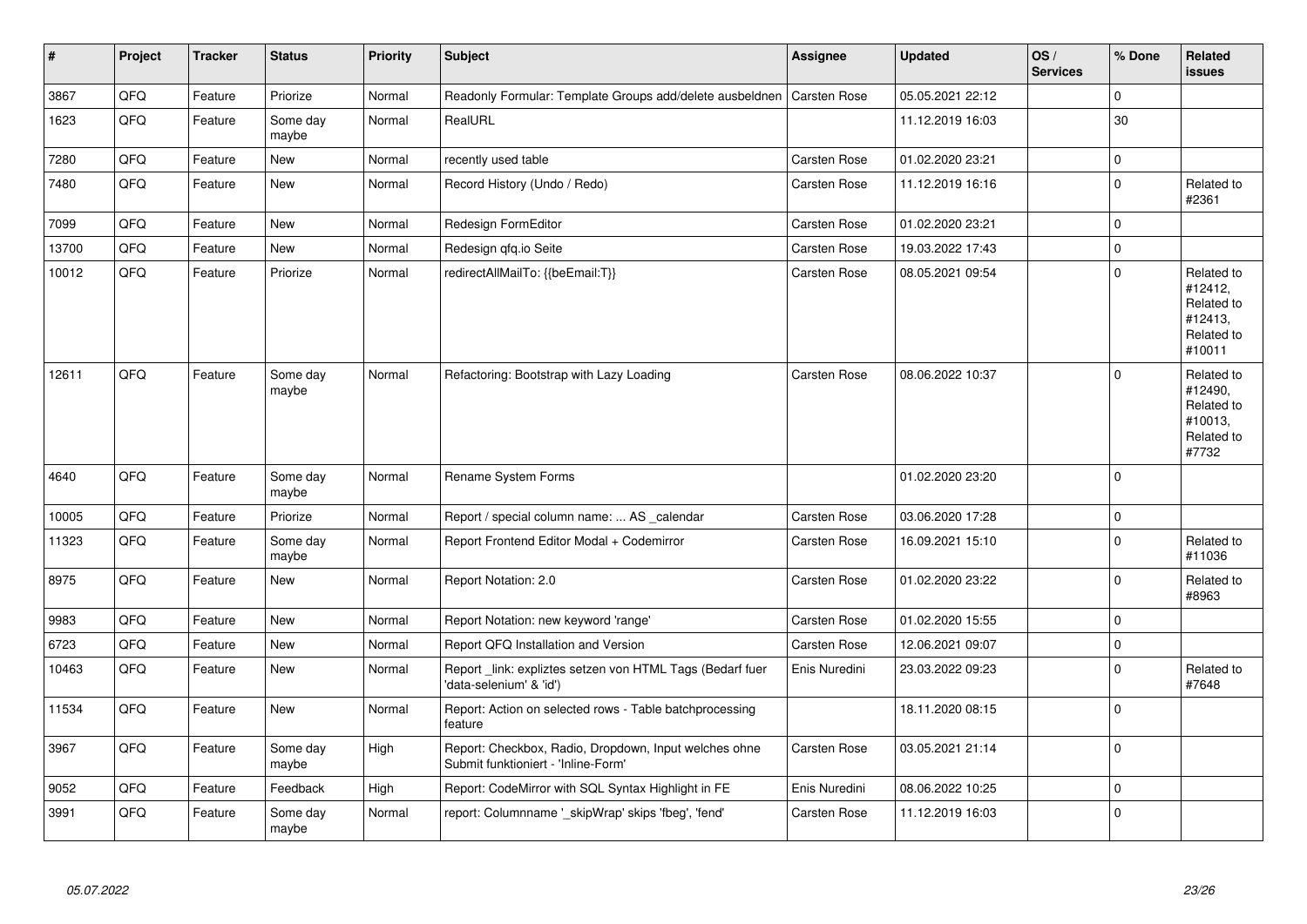| #     | Project | <b>Tracker</b> | <b>Status</b>     | <b>Priority</b> | <b>Subject</b>                                                                                     | <b>Assignee</b>     | <b>Updated</b>   | OS/<br><b>Services</b> | % Done      | Related<br>issues    |
|-------|---------|----------------|-------------------|-----------------|----------------------------------------------------------------------------------------------------|---------------------|------------------|------------------------|-------------|----------------------|
| 4435  | QFQ     | Feature        | Some day<br>maybe | Normal          | Report: striptags - specify allowed tags                                                           |                     | 01.02.2020 23:20 |                        | $\Omega$    |                      |
| 9811  | QFQ     | Feature        | New               | Normal          | Report: tag every n'th row                                                                         | Carsten Rose        | 01.02.2020 23:22 |                        | $\mathbf 0$ |                      |
| 5345  | QFQ     | Feature        | New               | Normal          | Report: UPDATE / INSERT / DELETE statements should<br>trigger subqueries, depending on the result. | Carsten Rose        | 27.05.2020 16:11 |                        | $\Omega$    |                      |
| 5129  | QFQ     | Feature        | Some day<br>maybe | Normal          | Reports: SQL fuer x Achse und y Achse                                                              |                     | 11.12.2019 16:02 |                        | $\Omega$    |                      |
| 14028 | QFQ     | Feature        | New               | Normal          | Required notification: visual nicer                                                                | Enis Nuredini       | 28.05.2022 11:01 |                        | $\mathbf 0$ |                      |
| 7921  | QFQ     | Feature        | Some day<br>maybe | Normal          | Rest API Export: URL kuerzer machen                                                                |                     | 01.02.2020 23:19 |                        | $\mathbf 0$ |                      |
| 9394  | QFQ     | Feature        | Priorize          | Normal          | REST: allow for non numerical ids in get requests                                                  | <b>Carsten Rose</b> | 05.05.2021 22:10 |                        | $\Omega$    |                      |
| 5366  | QFQ     | Feature        | Priorize          | Normal          | Saving with keyboard shortcuts                                                                     | Benjamin Baer       | 21.03.2022 09:47 |                        | $\Omega$    |                      |
| 5428  | QFQ     | Feature        | Some day<br>maybe | Normal          | secure thumbnail: late render on access.                                                           | <b>Carsten Rose</b> | 01.02.2020 23:20 |                        | $\Omega$    |                      |
| 880   | QFQ     | Feature        | Some day<br>maybe | Urgent          | Security: PHP, SQL Injection, XSS                                                                  |                     | 03.05.2021 21:14 |                        | $\Omega$    | Related to<br>#14320 |
| 3727  | QFQ     | Feature        | <b>New</b>        | High            | Security: Session Hijacking erschweren                                                             | Carsten Rose        | 03.05.2021 21:14 |                        | $\mathbf 0$ |                      |
| 11076 | QFQ     | Feature        | In Progress       | Normal          | SELECT  AS _websocket                                                                              | Carsten Rose        | 30.08.2020 17:49 |                        | $\mathbf 0$ |                      |
| 7730  | QFQ     | Feature        | Priorize          | Normal          | SELECT Box: title in between                                                                       | Benjamin Baer       | 01.02.2020 23:22 |                        | $\mathbf 0$ |                      |
| 7519  | QFQ     | Feature        | <b>New</b>        | Normal          | Select: Multi                                                                                      | Carsten Rose        | 01.02.2020 23:22 |                        | $\mathbf 0$ |                      |
| 14227 | QFQ     | Feature        | New               | Normal          | Selenium Konkurrenz: cypress.io                                                                    | Enis Nuredini       | 28.05.2022 11:02 |                        | $\Omega$    |                      |
| 13900 | QFQ     | Feature        | Priorize          | Normal          | Selenium: Check das Cookie/PDF funktioniert                                                        | Enis Nuredini       | 25.03.2022 12:45 |                        | $\Omega$    |                      |
| 11080 | QFQ     | Feature        | <b>New</b>        | Normal          | Send MQTT messages                                                                                 | Carsten Rose        | 29.08.2020 19:49 |                        | $\Omega$    |                      |
| 4956  | QFQ     | Feature        | Some day<br>maybe | Normal          | Sendmail: Benutzerdefinierte Headers                                                               | Carsten Rose        | 11.12.2019 16:02 |                        | $\Omega$    |                      |
| 4551  | QFQ     | Feature        | Some day<br>maybe | Normal          | Set 'pills' via dynamicUpdate to show/hide/disabled                                                |                     | 01.02.2020 23:20 |                        | $\Omega$    | Related to<br>#3752  |
| 8963  | QFQ     | Feature        | Priorize          | Normal          | Setting values in a store: flexible way                                                            | Carsten Rose        | 05.05.2021 22:10 |                        | $\Omega$    | Related to<br>#8975  |
| 3537  | QFQ     | Feature        | Some day<br>maybe | Low             | SHOW COLUMNS FROM tableName - Extend '{{!'<br>definition                                           | <b>Carsten Rose</b> | 11.12.2019 16:02 |                        | $\mathbf 0$ |                      |
| 7107  | QFQ     | Feature        | Some day<br>maybe | Normal          | Showcase Registration Tool: Anmeldung / Administration :<br>Liste Anmeldungen / Emaileinaldung     | <b>Carsten Rose</b> | 11.12.2019 16:01 |                        | $\mathbf 0$ |                      |
| 9707  | QFQ     | Feature        | New               | Normal          | SIP security: encode pageld and check pageld on decode                                             | <b>Carsten Rose</b> | 01.02.2020 23:22 |                        | $\mathbf 0$ |                      |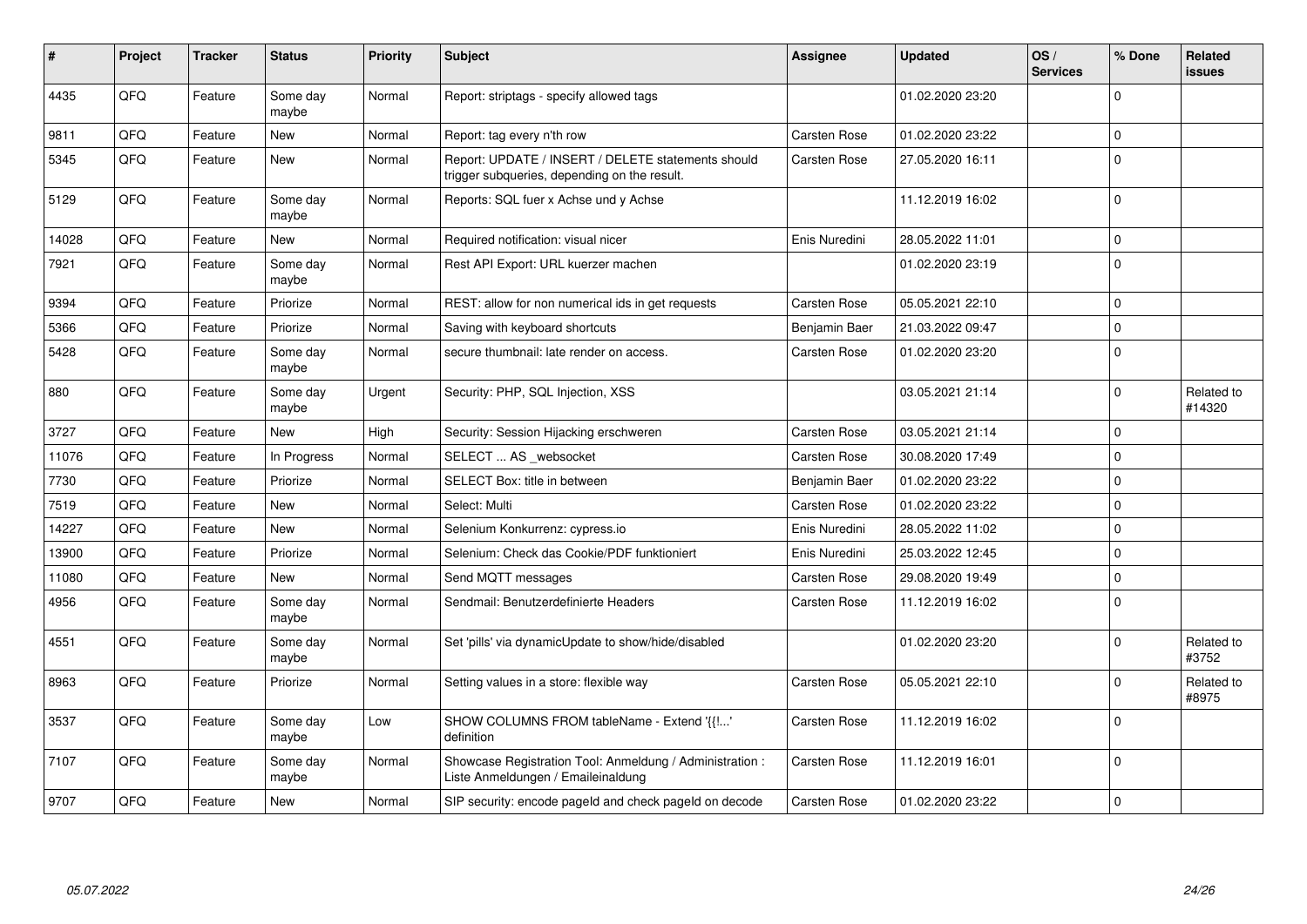| #     | Project | <b>Tracker</b> | <b>Status</b>     | <b>Priority</b> | <b>Subject</b>                                                                                       | Assignee                                               | <b>Updated</b>      | OS/<br><b>Services</b> | % Done      | Related<br><b>issues</b>                      |                      |
|-------|---------|----------------|-------------------|-----------------|------------------------------------------------------------------------------------------------------|--------------------------------------------------------|---------------------|------------------------|-------------|-----------------------------------------------|----------------------|
| 12532 | QFQ     | Feature        | <b>New</b>        | High            | SIP-Parameter bei Seitenaufruf in Browser-Console anzeigen   Carsten Rose                            |                                                        | 07.12.2021 17:19    |                        | $\Omega$    | Related to<br>#11893.<br>Related to<br>#14187 |                      |
| 4442  | QFQ     | Feature        | Some day<br>maybe | Normal          | Special Column Name: link - new symbol G (Glyph) to<br>choose any available symbol                   |                                                        | 11.12.2019 16:02    |                        | $\Omega$    |                                               |                      |
| 7683  | QFQ     | Feature        | New               | Normal          | Special column names in '{{ SELECT  AS _link }}' should be Carsten Rose<br>detected                  |                                                        | 01.02.2020 23:21    |                        | $\Omega$    |                                               |                      |
| 9928  | QFQ     | Feature        | Priorize          | Normal          | SpecialColumnName: a) Deprecated: ' AS "_+tag " ', b)<br>New: ' AS "_ <tag1><tag2>"'</tag2></tag1>   | Carsten Rose                                           | 01.02.2020 23:17    |                        | $\Omega$    | Related to<br>#9929                           |                      |
| 8806  | QFQ     | Feature        | New               | Normal          | SQL Function nl2br                                                                                   | Carsten Rose                                           | 01.02.2020 23:22    |                        | $\Omega$    |                                               |                      |
| 4050  | QFQ     | Feature        | New               | Normal          | sql.log: 1) FormElement ID which causes a specific action,<br>2) Result in the same row.             | Carsten Rose                                           | 15.04.2020 11:35    |                        | $\Omega$    | Related to<br>#5458                           |                      |
| 12504 | QFQ     | Feature        | Priorize          | Normal          | sql.log: report fe.id                                                                                | Carsten Rose                                           | 05.05.2021 22:09    |                        | $\mathbf 0$ |                                               |                      |
| 3941  | QFQ     | Feature        | Some day<br>maybe | Normal          | sqlAfter: es sollten mehrere moeglich sein                                                           | Carsten Rose                                           | 11.12.2019 16:03    |                        | $\Omega$    | Related to<br>#3942                           |                      |
| 4026  | QFQ     | Feature        | Some day<br>maybe | Normal          | sqlLog.sql: log number of FE.id                                                                      | Carsten Rose                                           | 11.12.2019 16:03    |                        | $\Omega$    | Related to<br>#5458                           |                      |
| 9129  | QFQ     | Feature        | New               | Normal          | sqlValidate: Message as notification, not as error                                                   | Carsten Rose                                           | 01.02.2020 23:22    |                        | $\Omega$    | Related to<br>#9128                           |                      |
| 12413 | QFQ     | Feature        | <b>New</b>        | Normal          | STORE_TYPO3: enhance for {{be_users.email:T}},<br>{{fe users.email:T}}                               | <b>Carsten Rose</b>                                    | 03.05.2021 20:45    |                        | $\Omega$    | Related to<br>#12412,<br>Related to<br>#10012 |                      |
| 11775 | QFQ     | Feature        | <b>New</b>        | Normal          | Subrecord Tooltip pro Feld                                                                           | Carsten Rose                                           | 18.12.2020 15:22    |                        | $\Omega$    | Related to<br>#11955                          |                      |
| 3432  | QFQ     | Feature        | <b>New</b>        | Normal          | subrecord: dynamicUpdate                                                                             | Carsten Rose                                           | 11.06.2020 21:10    |                        | $\Omega$    | Related to<br>#5691                           |                      |
| 8187  | QFQ     | Feature        | <b>New</b>        | Normal          | Subrecord: enable/hide new button - make new/edit/delete<br>customizeable.                           | Carsten Rose                                           | 06.03.2021 18:44    |                        | $\Omega$    | Related to<br>#11326                          |                      |
| 11955 | QFQ     | Feature        | <b>New</b>        | Normal          | subrecord: new title option to set <th> attributes - e.g. to<br/>customize tablesorter options.</th> | attributes - e.g. to<br>customize tablesorter options. | <b>Carsten Rose</b> | 03.05.2021 20:47       |             | $\Omega$                                      | Related to<br>#11775 |
| 12135 | QFQ     | Feature        | <b>New</b>        | Normal          | Subrecord: Notiz                                                                                     |                                                        | 24.04.2021 16:58    |                        | $\mathbf 0$ |                                               |                      |
| 12477 | QFQ     | Feature        | <b>New</b>        | Normal          | Support for refactoring: Form, FormElement, diverse<br>Tabellen/Spalten, tt-content Records          | Carsten Rose                                           | 03.05.2021 20:45    |                        | $\Omega$    |                                               |                      |
| 10114 | QFQ     | Feature        | <b>New</b>        | High            | Symbol (Link): 'G:' (Glyphicon) replaced by 'i:' (icon)                                              |                                                        | 07.12.2021 17:19    |                        | $\Omega$    | Related to<br>#3797,<br>Related to<br>#4194   |                      |